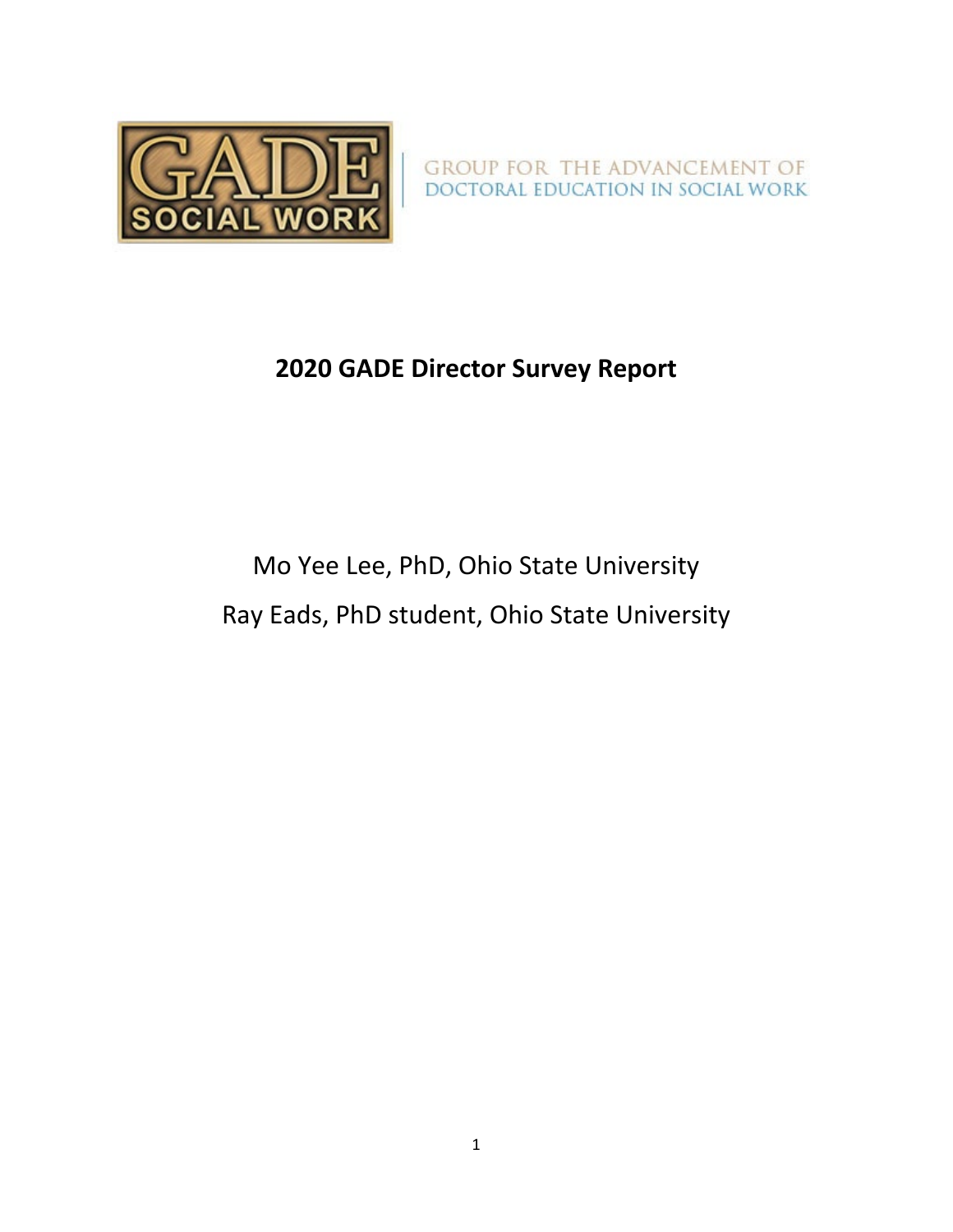#### **2020 GADE Director Survey Report**

The Group for the Advancement of Doctoral Education in Social Work (GADE) strives to provide leadership and support to promote quality and rigorous doctoral education in social work (GADE, 2016). The ever-changing landscape of doctoral education in social work raises key questions about best practices for the future of the field (Acquavita & Tice, 2015; Kurzman, 2015). The need for high quality science, improved pedagogical training, and strategies to address the gap between research and practice highlight a few of the important issues facing doctoral program directors (Anastas, 2015; Guerrero et al., 2018; Johnson & Munch, 2010). There are a wide range of questions regarding needs and best practices in doctoral education, including 1) resources and leadership models for doctoral programs, 2) resources needed to support doctoral students, 3) recruitment models to increase diversity in the social work academy, 4) online and distance education, 5) dual degree options, 6) standards and requirements for completing a doctoral program, 7) the focus of doctoral curriculum, 8) research-based practice versus practice-based research, and 9) preparing graduates for teaching social work (Kurzman, 2015).

One of the most significant and debated trends in contemporary doctoral education is the role of doctor of social work (DSW) or professional practice doctorates in social work (Acquavita & Tice, 2015; Anastas, 2015; Howard, 2016; Kurzman, 2015). Scholars have noted historical shifts in the preferred doctoral degree for social work (Howard, 2016), and have also acknowledged the increasing importance of externally funded research that poses challenges to retaining practice expertise amongst social work faculty (Anastas, 2015; Johnson & Munch, 2010). The membership of GADE includes 11 international and 86 United States-based institutions. Within U.S. member institutions, there are a total of 77 PhD programs and 16 DSW programs, which includes 8 institutions with both PhD and DSW programs, and 1 PhD program is currently under development.

The GADE Strategic Plan identifies its mission to "promote rigor in doctoral education in social work, focusing on preparing scholars, researchers, and educators who function as stewards of the discipline" (GADE, 2016). GADE Quality Guidelines for PhD programs focus on developing stewards of the discipline with "in-depth knowledge of social work as a profession and discipline, research and scholarship, and teaching" (GADE, 2013, p. 2). Recent accreditation standards from the Council on Social Work Education (CSWE) for professional practice doctoral programs in social work (DSW) emphasize the preparation of graduates "to advance practice at the micro, mezzo, and macro levels as well as in higher education and/or professional leadership" (CSWE, 2020, p. 1). The differing mission and focus of PhD and DSW programs warrants consideration of the current landscape of these programs in terms of their resources and support for program directors and students, as well as their program focus, curriculum, graduation requirements, and job search support and trends.

#### **Objective**

The 2020 GADE Director Survey aims to provide an overview of current practices and trends in doctoral education regarding characteristics and resources for doctoral programs, program directors, and doctoral students, as well as the content and focus of doctoral curricula and program requirements. Additionally, the survey aims to gather information on students' job search process and outcomes with attention to the supports and priorities relevant to an academic job search in social work. The changing landscape of doctoral education indicates that it will be important to understand both the overall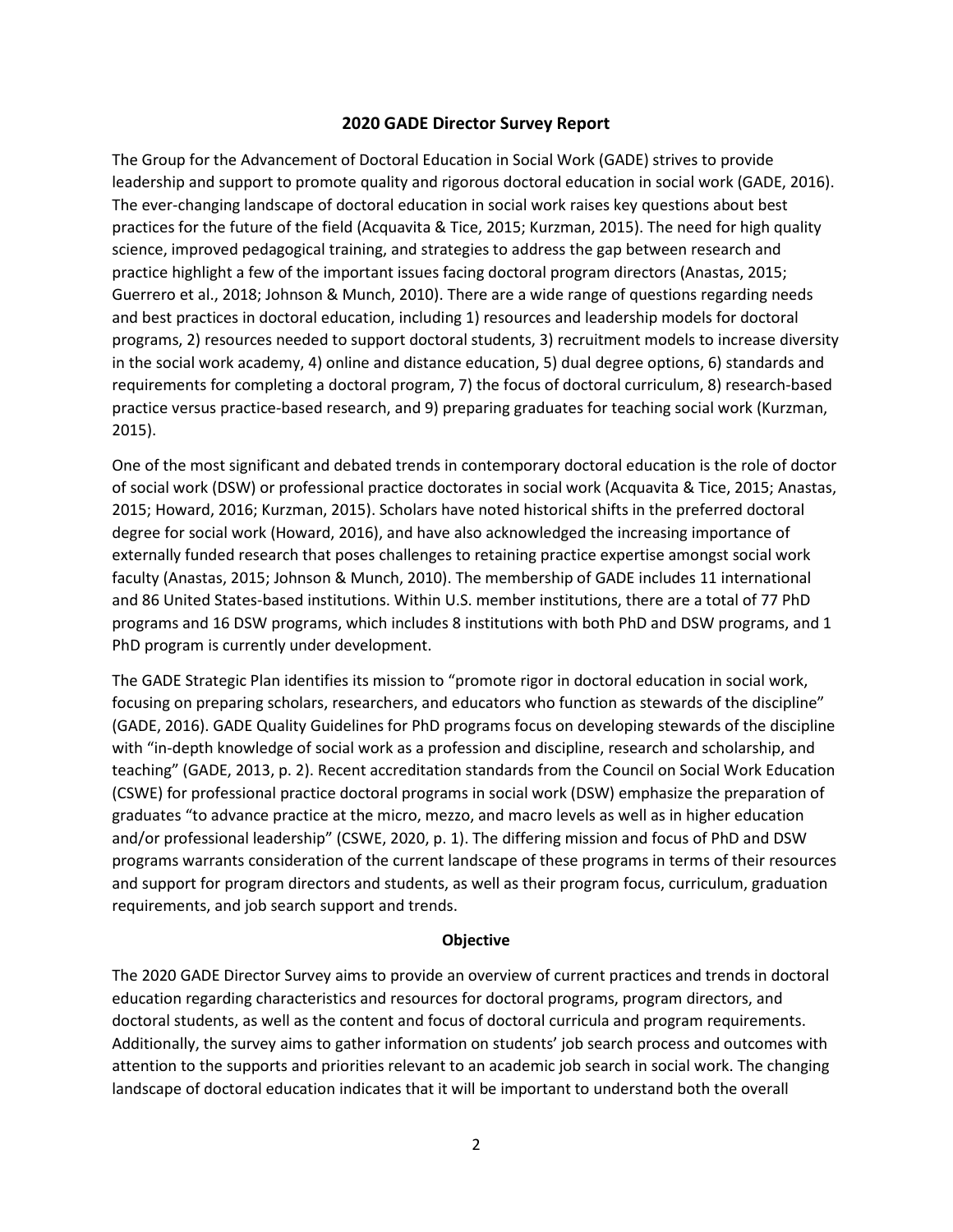landscape as well as the uniqueness of PhD and DSW programs and how both types of programs complement each other and contribute to doctoral education. Knowledge of current practices and trends in doctoral education will support GADE's mission to provide leadership for the field in determining and improving best practices for doctoral education in social work.

#### **Method**

The 2020 GADE Director Survey was a cross-sectional survey sent to the program directors of all 97 GADE member institutions regarding their doctoral programs and current and recent doctoral students. The qualtrics survey included up to 45 questions pertaining to program directors and their programs, student demographics and goals, support and resources provided to program directors and students, curriculum and graduation requirements, and students' job search process and outcomes. The questions included two open-ended questions regarding the focus of the doctoral curriculum and any additional information not asked by the closed-ended survey questions. The survey was conducted between April  $1<sup>st</sup>$  and June 7<sup>th</sup>, 2020, and asked directors to provide graduation and job search information for the 2018-2019 academic year as this was the most recent class for which complete information could be provided.

Data analysis used primarily quantitative techniques using SPSS software for statistical analysis. For overall data across all programs, we conducted descriptive statistics of the percentages for categorical data and mean, standard deviation, range, and median for continuous data and ordinal rating scales. For the open-ended question on the focus of the doctoral curriculum, we used qualitative techniques to identify common codes and then quantized the data by counting the occurrence of each theme. To provide a comparison of PhD and DSW programs in the current doctoral landscape, we analyzed each question by program type and conducted statistical tests including Fisher's exact test, independent samples t-test, and z-test to compare the statistical significance of between group differences. For Likert-scale responses of importance from 1 "Not at all important" to 5 "Extremely important," we treated the data as continuous data and compared the group means of PhD and DSW programs using independent samples t-tests. The quantized qualitative data was compared using z-tests of the proportion of each theme occurring by program type.

#### **Findings**

Program directors of 78 doctoral social work programs completed the GADE Director Survey. Overall data shows the landscape of doctoral education across all programs that responded to the survey. We then compared the responses of PhD and DSW programs across all portions of the survey to better understand the similarities and differences of these programs in contemporary doctoral education.

|                                    | N  | Mean/   | <b>SD</b> | Range    |
|------------------------------------|----|---------|-----------|----------|
|                                    |    | Percent |           |          |
| How many years as program director | 71 | 3.71    | 2.98      | $0 - 15$ |
|                                    |    |         |           |          |
| What is your current rank          | 72 |         |           |          |
| Associate (tenured)                | 33 | 42.3%   |           |          |
| Full (tenured)                     | 33 | 42.3%   |           |          |
| Other (not tenured)                | 6  | 8.3%    |           |          |

#### **Table 1. Program Director Information (N = 78)**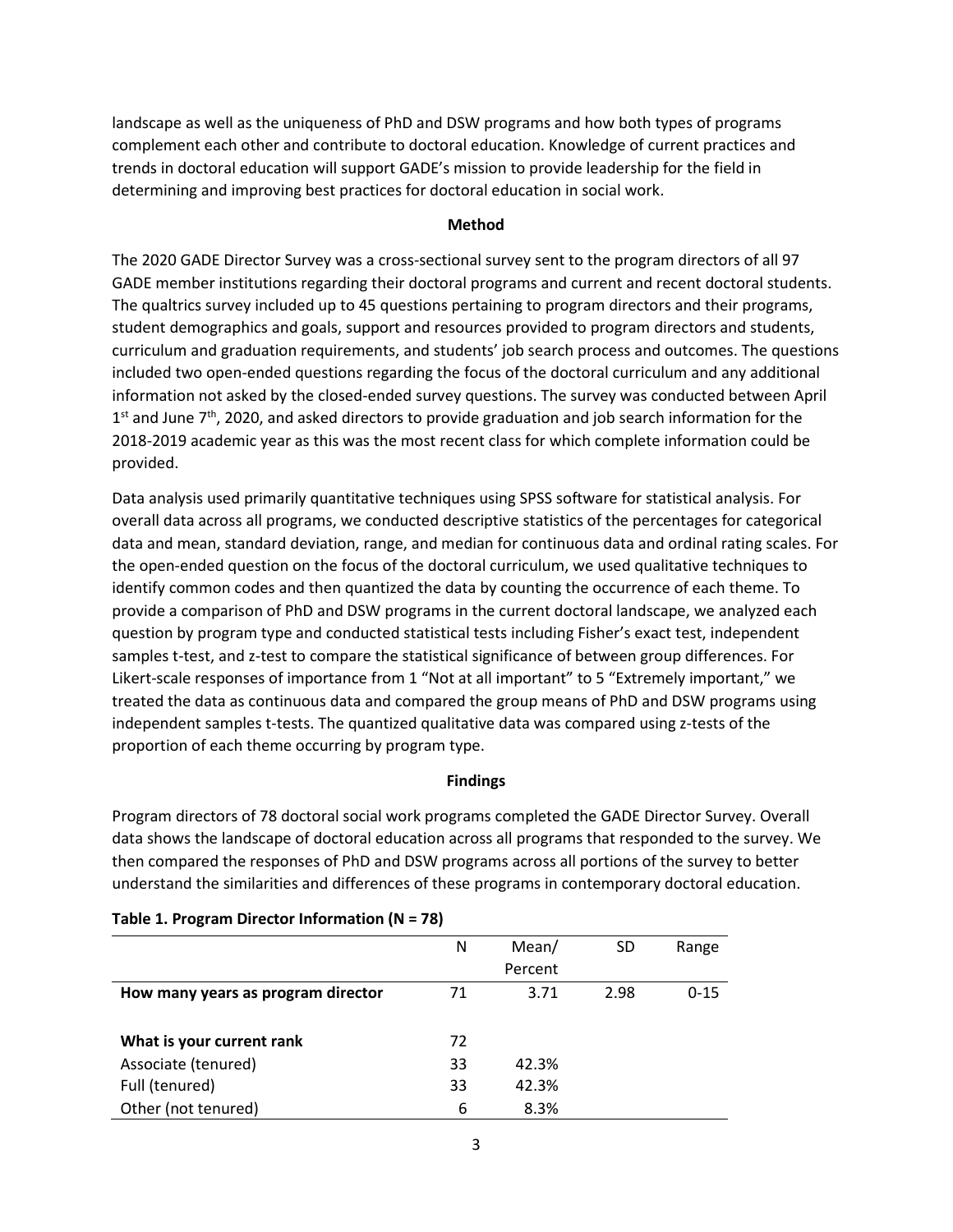## **Table 2. Program Information**

|                                                                   | N              | Mean/   | <b>SD</b> | Range | Median |
|-------------------------------------------------------------------|----------------|---------|-----------|-------|--------|
|                                                                   |                | Percent |           |       |        |
| Type of doctoral degree program                                   | 78             |         |           |       |        |
| PhD                                                               | 60             | 76.9%   |           |       |        |
| <b>DSW</b>                                                        | 15             | 19.2%   |           |       |        |
| Other: Both PhD and DSW                                           | $\overline{2}$ | 2.6%    |           |       |        |
| Other: Planning stage of PhD program                              | $\mathbf{1}$   | 1.3%    |           |       |        |
| <b>Type of institution</b>                                        | 71             |         |           |       |        |
| Public research-intensive institution                             | 38             | 48.7%   |           |       |        |
| Public teaching-focused institution                               | 2              | 2.6%    |           |       |        |
| Public institution that emphasizes both<br>teaching and research  | 7              | 9.0%    |           |       |        |
| Private research-intensive institution                            | 13             | 16.7%   |           |       |        |
| Private teaching-focused institution                              | 3              | 3.8%    |           |       |        |
| Private institution that emphasizes both<br>teaching and research | 8              | 10.3%   |           |       |        |
| For profit or not-for-profit institution*                         | 24             |         |           |       |        |
| For profit                                                        | 4              | 16.7%   |           |       |        |
| Not for profit                                                    | 20             | 83.3%   |           |       |        |
| Dual or joint degree options                                      | 78             |         |           |       |        |
| No                                                                | 54             | 69.2%   |           |       |        |
| Yes, MSW/PhD or MSW/DSW                                           | 22             | 28.2%   |           |       |        |
| Yes, dual degree with other discipline                            | $\overline{2}$ | 2.6%    |           |       |        |
| <b>Method of instruction</b>                                      | 77             |         |           |       |        |
| Only seated courses                                               | 54             | 70.1%   |           |       |        |
| Mix of online, seated, and/or hybrid courses                      | 14             | 18.2%   |           |       |        |
| Only online courses (no hybrid)                                   | 5              | 6.5%    |           |       |        |
| Other: Online with face-to-face residencies                       | Δ              | 5.2%    |           |       |        |
| <b>Enrollment options</b>                                         | 59             |         |           |       |        |
| Full-time enrollment only                                         | 28             | 47.5%   |           |       |        |
| Full- or part-time enrollment possible                            | 24             | 40.7%   |           |       |        |
| Part-time enrollment only                                         | 7              | 11.9%   |           |       |        |
| How many students currently enrolled                              | 50             | 37.6    | 49.66     | 3-358 | 30     |

\*The question about whether their institution was for-profit or not-for-profit was only asked of the 24 programs at private institutions.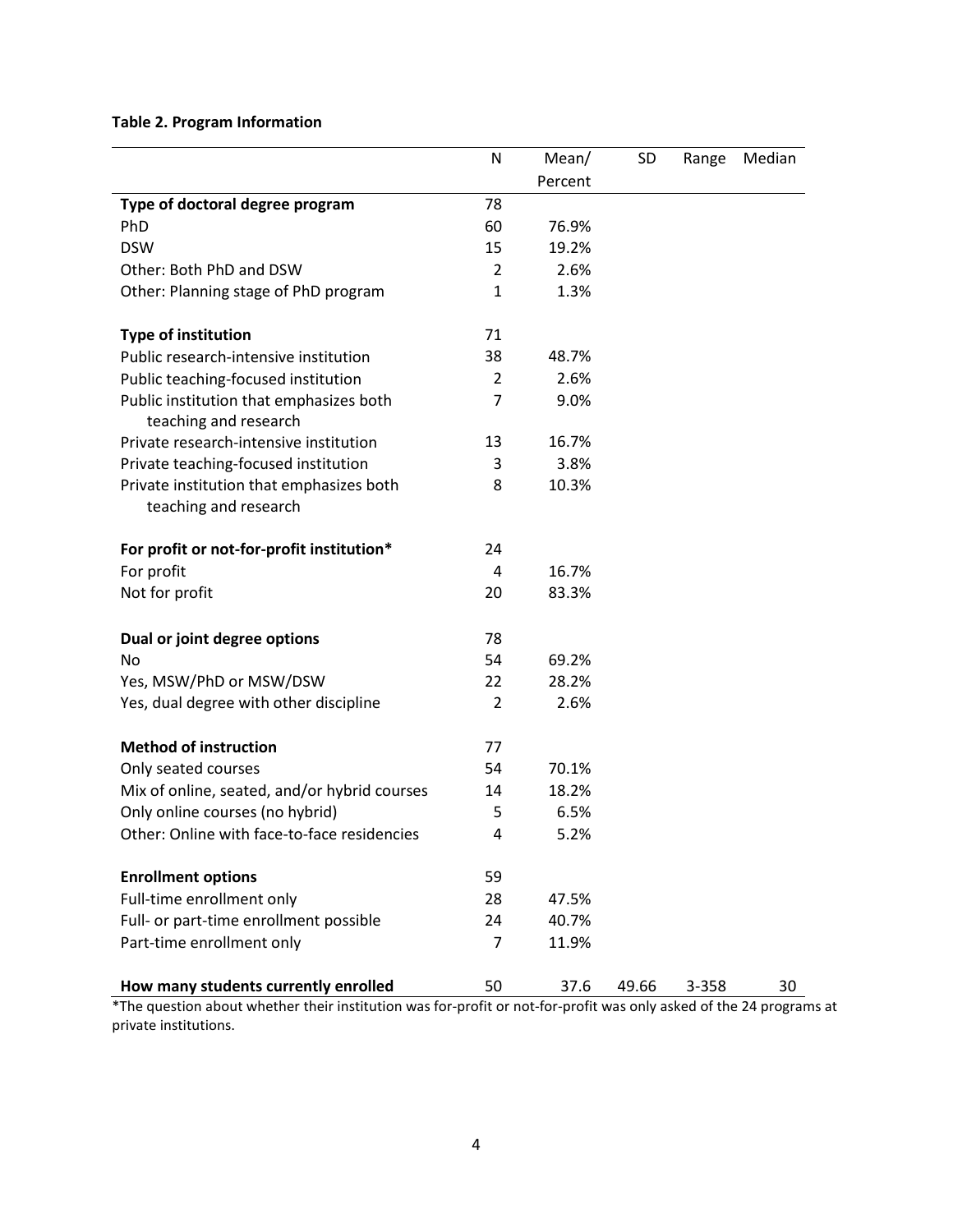#### **Overview of Doctoral Education**

To provide a general overview of the landscape of doctoral education, we compiled the responses and descriptive statistics across all 78 programs represented in the survey.

#### *Program Directors and Doctoral Programs*

Table 1 shows the characteristics of the program directors who provided information regarding their doctoral programs (N = 78). On average, survey respondents had been serving in the role of program director for 3.71 years (*SD* = 2.98) with a range from 0 to 15 years. The vast majority of program directors were tenured faculty, with an even split of full (42.3%) and associate (42.3%) professors; only 6 program directors (8.3%) held other ranks or positions that were not tenured. Regarding the programs they directed (see Table 2), 60 respondents were directors of PhD programs (76.9%), 15 were directors of DSW programs (19.2%), 2 answered that they directed both PhD and DSW programs (2.6%), and 1 director oversaw the planning stage of a new PhD program. About half of respondents indicated their program operated at a public research-intensive institution (48.7%), with the remaining programs split among private research-intensive institutions (16.7%), teaching focused institutions (2.6% public; 3.8 % private), and institutions that emphasize both teaching and research (9.0% public; 10.3% private). Of the 24 programs at private institutions, 4 (16.7%) indicated it was a for-profit institution with the other 20 programs (83.3%) indicating the institution was not-for-profit.

The survey asked several questions regarding enrollment, instruction, and degree options at the doctoral programs. Dual degree options with disciplines other than social work were rarely offered (2.6%), with most programs offer no dual degree options (69.2%) or only MSW/PhD or MSW/DSW dual degree tracks (28.2%). At the time of the survey, most programs indicated they only offered in-person, seated courses (70.1%), with only 5 programs fully online (6.5%) and 18 programs (23.4%) offering some combination of online and in-person education. More than half of programs offered part-time

#### **Figure 1**



*Overall Student Demographics*

*Note.* Combined demographics across 41 programs that reported both total enrollment and percentage of students belonging to each demographic group (Student N = 1485).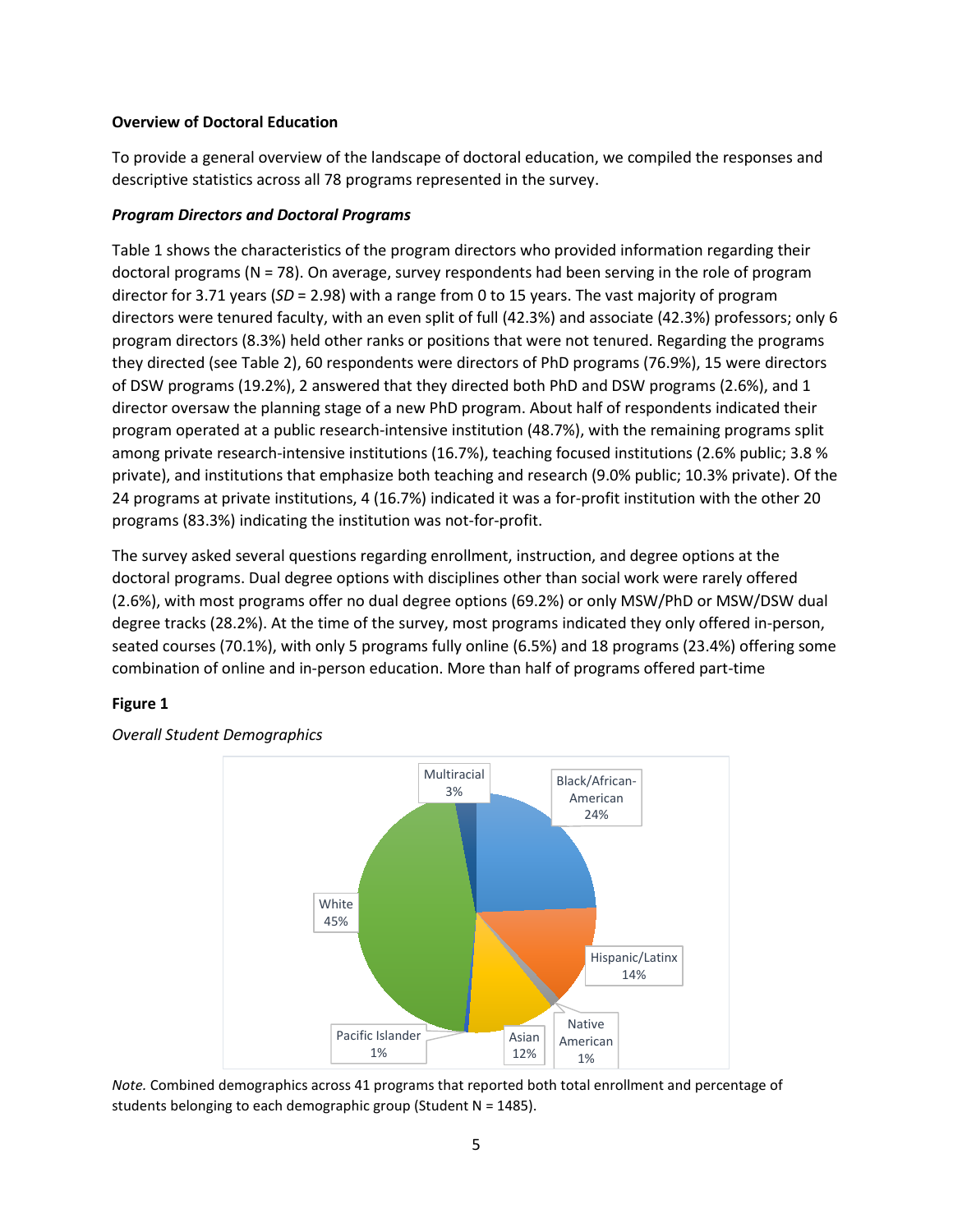enrollment as either an option (40.7%) or the only form of enrollment (11.9%), with slightly less than half of programs offered only full-time (47.5%). The mean enrollment of doctoral programs was 37.6 students, though this average was highly skewed (*SD* = 49.66) by a large outlier; the median enrollment among doctoral programs was 30 students.

#### *Student Characteristics*

In addition to their program's total enrollment, directors were asked to provide or estimate the percentage of their students who belonged to different racial and ethnic groups and the percentage of international students, LGBTQ+ students, and students from lower socioeconomic status. For programs that provided both total enrollment and their estimated percentages for demographics ( $n = 41$ ), we calculated the number of students belonging to each racial/ethnic group in each program, and then totaled each group across all programs that provided information to produce the overall demographics across the programs (see Figure 1). Based on 41 programs that provided estimated information on 1,485 students, we found approximate student demographics of 45% White, 24% Black/African-American, 14% Hispanic/Latinx, 12% Asian, 3% Multiracial, 1% Native American, and 1% Pacific Islander.

Some programs provided estimated percentages but not their total enrollment, and we were unable to aggregate this information without knowing the program size. So as to not lose this information, we also compiled information provided by the program directors on the estimated percentages of each group in their programs. Rather than average these percentages without knowing the comparative sizes of the programs, we decided to present the minimum, maximum, and quartile percentages from the program directors' estimates (see Table 3). The median percentages provide a rough estimate of the demographics of a "typical" program, and showed median estimates of 51% White, 17% Black/African-American, 11% Hispanic/Latinx, 13.8% Asian, 5% Multiracial, 0% Native American, and 0% Pacific Islander. In addition to the racial and ethnic demographics, these percentages showed that programs

|                                  | N  | Min.    | 25 <sup>th</sup> | 50 <sup>th</sup> | 75 <sup>th</sup> | Max.   |
|----------------------------------|----|---------|------------------|------------------|------------------|--------|
|                                  |    |         | percentile       | percentile       | percentile       |        |
| % demographics in your program   |    |         |                  |                  |                  |        |
| Black/African-American           | 42 | 0.0%    | 10.0%            | 17.0%            | 32.3%            | 96.0%  |
| Hispanic/Latino/Latina           | 37 | 0.0%    | 5.3%             | 11.0%            | 17.8%            | 40.0%  |
| Native American/American Indian  | 27 | 0.0%    | $0.0\%$          | 0.0%             | 2.5%             | 10.0%  |
| Asian                            | 34 | 0.0%    | 6.5%             | 13.8%            | 21.3%            | 47.0%  |
| Pacific Islander/Native Hawaiian | 21 | 0.0%    | $0.0\%$          | 0.0%             | $0.0\%$          | 20.0%  |
| White                            | 39 | 16.7%   | 38.0%            | 51.0%            | 68.0%            | 100.0% |
| Multiracial                      | 17 | 0.0%    | 2.5%             | 5.0%             | 8.0%             | 70.0%  |
|                                  |    |         |                  |                  |                  |        |
| % of each group in your program  |    |         |                  |                  |                  |        |
| International students           | 32 | $0.0\%$ | 7.1%             | 15.5%            | 18.6%            | 33.0%  |
| LGBTQ+                           | 22 | 2.0%    | 6.9%             | 14.3%            | 20.0%            | 33.3%  |
| Low SES                          | 20 | 0.0%    | 20.0%            | 31.7%            | 50.0%            | 82.0%  |

#### **Table 3. Student Characteristics by Program**

*Note.* Respondents were asked to give the percentage of students in their program belonging to each group. Percentages shown are individual programs' responses of the percentage of that group in their student enrollment, with the lowest, highest, and quartile percentages presented. The 50<sup>th</sup> percentile approximates the median demographics across all programs.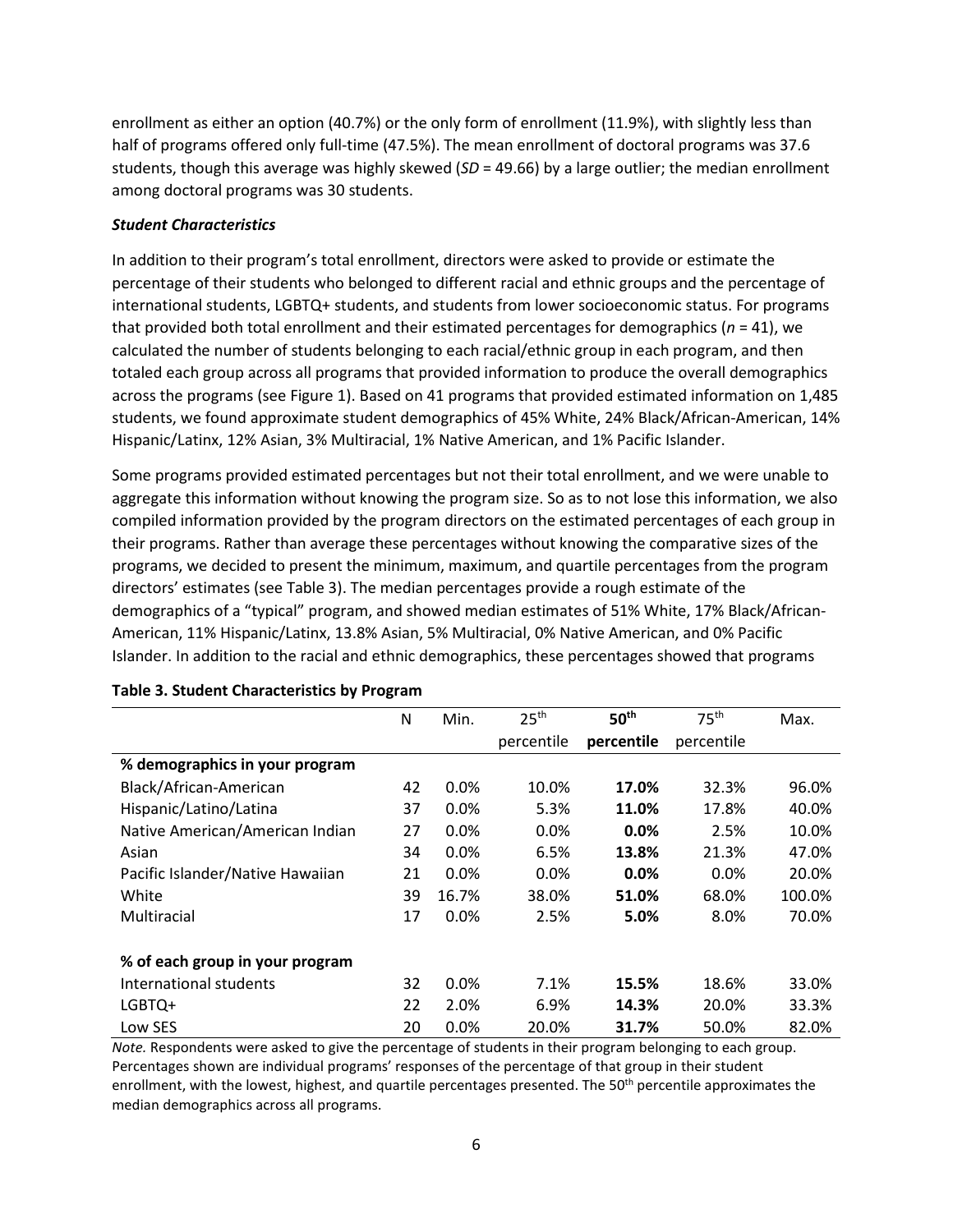#### **Table 4. Director Benefits**

|                                    | N              | Mean/      | SD         | Range      | Median     |
|------------------------------------|----------------|------------|------------|------------|------------|
|                                    |                | Percent    |            |            |            |
| <b>Course Release</b>              | 75             |            |            |            |            |
| No                                 | 5              | 6.7%       |            |            |            |
| Yes, reduced by <25%               | 8              | 10.7%      |            |            |            |
| Yes, reduced by 25%                | 22             | 29.3%      |            |            |            |
| Yes, reduced by 50%                | 35             | 46.7%      |            |            |            |
| Yes, reduced by 75%                | 4              | 5.3%       |            |            |            |
| Yes, reduced by 100%               | $\mathbf{1}$   | 1.3%       |            |            |            |
|                                    |                |            |            |            |            |
| <b>Summer Salary</b>               | 63             |            |            |            |            |
| No                                 | 23             | 36.5%      |            |            |            |
| Yes, <1 month                      | 5              | 7.9%       |            |            |            |
| Yes, 1 month                       | 17             | 27.0%      |            |            |            |
| Yes, 2 months                      | 6              | 9.5%       |            |            |            |
| Yes 3 months                       | 12             | 19.0%      |            |            |            |
| <b>Salary Supplement</b>           | 55             |            |            |            |            |
| No                                 | 27             | 49.1%      |            |            |            |
| Yes                                | 28             | 50.9%      |            |            |            |
| <b>Salary Supplement Amount</b>    | 25             | \$9,004.00 | \$6,188.73 | \$2K-\$25K | \$8,000.00 |
|                                    |                |            |            |            |            |
| Increased/upgraded office          | 57             |            |            |            |            |
| <b>No</b>                          | 39             | 68.4%      |            |            |            |
| Yes                                | 18             | 31.6%      |            |            |            |
| <b>Administrative Support</b>      | 55             |            |            |            |            |
| No                                 | 12             | 21.8%      |            |            |            |
| Yes, <20 hrs/week                  | 17             | 30.9%      |            |            |            |
| Yes, 20-29 hrs/week                | 11             | 20.0%      |            |            |            |
| Yes, 30-39 hrs/week                | $\overline{2}$ | 3.6%       |            |            |            |
| Yes, 40 hrs/week (full-time)       | 13             | 23.6%      |            |            |            |
| <b>Graduate Research Assistant</b> | 56             |            |            |            |            |
| No                                 | 44             | 78.6%      |            |            |            |
| Yes, <10 hrs/week                  | 5              | 8.9%       |            |            |            |
| Yes, 10-14 hrs/week                | $\overline{2}$ | 3.6%       |            |            |            |
| Yes, 15-19 hrs/week                | $\mathbf{1}$   | 1.8%       |            |            |            |
| Yes, 20+ hrs/week                  | 4              | 7.1%       |            |            |            |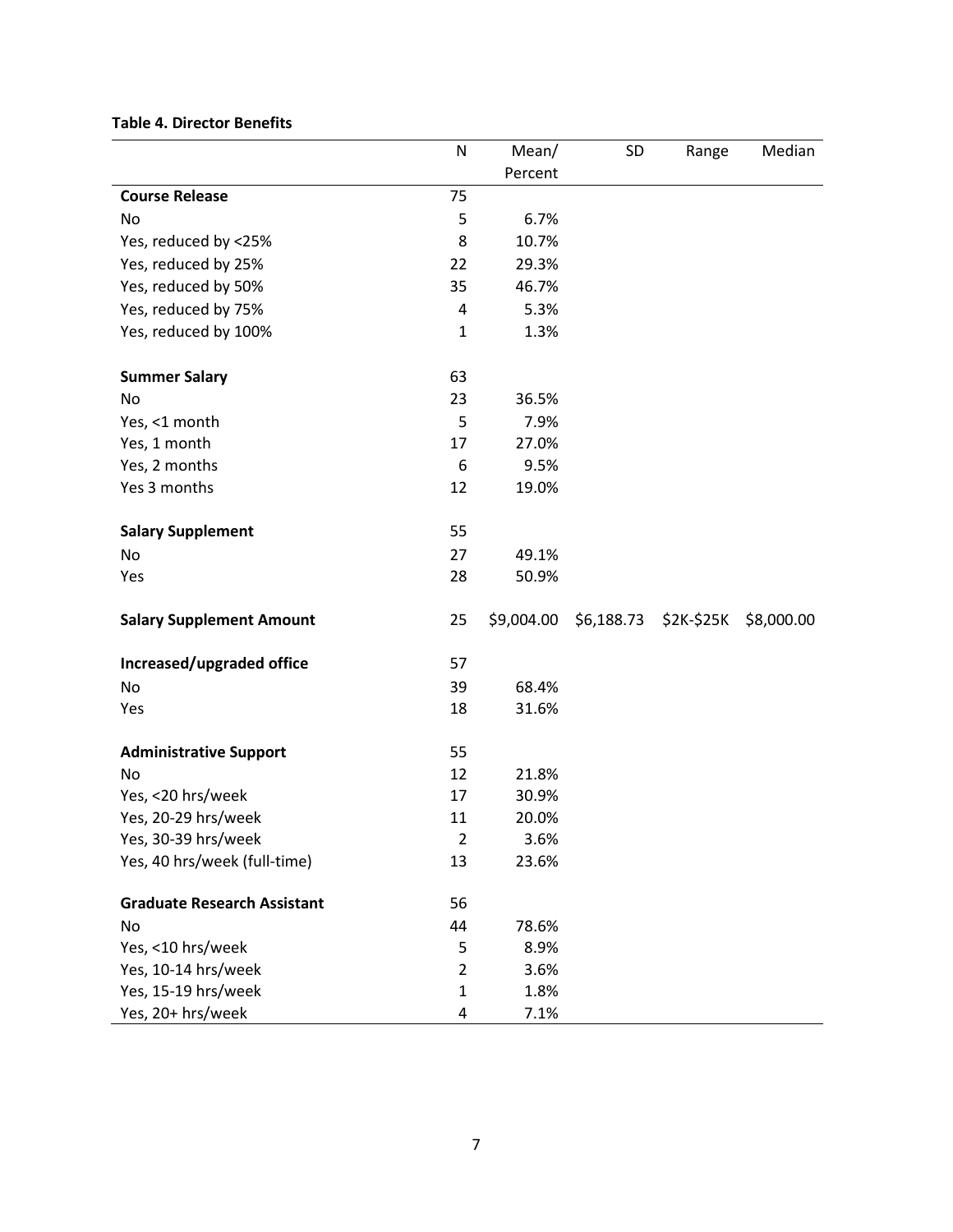ranged from 0% to 33% international students (median 15.5%), 2% to 33.3% LGBTQ+ students (median 14.3%) and from 0% to 82% students from low socioeconomic backgrounds (median 31.7%). While not providing exact or statistically robust estimates, these figures provide an overview of program directors' estimates of the groups their students belong to.

#### *Program Director Benefits and Support*

An important function of the director survey is to gather data regarding how programs support their doctoral program directors. We asked directors a number of questions regarding the benefits and resources their program provides specific to the role of program director. Table 4 provides an overview of director benefits across all programs. Nearly all programs (93.3%) provide some amount of course release from directors' teaching duties, with reductions in teaching load of 25% to 50% most common. Regarding summer salary, about two thirds of programs (63.5%) provided at least some summer salary for their program directors, with 12 programs (19.0%) provided a full 3-months of summer salary. Programs were split regarding a salary supplement for directors, with 28 programs providing supplemental salary (50.9%) and 27 programs providing no supplement (49.1%). Among program directors receiving supplemental salary, amounts ranged from \$2,000 to \$25,000 in additional salary, with a mean of \$9,004 (*SD* = \$6,188.73). Programs tended not to provide an upgraded office space for directors (68.4% had no upgrade) or a graduate research assistant (78.6% had no GRA). Only 4 programs (7.1%) provided at least 20 hour GRA funding for their directors. Administrative support for directors occurred more often, with 20 programs offering part-time administrative support (54.5%) and 13 programs (23.6%) providing a full-time position (40 hours per week).

The survey also asked directors about any research funds or conference travel funds for program directors (see Table 5). Research funds for directors were very rare with only 3 directors (3.8%) receiving an average of \$13,333.33 of research funds (*SD* = \$5,773.50). The vast majority of programs provided conference travels funds for their program directors, with only 4 programs (7.3%) providing no such funds. An additional 25 programs covered conference travel for the GADE conference only (45.5%), with 23 programs (41.8%) also supporting other conferences and 3 directors (5.5%) receiving a conference travel budget that was not specific to any particular conference.

|                                                    | N  | Mean/       | SD         |
|----------------------------------------------------|----|-------------|------------|
|                                                    |    | Percent     |            |
| <b>Research Funds</b>                              | 56 |             |            |
| No                                                 | 53 | 94.6%       |            |
| Yes                                                | 3  | 3.8%        |            |
| <b>Research Fund Amount</b>                        | 3  | \$13,333.33 | \$5,773.50 |
| <b>Conference Travel Funds</b>                     | 55 |             |            |
| No, no extra funds (even for GADE)                 | 4  | 7.3%        |            |
| Yes, for GADE only                                 | 25 | 45.5%       |            |
| Yes, for GADE and other conference(s)              | 23 | 41.8%       |            |
| Yes, I receive a budget for conference travel (not |    |             |            |
| specific to a certain conference)                  | 3  | 5.5%        |            |

#### **Table 5. Director Research and Travel Benefits**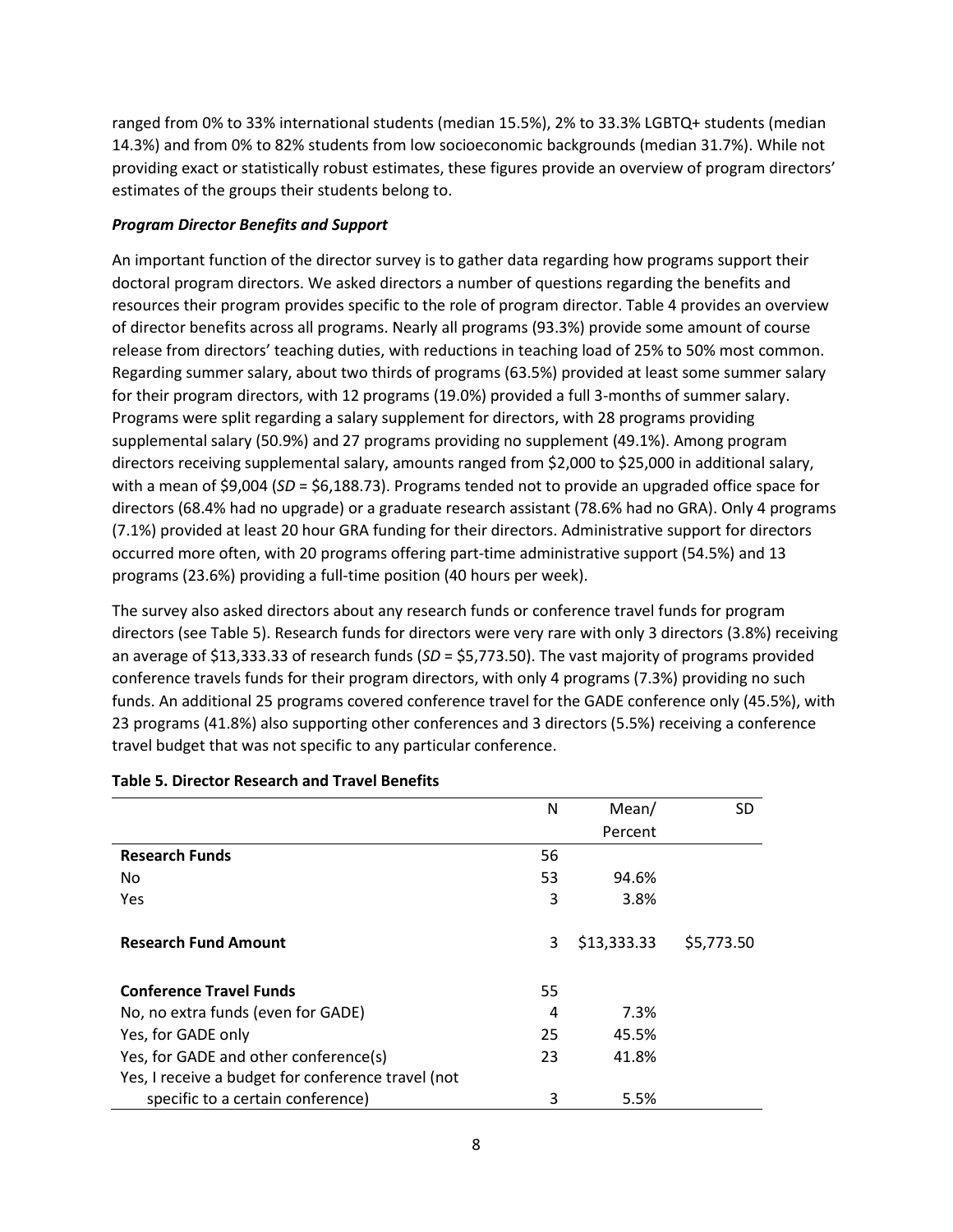#### **Table 6. Student Support**

|                                                       | $\mathsf{N}$   | Mean/       | SD         | Range       | Median |
|-------------------------------------------------------|----------------|-------------|------------|-------------|--------|
|                                                       |                | Percent     |            |             |        |
| Offer any funding to incoming students                | 56             |             |            |             |        |
| <b>No</b>                                             | 10             | 17.9%       |            |             |        |
| Yes                                                   | 46             | 82.1%       |            |             |        |
|                                                       |                |             |            |             |        |
| Identical funding package for all students            | 76             |             |            |             |        |
| No, each student gets a different offer               | 13             | 17.1%       |            |             |        |
| Yes, usually (but there are occasional<br>exceptions) | 29             | 38.2%       |            |             |        |
| Yes, all students in a cohort get same offer          | 22             | 28.9%       |            |             |        |
| No regular funding support offered                    | 12             | 15.8%       |            |             |        |
| <b>Guaranteed number of years of funding</b>          | 63             |             |            |             |        |
| No                                                    | 20             | 31.7%       |            |             |        |
| Yes                                                   | 43             | 68.3%       |            |             |        |
|                                                       |                |             |            |             |        |
| How many years of guaranteed support                  | 43             | 3.70        | 1.25       | $1 - 9$     | 4      |
|                                                       |                |             |            |             |        |
| <b>Tuition support</b>                                | 60             |             |            |             |        |
| No                                                    | 10             | 16.7%       |            |             |        |
| Yes, but only partial or discounted                   | 10             | 16.7%       |            |             |        |
| Yes, full tuition support only during<br>coursework   | 3              | 5.0%        |            |             |        |
| Yes, full tuition support for entire enrollment       | 9              | 15.0%       |            |             |        |
| Yes, full tuition support for guaranteed              | 22             | 36.7%       |            |             |        |
| number of years but not entire enrollment             |                |             |            |             |        |
| Other: Tuition support only if employed in            | 3              | 5.0%        |            |             |        |
| role with program                                     |                |             |            |             |        |
| Other (please specify)                                | 3              | 5.0%        |            |             |        |
| <b>Annual stipend</b>                                 | 55             |             |            |             |        |
| No                                                    | 24             | 45.3%       |            |             |        |
| Yes                                                   | 29             | 54.7%       |            |             |        |
| Annual stipend - An amount of:                        | 28             | \$21,447.79 | \$5,595.13 | \$12K-\$35K | \$20K  |
| <b>Student health insurance</b>                       | 52             |             |            |             |        |
| No                                                    | 13             | 25.0%       |            |             |        |
| Optional coverage                                     | $\overline{2}$ | 3.8%        |            |             |        |
| Yes, complete coverage                                | 30             | 57.7%       |            |             |        |
| Yes, partial coverage                                 | 7              | 13.5%       |            |             |        |
| % of partial coverage                                 | 4              | 72.0%       | 15.253     | 50-85%      | 76.5%  |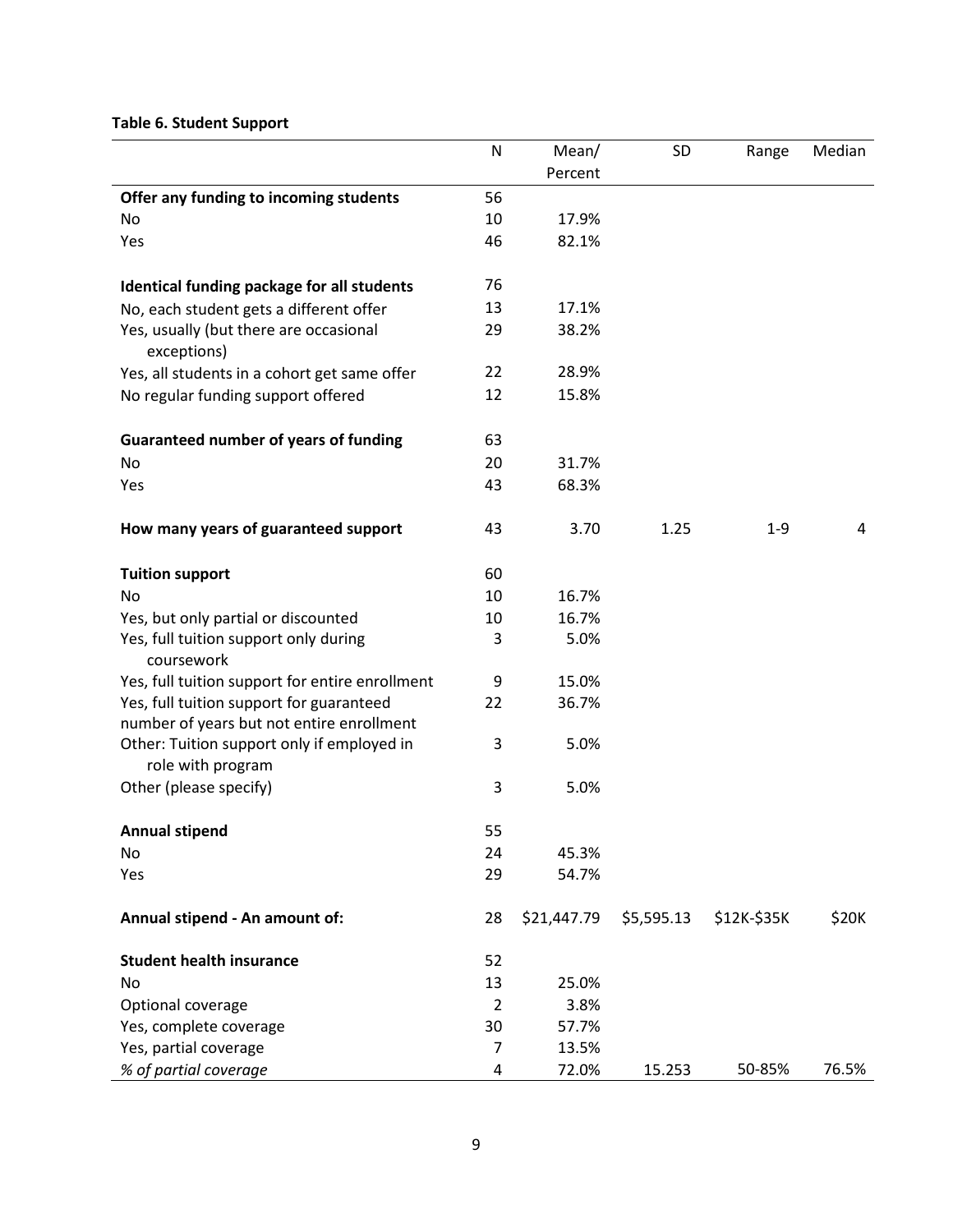Overall, programs provided support and benefits for their directors on top of the resources they received as faculty members. Benefits tended to support the duties of a program director (e.g. travel to GADE conference, administrative support, and reduced teaching load) rather than support the research activity of faculty (e.g. GRA and research funding).

#### *Student Support*

The survey asked directors to give information regarding funding and support provided to their doctoral students (see Table 6). Overall, most programs (82.1%) provided some form of funding to incoming doctoral students, with 22 programs (28.9%) offering identical funding packages to all students in a cohort and 29 programs (38.2%) usually offering identical packages with occasional exceptions. The remaining programs offered different funding offers for each incoming student (17.1%) or offered no regular funding support (15.8%). Forty-three programs (68.3%) offered a guaranteed number of years of funding support, with a median of 4 years of guaranteed funding (*M* = 3.70, *SD* = 1.25). The majority of programs offered tuition support for doctoral students, with 34 programs (56.7%) providing full-tuition support for at least part of a student's enrollment, 10 programs providing partial or discounted support (16.7%), 3 programs providing support only for students employed in a role with the program (5.0%), and 10 programs providing no tuition support (16.7%). Additionally, just over half of respondents (54.7%) indicated their program provides an annual stipend to doctoral students. Across 28 programs providing an annual stipend, students received on average \$21,447.79 per year (*SD* = \$5,595.13) with a median stipend of \$20,000. Finally, three out of four programs provided health coverage for doctoral students, including 30 programs providing complete coverage (57.7%), 2 programs providing optional coverage (3.8%), and 7 programs providing partial coverage of between 50% and 85% of student health insurance premiums.

The survey also asked about student support in the form of graduate assistantships and funding for conference travel (see Table 7). The majority of programs included research-oriented assistantships for doctoral students with 23 programs offering GRA positions of 20 hours per week or more (41.8%) and 14 programs (25.5%) offering GRA positions of less than 20 hours per week; 16 programs (29.1%) did not offer research assistantships. Non-research oriented assistantships (e.g. teaching or administrative assistantships) were less common, with 31 programs (56.4%) not offering these assistantships, 12 programs (21.8%) offering less than 20 hour per week positions, and only 9 programs offering positions of 20 or more hours per week (16.4%). Year-round assistantships appeared rarely, with only 3 research assistantships and 4 non-research assistantships provided for a full 12 months. Regarding conference travel, most programs (75%) offered funding support for their doctoral students to travel to conferences. Only 2 programs (5.1%) offered conference travel funding without limits (full reimbursement of all eligible trips). Twenty-five programs (64.1%) set an annual limit on conference funding averaging \$818.75 (*SD* = \$424.73) for the year, 9 programs (23.1%) limited the amount per trip at an average of \$950 per trip, and 9 programs limited to students to one or two trips per year (*M =*  1.38, *SD =* .518).

We also asked directors to provide other forms of support (see Table 8) provided specifically to students of their doctoral program (rather than university-wide supports). The most common forms of support were analysis software (61.8%), shared work or office space (60.5%), statistical or grant consultation (44.7%), awards (39.5%), and research or dissertation grants (38.2%). Less common forms of support included summer funding (27.6%), a laptop or computer for students (21.1%), an individual work or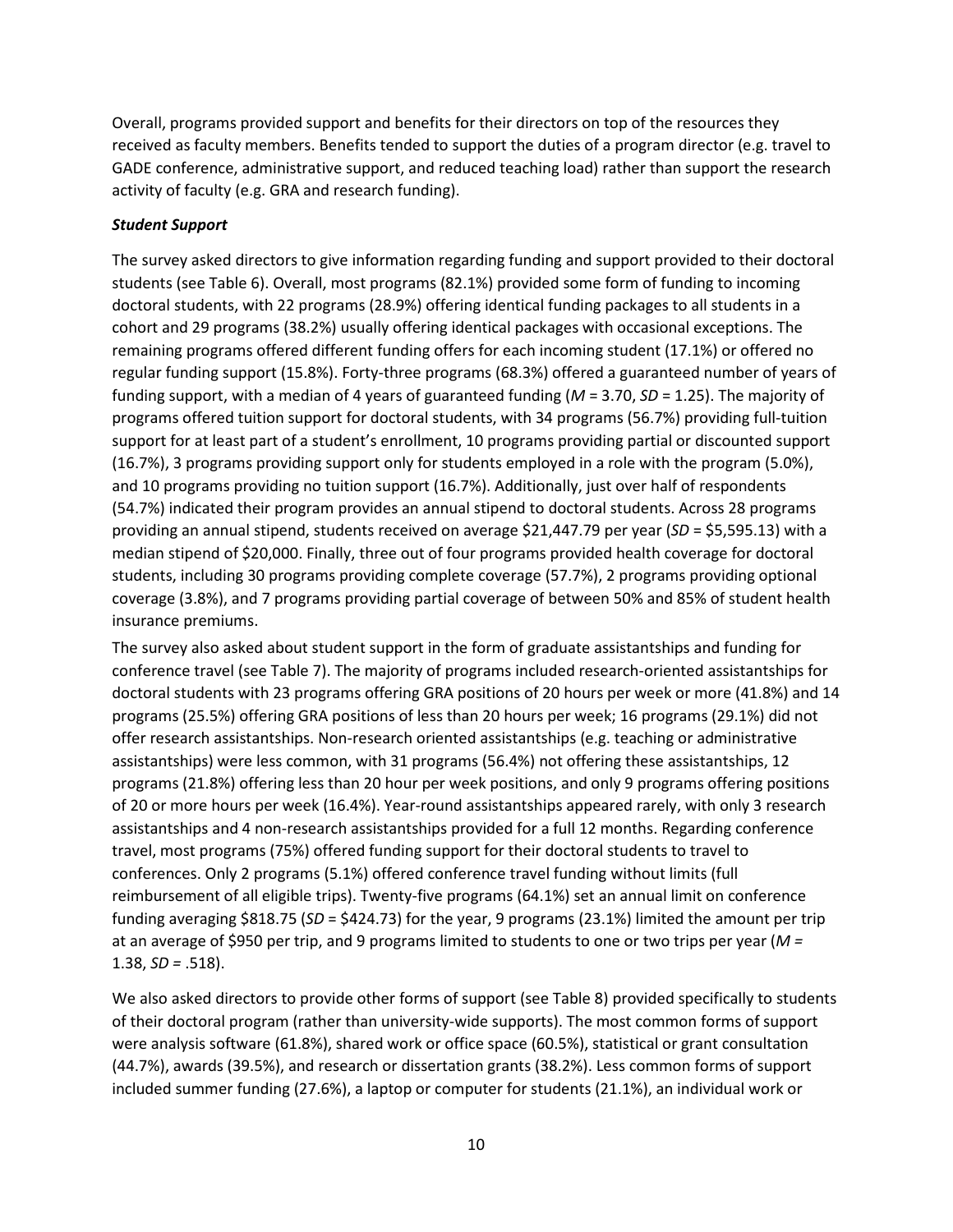|                                                   | ${\sf N}$      | Mean/    | SD       | Range            | Median       |
|---------------------------------------------------|----------------|----------|----------|------------------|--------------|
|                                                   |                | Percent  |          |                  |              |
| Non-research oriented assistantship               | 55             |          |          |                  |              |
| No                                                | 31             | 56.4%    |          |                  |              |
| Yes, <11 hrs/week; 9 or 10 month appointment      | 9              | 16.4%    |          |                  |              |
| Yes, <11 hrs/week; 12 month appointment           | 1              | 1.8%     |          |                  |              |
| Yes, 11-19 hrs/week; 9 or 10 month appointment    | $\overline{2}$ | 3.6%     |          |                  |              |
| Yes, 11/19 hrs/week; 12 month appointment         | $\pmb{0}$      | 0.0%     |          |                  |              |
| Yes, 20 hrs/week; 9 or 10 month appointment       | 6              | 10.9%    |          |                  |              |
| Yes, 20 hrs/week; 12 month appointment            | 3              | 5.5%     |          |                  |              |
| Other                                             | 3              | 5.5%     |          |                  |              |
| <b>Research-oriented assistantship</b>            | 55             |          |          |                  |              |
| <b>No</b>                                         | 16             | 29.1%    |          |                  |              |
| Yes, <11 hrs/week; 9 or 10 month appointment      | 6              | 10.9%    |          |                  |              |
| Yes, <11 hrs/week; 12 month appointment           | 2              | 3.6%     |          |                  |              |
| Yes, 11-19 hrs/week; 9 or 10 month appointment    | 6              | 10.9%    |          |                  |              |
| Yes, 11/19 hrs/week; 12 month appointment         | 0              | 0.0%     |          |                  |              |
| Yes, 20 hrs/week; 9 or 10 month appointment       | 22             | 40.0%    |          |                  |              |
| Yes, 20 hrs/week; 12 month appointment            | 1              | 1.8%     |          |                  |              |
| Other                                             | $\overline{2}$ | 3.6%     |          |                  |              |
| <b>Conference travel funds</b>                    | 52             |          |          |                  |              |
| No                                                | 13             | 25.0%    |          |                  |              |
| Yes                                               | 39             | 75.0%    |          |                  |              |
| Limits on conference travel funding               |                |          |          |                  |              |
| Maximum annual amount                             | 25             | 64.1%    |          |                  |              |
| Annual amount of                                  | 24             | \$818.75 | \$424.73 | \$250-\$2K       | \$750        |
| Maximum amount per trip                           | 9              | 23.1%    |          |                  |              |
| Amount per trip of                                | 9              | \$950.00 | \$424.26 | \$500-<br>\$1600 | \$1,000      |
| Limit on number of trips                          | 9              | 23.1%    |          |                  |              |
| Number of trips                                   | 8              | 1.38     | 0.518    | $1 - 2$          | $\mathbf{1}$ |
| No limit on conference travel funds (all eligible |                |          |          |                  |              |
| trips reimbursed in full)                         | $\overline{2}$ | 5.1%     |          |                  |              |

## **Table 7. Student Assistantships and Conference Travel Support**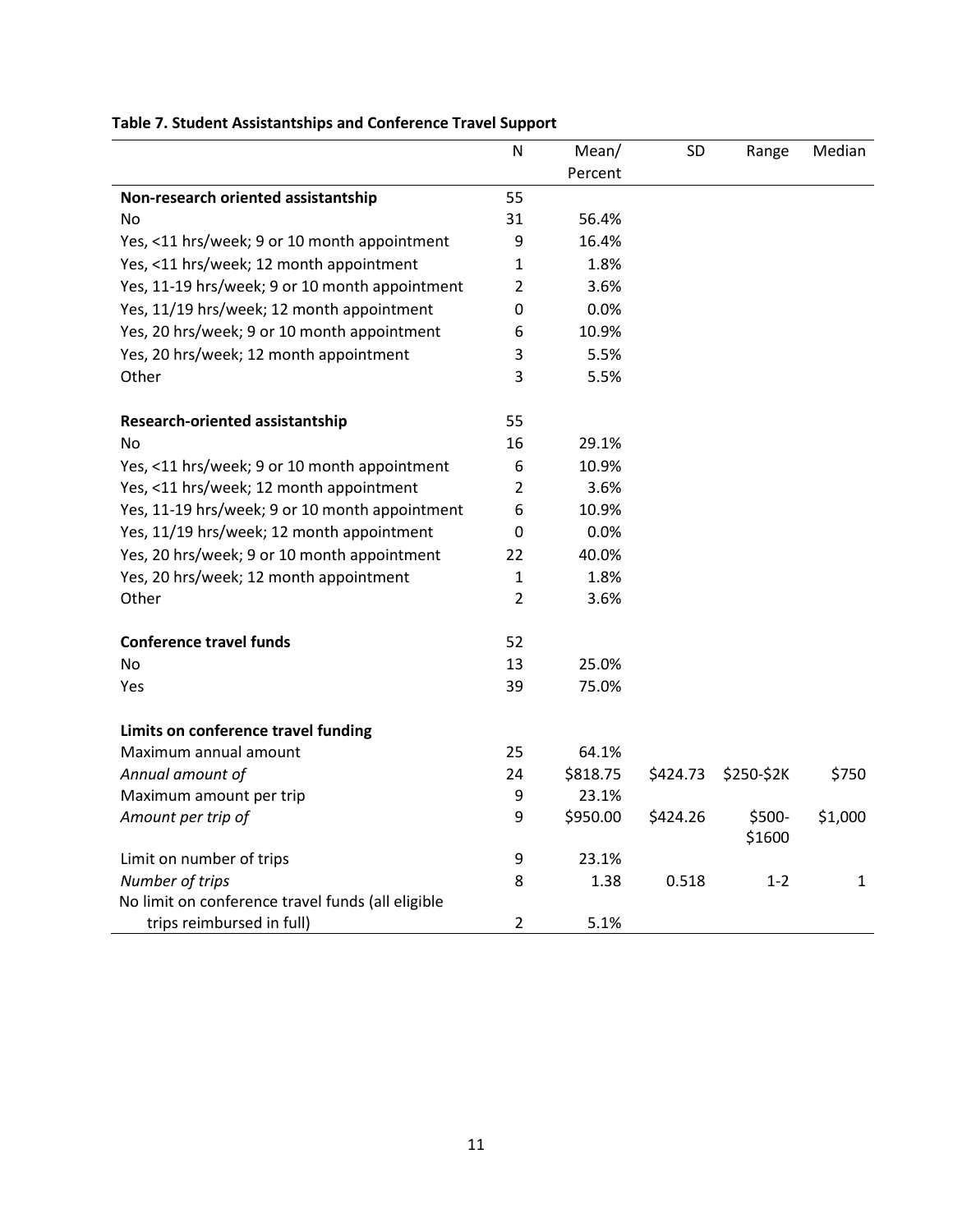**Table 8. Other Forms of Student Support**

|                                                                              | N  | Percent |  |  |  |  |
|------------------------------------------------------------------------------|----|---------|--|--|--|--|
| Other forms of support (not university-wide)                                 | 76 |         |  |  |  |  |
| Research/dissertation grants                                                 | 29 | 38.2%   |  |  |  |  |
| Summer funding                                                               | 21 | 27.6%   |  |  |  |  |
| Individual work/office space                                                 | 9  | 11.8%   |  |  |  |  |
| Shared work/office space                                                     | 46 | 60.5%   |  |  |  |  |
| Statistical or grant consultation                                            | 34 | 44.7%   |  |  |  |  |
| Laptop or computer                                                           | 16 | 21.1%   |  |  |  |  |
| Analysis software                                                            | 47 | 61.8%   |  |  |  |  |
| Awards                                                                       | 30 | 39.5%   |  |  |  |  |
| Other: Encourage students to apply to for external                           |    |         |  |  |  |  |
| or university-wide funding opportunities                                     | 3  | 3.9%    |  |  |  |  |
| Other (please specify): funding for pilot studies,                           |    |         |  |  |  |  |
| training, or consultation; teaching                                          |    |         |  |  |  |  |
| opportunities; moving expenses; writing                                      |    |         |  |  |  |  |
| support; tuition for summer study                                            | 5  | 6.6%    |  |  |  |  |
| Note. Program directors were asked to select all forms of additional support |    |         |  |  |  |  |

applicable to their program. Percentages are based on affirmative answers divided by the 76 respondents who reached this point in this survey.

programs provided other forms of support, such as funding for pilot studies, teaching opportunities, moving expenses, writing support, and summer tuition. Overall, most program directors indicated their programs provided some funding or support to students, though usually not year-round or comprehensive support.

#### *Curriculum and Program Requirements*

To better understand the landscape of doctoral education, we asked program directors to rate the importance of their students' goals when entering their program, describe the focus of their doctoral curriculum, and provide data on the content of their curriculum and program requirements for graduation.

**Student Goals.** For each of six common goals students may have when considering doctoral education, we asked program directors to rate the importance of that goal for their incoming students from 1 "Not at all important", 2 "Slightly important", 3 "Moderately important", 4 "Very important", to 5 "Extremely important." Table 9 shows the mean importance ratings for each goal across all programs. According to the directors, students' top goal was contributing to knowledge development, dissemination, and application in social work through research (*M* = 4.54, *SD* = .89), which fell between the very important and extremely important ratings. Following research, the next most important goals were educating future professionals (*M* = 4.35, *SD* = .82), developing leaders in social work at academic institutions (*M* = 3.96, *SD* = 1.14), advancing specialized practice at micro, mezzo, and macro levels (*M* = 3.51, *SD* = 1.40), and developing leaders in social work in non-academic settings (*M* = 3.45, *SD* = 1.22), which all had median importance ratings of very or extremely important to incoming students. Across all programs, the lowest rated goal was for students to advance their clinical expertise (*M* = 2.14, *SD* = 1.29) with a median rating of slightly important.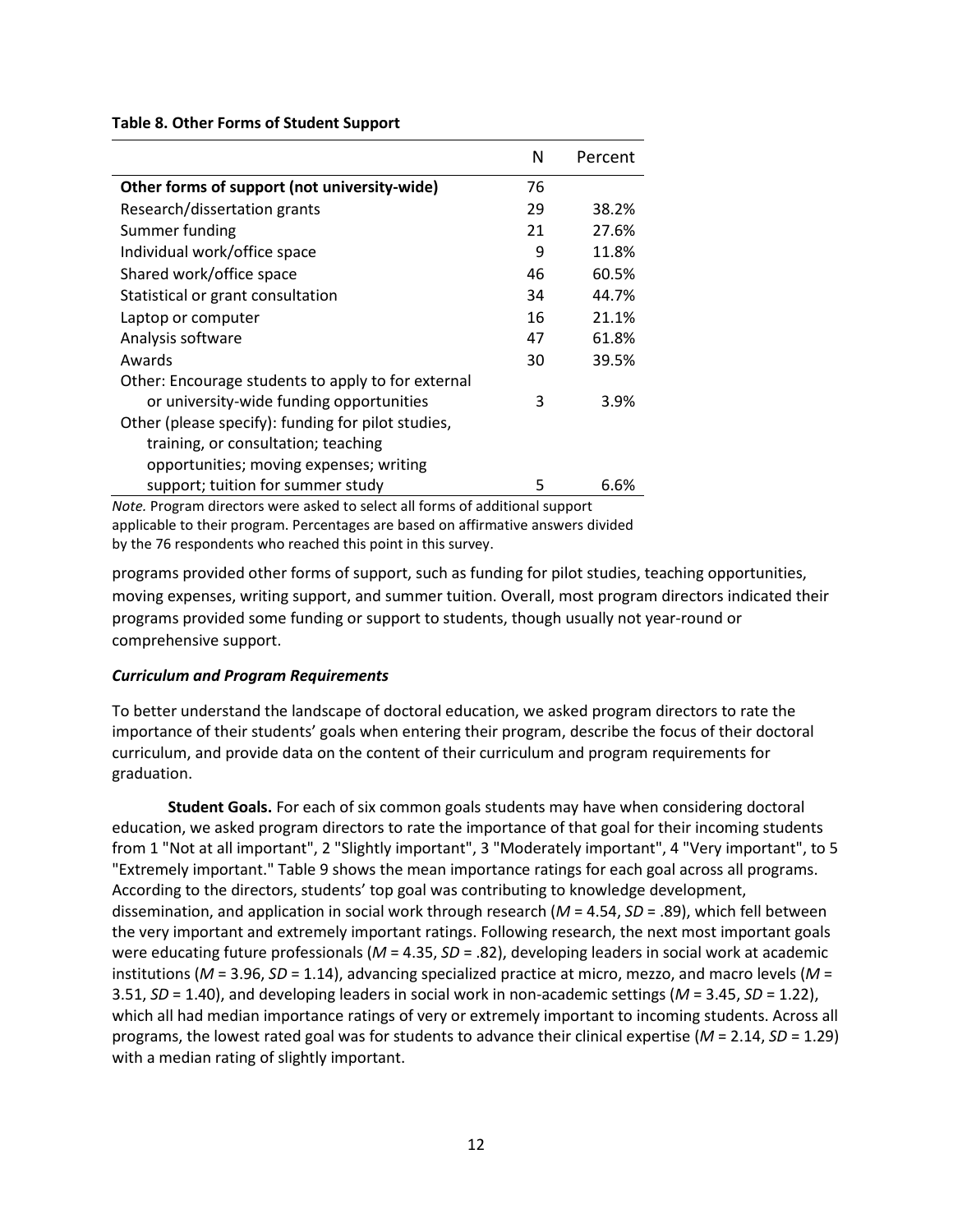|                                                         | N  | Mean | SD.  | Range   | Median |
|---------------------------------------------------------|----|------|------|---------|--------|
| Importance of goals students may have when they         |    |      |      |         |        |
| enroll in the program                                   |    |      |      |         |        |
| Contribute to knowledge development, dissemination,     | 67 | 4.54 | 0.89 | $1 - 5$ | 5      |
| and application in social work through research         |    |      |      |         |        |
| Contribute to knowledge development, dissemination,     | 63 | 3.51 | 1.40 | $1 - 5$ | 4      |
| and application in social work through advancing        |    |      |      |         |        |
| specialized social work practice at micro, mezzo and    |    |      |      |         |        |
| macro levels                                            |    |      |      |         |        |
| Advance clinical expertise                              | 58 | 2.14 | 1.29 | $1 - 5$ | 2      |
| Contribute to educating the next generation of social   | 68 | 4.35 | 0.82 | $2 - 5$ | 5      |
| work professionals                                      |    |      |      |         |        |
| Contribute to developing leaders in social work at      | 68 | 3.96 | 1.14 | $1 - 5$ | 4      |
| academic institutions                                   |    |      |      |         |        |
| Contribute to developing leaders in social work at non- | 67 | 3.45 | 1.22 | $1 - 5$ | 4      |
| academic institutions and agencies                      |    |      |      |         |        |

#### **Table 9. Students' Goals when Enrolling in Program**

*Note.* Program directors were asked to rate the importance of goals students may have when they enroll in their program, from 1 "Not at all important", 2 "Slightly important", 3 "Moderately important", 4 "Very important", to 5 "Extremely important."

**Doctoral Curriculum.** A significant aim of the director survey was to improve our understanding of the focus of the curriculum across doctoral programs of social work. To this end, we asked program directors to provide the number of courses in their curriculum focused on different topics common in doctoral social work programs (see Table 10). Based on the median ratings across all programs' responses, a "typical" social work program had 3 courses on knowledge production and dissemination (*M* = 3.38, *SD* = 2.60), 2 courses on theory building (*M* = 1.79, *SD* = 1.30), 2 courses on statistical skills (*M* = 2.32, *SD* = 1.01), 2 courses on specialized areas determined by the student's focus (*M* = 2.73, *SD* = 2.10), and 1.5 courses on quantitative research methods (*M* = 1.91, *SD* = 1.33). Programs typically included one course each on understanding social work and its history (*M* = .98, *SD* = .84), qualitative research methods (*M* = 1.40, *SD* = .69), mixed methods (*M* = .96, *SD* = .87), intervention research (*M* = .83, *SD* = .69), and policy research (*M* = .96, *SD* = .85). The median program also included one course each on pedagogy (*M* = 1.05, *SD* = .74), leadership development (*M* = 1.04, *SD* = 1.85), professional development (*M* = 1.22, *SD* = 1.73), and advocating for social justice (*M* = 2.16, *SD* = 3.24), with a median of 6 credit hours required to be taken outside of social work (*M* = 7.26, *SD* = 9.10). Courses that did not commonly appear at the "typical" program included courses on advancing practice expertise in clinical/ micro practice (*M* = .72, *SD* = 1.51), administration/mezzo practice (*M* = .58, *SD* = 1.19), and policy/macro practice (*M* = .54, *SD* = .75). Write-in courses provided by survey respondents included the philosophy of science, grant writing, community engaged research, colloquia/comps, and traumainformed human rights.

Additionally, the survey provided an open-ended question for program directors to describe the focus of their doctoral curriculum in a few sentences. For this question, we conducted a qualitative analysis and created a code list of the themes appearing across multiple responses. We then compiled the number of occurrences of each theme across all director responses. Table 11 shows the occurrence of each theme and the percentage of programs including that theme in the description of their curriculum's focus. The most common theme by far was research, occurring in 3 out of 4 program descriptions. Other common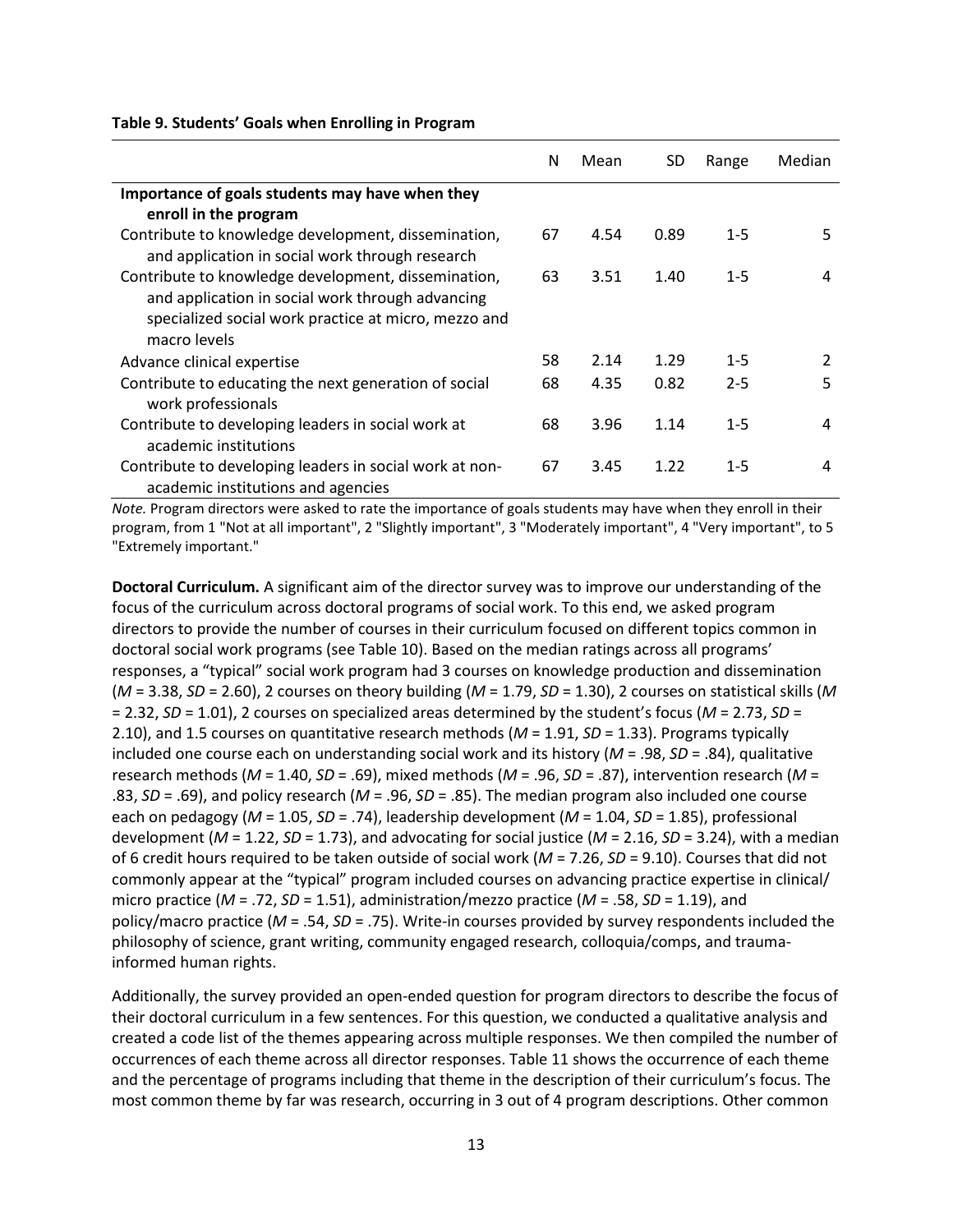#### **Table 10. Curriculum**

|                                                                       | N  | Mean | <b>SD</b> | Range    | Median         |
|-----------------------------------------------------------------------|----|------|-----------|----------|----------------|
| Number of courses in your curriculum that contribute                  |    |      |           |          |                |
| to:                                                                   |    |      |           |          |                |
| Understanding social work and its history                             | 65 | 0.98 | 0.84      | $0 - 4$  | $\mathbf{1}$   |
| Theory building                                                       | 66 | 1.79 | 1.32      | $0 - 10$ | $\overline{2}$ |
| Knowledge production and dissemination                                | 61 | 3.38 | 2.60      | $0 - 10$ | 3              |
| Developing research capacity through:                                 |    |      |           |          |                |
| -Quantitative research methods                                        | 64 | 1.91 | 1.33      | $0 - 8$  | 1.5            |
| -Statistical skills                                                   | 63 | 2.32 | 1.01      | $0 - 5$  | $\overline{2}$ |
| -Qualitative research methods                                         | 63 | 1.40 | 0.69      | $0 - 3$  | $\mathbf{1}$   |
| -Mixed methods                                                        | 49 | 0.96 | 0.87      | $0 - 4$  | $\mathbf{1}$   |
| -Intervention research                                                | 48 | 0.83 | 0.69      | $0 - 3$  | $\mathbf{1}$   |
| -Policy research                                                      | 53 | 0.96 | 0.85      | $0 - 4$  | $\mathbf{1}$   |
| Advancing practice expertise:                                         |    |      |           |          |                |
| -Micro, e.g., clinical practice                                       | 50 | 0.72 | 1.51      | $0 - 7$  | 0              |
| -Mezzo, e.g., administration, management,                             | 52 | 0.58 | 1.19      | $0 - 7$  | 0              |
| organization, supervision                                             |    |      |           |          |                |
| -Macro, e.g., policy practice and advocacy                            | 52 | 0.54 | 0.75      | $0 - 3$  | 0              |
| Fostering pedagogical capacity                                        | 58 | 1.05 | 0.74      | $0 - 4$  | $\mathbf{1}$   |
| Leadership development                                                | 51 | 1.04 | 1.85      | $0 - 10$ | $\mathbf{1}$   |
| Professional development (e.g, writing, job search,                   | 60 | 1.22 | 1.73      | $0 - 10$ | $\mathbf{1}$   |
| speaking, etc.)                                                       |    |      |           |          |                |
| Advocating for a socially just, diverse and inclusive                 | 45 | 2.16 | 3.24      | $0 - 12$ | $\mathbf{1}$   |
| society                                                               |    |      |           |          |                |
| Specialized areas determined by students' focus                       | 51 | 2.73 | 2.10      | $0 - 10$ | $\overline{2}$ |
| Other: Philosophy of science; grant writing; electives;               | 12 | 1.42 | 1.08      | $0 - 3$  | $\mathbf{1}$   |
| community engaged/socially just research;                             |    |      |           |          |                |
| colloquia/specialization/comps; trauma-informed                       |    |      |           |          |                |
| human rights                                                          |    |      |           |          |                |
|                                                                       | 61 | 7.26 | 9.10      | $0 - 48$ | 6              |
| Number of credit hours required to be taken outside of<br>social work |    |      |           |          |                |

*Note.* Program directors were asked to provide the number of courses their curriculum offers that contribute to each area, selecting only the primary area of focus of the course. Credit hours are semester hours, generally three per course.

themes occurring in at least one out of five responses included teaching (44.1%), leadership (29.4%), theory (26.5%), and specialized areas of focus (23.5%). Clinical or practice focus (17.6%) and policy (16.2%) appeared at similar rates, and a number of responses addressed implementation (5.9%), intervention research (5.9%), or the research to practice gap (2.9%). Recent and emerging trends in social work appeared in several responses, including an interdisciplinary focus (11.8%), complex problems and Grand Challenges (8.8%), innovation (8.8%), global issues (5.9%), and the use of technology in social work (2.9%). The descriptions of curriculum focus also included traditional bastions of social work education, such as social justice/human rights (16.2%) and the history of social work (4.4%), as well as administration (5.9%) and statistics (10.3%).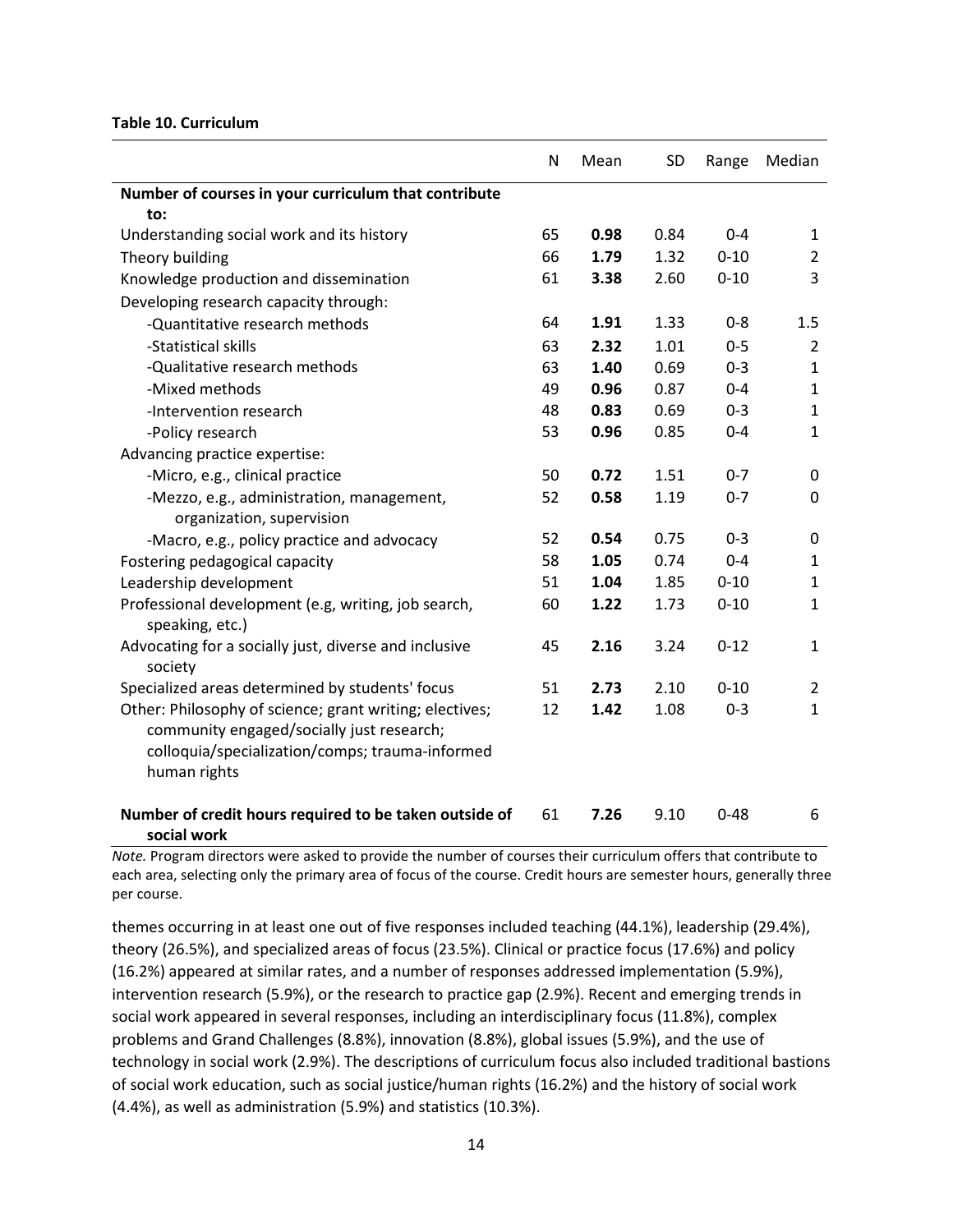|                                                               | N  | Percent |
|---------------------------------------------------------------|----|---------|
| What is the focus of the doctoral curriculum in your program? | 68 |         |
| Research                                                      | 51 | 75.0%   |
| Teaching                                                      | 30 | 44.1%   |
| Leadership                                                    | 20 | 29.4%   |
| Theory                                                        | 18 | 26.5%   |
| Specialized areas of focus                                    | 16 | 23.5%   |
| Clinical/practice                                             | 12 | 17.6%   |
| Social justice/human rights/social work values                | 11 | 16.2%   |
| Policy                                                        | 11 | 16.2%   |
| Interdisciplinary                                             | 8  | 11.8%   |
| <b>Statistics</b>                                             | 7  | 10.3%   |
| Innovation                                                    | 6  | 8.8%    |
| Solve complex problems/Grand Challenges                       | 6  | 8.8%    |
| Administration/organizations                                  | 4  | 5.9%    |
| Implementation/translational research                         | 4  | 5.9%    |
| Intervention design/research                                  | 4  | 5.9%    |
| <b>Global issues</b>                                          | 4  | 5.9%    |
| History of social work                                        | 3  | 4.4%    |
| Use of technology                                             | 2  | 2.9%    |
| Research to practice gap                                      | 2  | 2.9%    |

#### **Table 11. Focus of Doctoral Curriculum — Qualitative Themes**

*Note.* Program directors were asked an open-ended question to describe the focus of their doctoral curriculum. Data show the occurrence of each qualitative theme and the percent of responses including that theme out of 68 total responses.

**Program Requirements.** Finally, the survey asked directors to provide information on the requirements for entering candidacy and for graduation at their doctoral program (see Table 12). Across all programs, students typically entered candidacy in their third year in the program (61.3%) with requirements for entering candidacy including a comprehensive or candidacy examination (60.3%), a qualifying examination (27.4%), and/or a dissertation proposal or prospectus (13.7%). Write-in answers provided by program directors included a specialization plan, capstone proposal, qualifying paper, prelims, and submission of a first author manuscript. Three programs (4.1%) had no requirement for entering candidacy status other than completing coursework. The most common options for meeting graduation requirements included a traditional dissertation (65.8%) or a multiple manuscript style dissertation (46.6%), with fewer programs requiring a portfolio (2.7%) or capstone project (11.0%) to graduate. The survey further asked program directors to provide the number of graduating students from the 2018-2019 class who completed each graduation requirement their program offered. In total, directors provided data on 355 students who completed their programs' requirements. Of these students, 156 completed a traditional dissertation (43.9%), 55 completed a multiple manuscripts style dissertation (15.5%), 17 completed a portfolio (4.8%), and 127 students completed a capstone project (35.8%).

Across all of the domains regarding the focus of doctoral curriculum, research consistently stood out as the top priority for doctoral programs overall. Directors rated research as students' most important goal when entering their programs, and the doctoral curricula supported this goal through an average of 3.38 courses on knowledge production, 1.91 courses on quantitative research methods, 2.32 courses on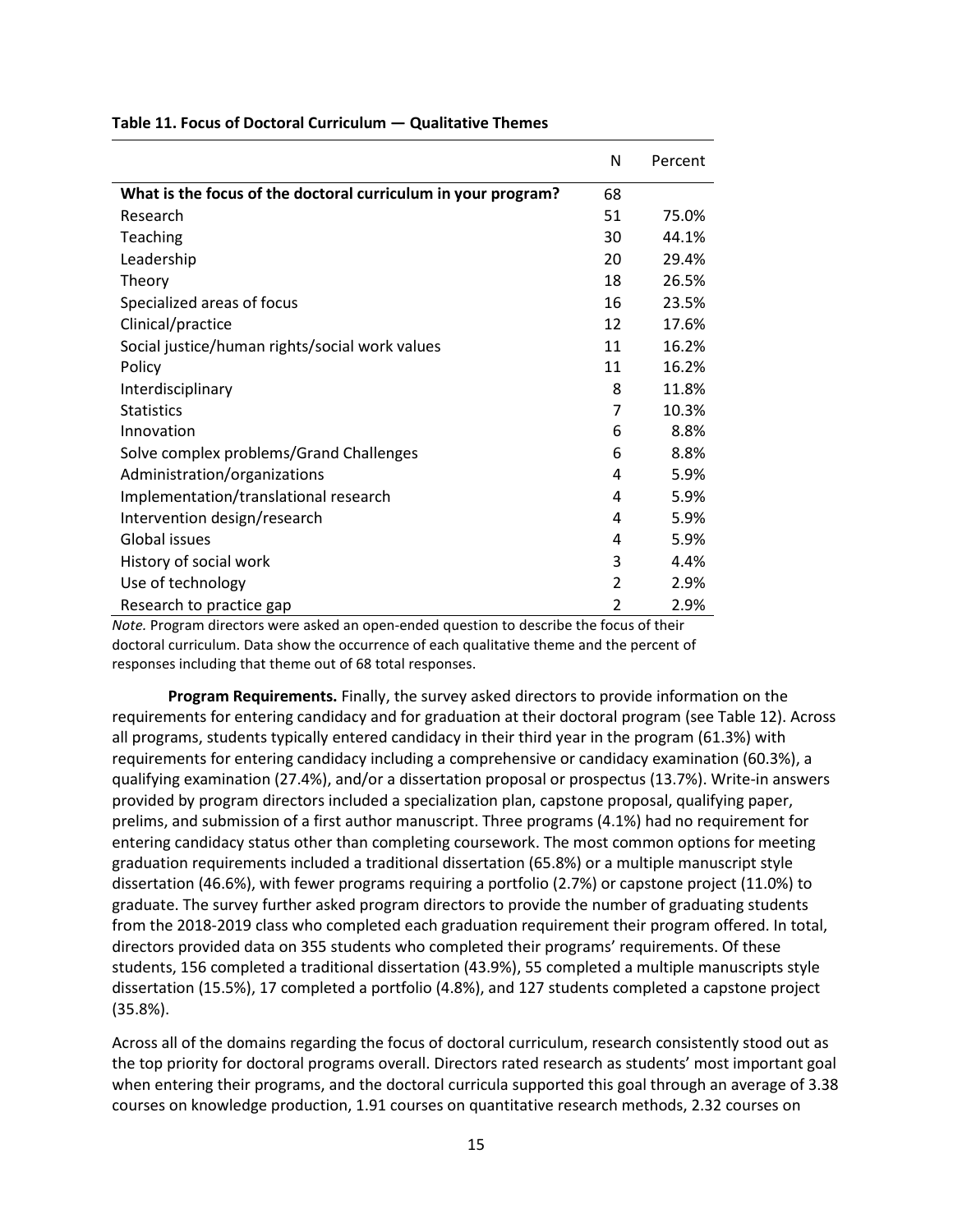## N Percent **Requirement for candidacy status** 73 Qualifying examination 20 27.4% Comprehensive or candidacy examination 44 60.3% No additional requirement other than coursework and the state of  $3$  4.1% Other: Dissertation proposal/prospectus 10 13.7% Other (please Specify): specialization plan; capstone proposal; comprehensive essay/qualifying paper; prelims; submission of first-author manuscript to peer reviewed journal 8 11.0% **In which year of the program are students expected to enter candidacy?** 62 1st  $1 \t 1.6\%$ 2nd 9 14.5%  $2$ nd or 3rd  $4$  6.5% 3rd 38 61.3%  $3rd$  or 4th  $5$  8.1% 4th 5 8.1% **Graduation requirement** 73 Traditional dissertation 48 65.8% Three-paper or multiple manuscripts style dissertation 34 46.6% Portfolio 2 2.7% Capstone project and the contract of the contract of the contract of the contract of the contract of the contract of the contract of the contract of the contract of the contract of the contract of the contract of the contr

#### **Table 12. Candidacy and Graduation Requirements**

| <b>CUPSCOTIC PLOTECT</b>                               |     | 11.VO |
|--------------------------------------------------------|-----|-------|
| Total graduates who selected                           | 355 |       |
| Traditional dissertation                               | 156 | 43.9% |
| Three-paper or multiple manuscripts style dissertation | 55  | 15.5% |
| Portfolio                                              | 17  | 4.8%  |
| Capstone project                                       | 127 | 35.8% |

*Note.* Program directors were asked to select all the candidacy and graduation requirements applicable to their program; with percentages based on 73 program directors who reached this point in the survey. Total graduates to select each graduation requirement was based on the sum of students selecting each requirement across all programs, divided by the total number of students for whom data was provided.

statistics, and medians of one course each on qualitative, mixed methods, intervention, and policy research. Research also emerged as the top qualitative theme of doctoral programs' focus, with 75% of programs mentioning research in the description of the focus of their curriculum. After research, teaching followed as the second most important student goal as rated by program directors, and also ranked second in occurrence (44%) in the qualitative themes, but this only translated to an average of 1.05 courses on pedagogy in the doctoral curricula. Across programs overall, advancing clinical expertise rated last in student goals and had a median of zero courses in a typical doctoral curriculum, though 12 programs (17.6%) did mention clinical or practice in the description of their curriculum focus.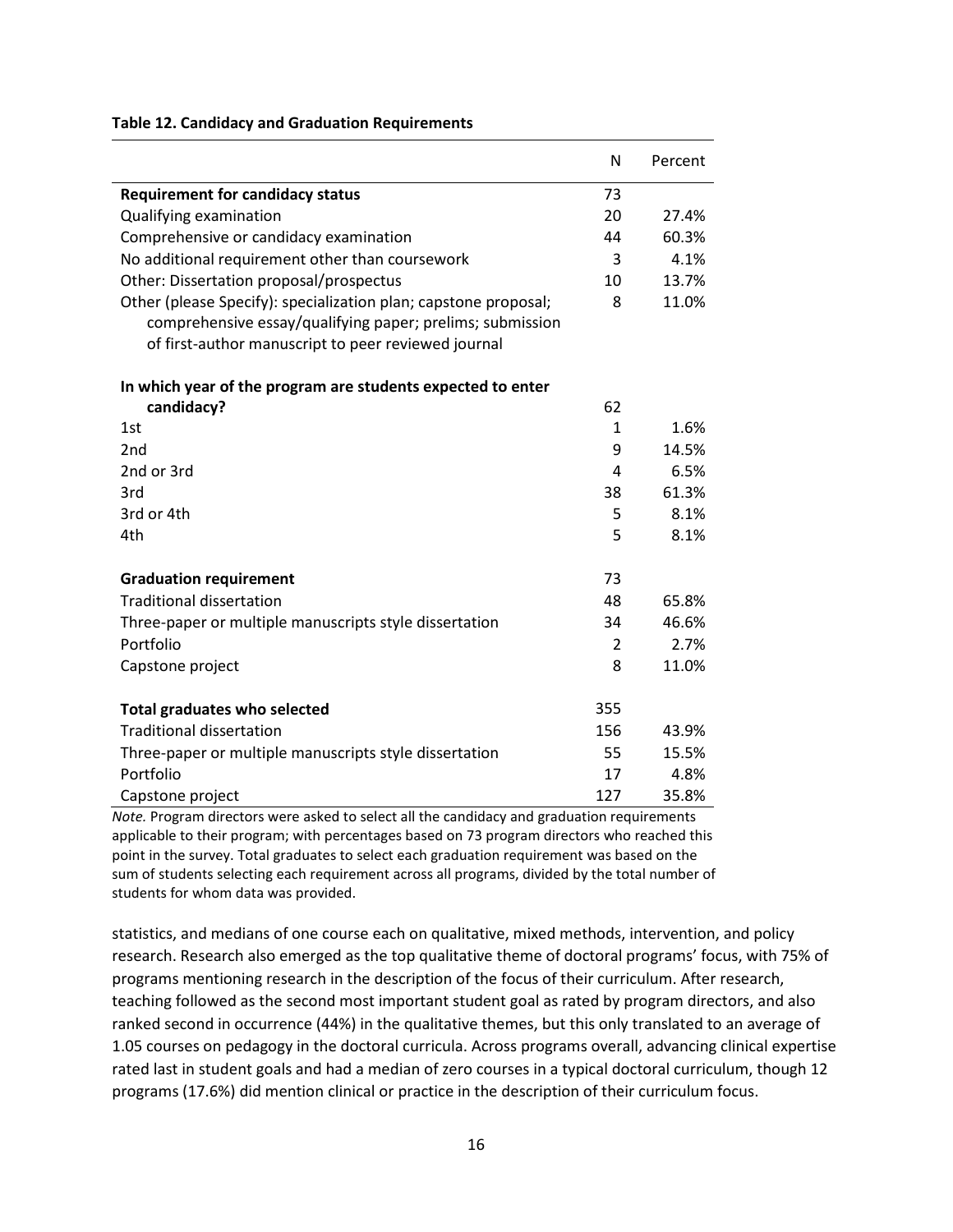#### *Student Job Search*

The final area of interest for the director survey focused on the process, supports, and outcome of the student job search, with particular focus on factors leading to a successful academic job search. Table 13 shows data pertaining to the 2018-2019 academic year, as this represented the most recent completed year at the time of the survey. On average, doctoral programs had 6.60 graduates (*SD* = 9.61) in 2018- 2019, with 5.31 students (*SD* = 9.14) on the job market, though this data was significantly skewed by large outliers. For comparison, the median program had 5 graduates and 4 job seekers in 2018-2019. Regarding job search supports for students, the most common support was sharing job postings with students on the job market (82.2%), and roughly two-thirds of programs supported students through reviewing their application materials (68.5%), conducting mock job talks or interviews (64.4%), and/or providing a seminar or workshop focused on the job search (67.1%). More than half of programs reported helping students negotiate their job offers (58.9%), with less than half creating promotional

|                                                                       | N  | Mean/           | <b>SD</b> | Range    | Median |
|-----------------------------------------------------------------------|----|-----------------|-----------|----------|--------|
| How many students graduated from your program in<br>2018-2019?        | 55 | Percent<br>6.60 | 9.61      | $0 - 67$ | 5      |
| Total number of students on job market in 2018-2019<br>academic year  | 58 | 5.31            | 9.14      | $0 - 67$ | 4      |
| Job search support for students                                       | 73 |                 |           |          |        |
| Seminar and/or workshop related to the job search                     | 49 | 67.1%           |           |          |        |
| Mock job talks or interviews                                          | 47 | 64.4%           |           |          |        |
| Sharing job postings with students on the job market                  | 60 | 82.2%           |           |          |        |
| Review students' application materials                                | 50 | 68.5%           |           |          |        |
| Helping students negotiate job offers                                 | 43 | 58.9%           |           |          |        |
| Promotional materials advertising our students                        | 32 | 43.8%           |           |          |        |
| We do not provide formal support to our students on the<br>job market | 5  | 6.8%            |           |          |        |
| Importance of factors for an academic job search                      |    |                 |           |          |        |
| Research productivity                                                 | 46 | 3.96            | 1.26      | $1 - 5$  | 5      |
| <b>External funding</b>                                               | 41 | 2.90            | 0.94      | $1 - 5$  | 3      |
| Practice experience                                                   | 48 | 3.79            | 1.09      | $1 - 5$  | 4      |
| Teaching experience                                                   | 48 | 3.92            | 0.92      | $2 - 5$  | 4      |
| Good match between student and institution                            | 47 | 4.28            | 0.95      | $1 - 5$  | 5      |
| Focused research agenda                                               | 44 | 3.84            | 1.28      | $1 - 5$  | 4      |

#### **Table 13. Students' Job Search**

*Note.* Program directors were asked to select all types of job search support their program provides to students, with percentages based on 73 program directors who reached this point in the survey. For factors related to their students' academic job search, program directors were asked to rate each factor in terms of its importance for a successful job search from 1 "Not at all important", 2 "Slightly important", 3 "Moderately important", 4 "Very important", to 5 "Extremely important."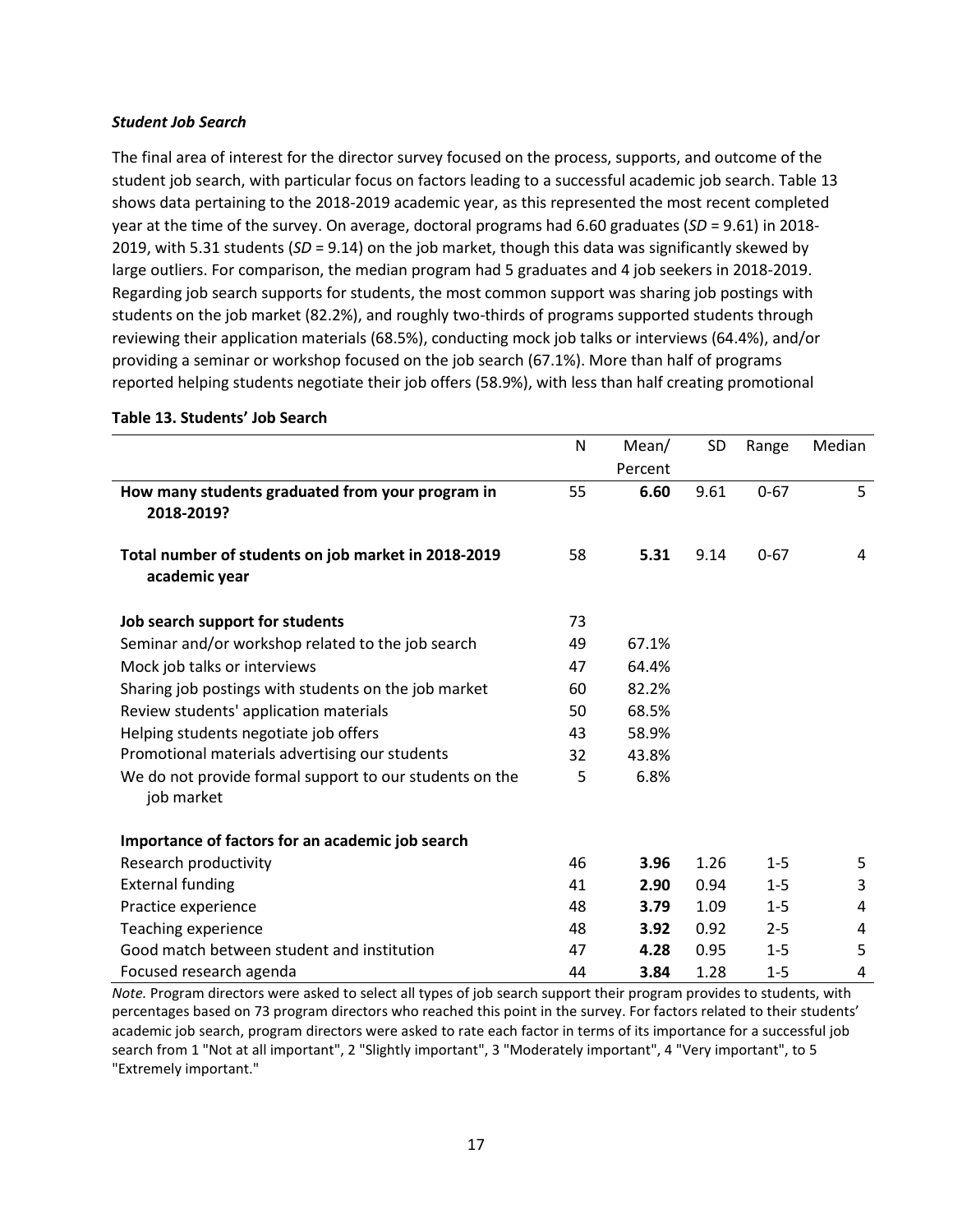materials advertising their students on the job market (43.8%). Only 5 directors (6.8%) indicated that their program provided no formal supports to students on the job market.

The survey also asked program directors to rate the importance of various factors related to their students' success in the academic job search process, from 1 "Not at all important", 2 "Slightly important", 3 "Moderately important", 4 "Very important", to 5 "Extremely important." Directors rated a good match between the student and the institution as the most important factor in a successful academic job search, with a mean score (*M* = 4.28, *SD* = 0.95) above "very important" and a median score of "extremely important." Research productivity (*M* = 3.96, *SD* = 1.26) also rated as a median of "extremely important," followed closely by teaching experience (*M* = 3.92, *SD* = 0.92), a focused research agenda (*M* = 3.84, *SD* = 1.28), and practice experience (*M* = 3.79, *SD* = 1.09), which all had median scores of "very important." Securing external funding ranked last among these factors (*M* = 2.90, *SD* = 0.94), and rated as a median of "moderately important."

Finally, the survey asked directors to provide information regarding their students' job search and positions obtained from the 2018-2019 academic year (see Figure 2). When asked to provide the number of students seeking each position as their *primary* preference, the directors indicated that a

#### **Figure 2**

#### *Positions Sought and Obtained by 2018-2019 Graduates*



*Note.* Program directors were asked to provide the number of their students on the job market in 2018-2019 who were seeking each type of position as their primary preferred position, in addition to the actual positions obtained by graduates. For students employed during their doctoral studies and not seeking a new position, position obtained indicates the student received a promotion after graduation. Numbers shown are the sum total of positions sought and obtained by graduates across all programs that provided job search data.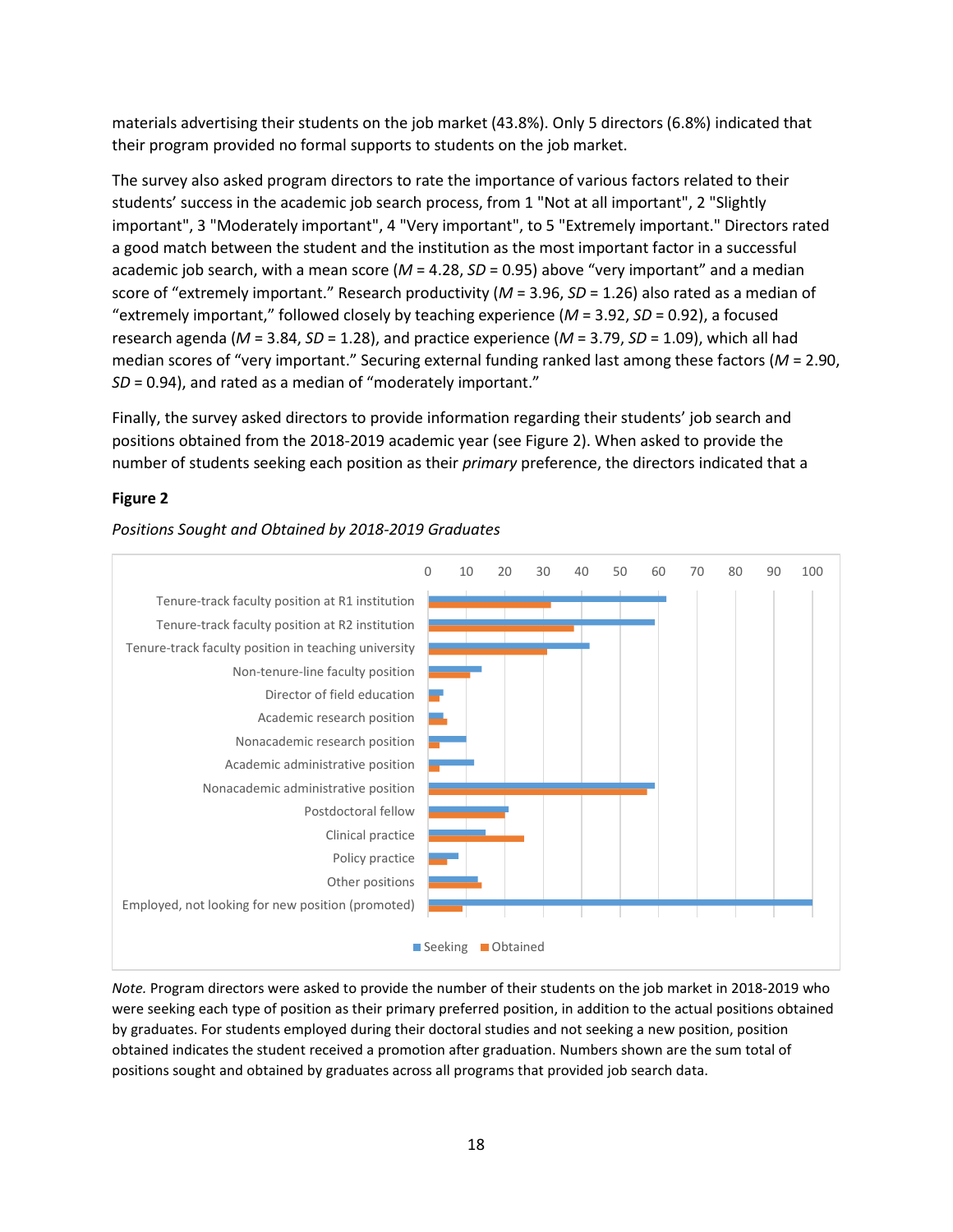total of 62 students sought tenure-track positions at research intensive (R1) institutions, 59 sought tenure-track positions at universities emphasizing both teaching and research (R2), and 42 primarily sought positions at teaching institutions. Ultimately, directors indicated that 101 total students obtained tenure track positions at either R1 universities (32 obtained), R2 universities (38 obtained), or teaching universities (31 obtained). Other positions commonly targeted by students on the job market included nonacademic administrative positions (59 seeking, 57 obtained), postdoctoral fellowships (21 seeking, 20 obtained), clinical practice (15 seeking, 25 obtained), and non-tenure track faculty positions (14 seeking, 11 obtained). Less common positions included academic administrative positions (12 seeking, 3 obtained), academic (4 seeking, 5 obtained) and non-academic (10 seeking, 3 obtained) research positions, director of field education (4 seeking, 3 obtained), policy practice (8 seeking, 5 obtained), and other positions (13 seeking, 14 obtained), including military positions and private businesses or nonprofits. Furthermore, directors enumerated 100 total students who were already employed while pursuing doctoral education and who were not seeking new positions upon graduation. Among these students, directors indicated that 9 received a promotion following graduation.

Overall, most doctoral programs provided support to their students' job search, which included job boards and seminars in addition to more active supports such as mock job talks, reviewing application materials, and helping to negotiate offers. According to directors, research, teaching, and practice experience all factor into a successful academic job search, though the right match between student and institution took top precedence. As expected, a significant portion of doctoral students on the job market sought tenure-track faculty positions, with a 62% success rate based on this data. However, the landscape of doctoral education also included a considerable number of graduates seeking nonacademic administrative positions, as well as doctoral students pursuing professional development without plans to seek a new position after graduation. This finding suggests variation among doctoral social work programs that warrants consideration of how programs may differ based on the type of degree awarded.

#### **Comparison of PhD and DSW Programs**

In addition to describing the current landscape of social work doctoral programs, the director survey specifically aimed to examine the uniqueness of the two types of doctoral degree programs—PhD and DSW programs—and how both program types may complement each other and contribute to doctoral education. Excluding 2 responses that combined both DSW and PhD programs in a single survey and 1 response regarding a program that was not yet active, the survey collected information from 60 PhD

|                           | PhD | Mean/   | SD   | <b>DSW</b> | Mean/   | <b>SD</b> | p-value |
|---------------------------|-----|---------|------|------------|---------|-----------|---------|
|                           | N   | Percent |      | N          | Percent |           |         |
| How many years as program | 57  | 3.76    | 3.10 | 12         | 3.33    | 2.45      | .654    |
| director                  |     |         |      |            |         |           |         |
|                           |     |         |      |            |         |           |         |
| What is your current rank | 57  |         |      | 12         |         |           | .004    |
| Associate (tenured)       | 27  | 47.4%   |      | 5          | 41.7%   |           |         |
| Full (tenured)            | 29  | 50.9%   |      | 3          | 25.0%   |           |         |
| Other (not tenured)       |     | 1.8%    |      | 4          | 33.3%   |           |         |

#### **Table 14. Program Director Information for PhD (N = 60) and DSW (N =15) Programs**

*Note.* p-values from Fisher's exact test or independent samples t-test.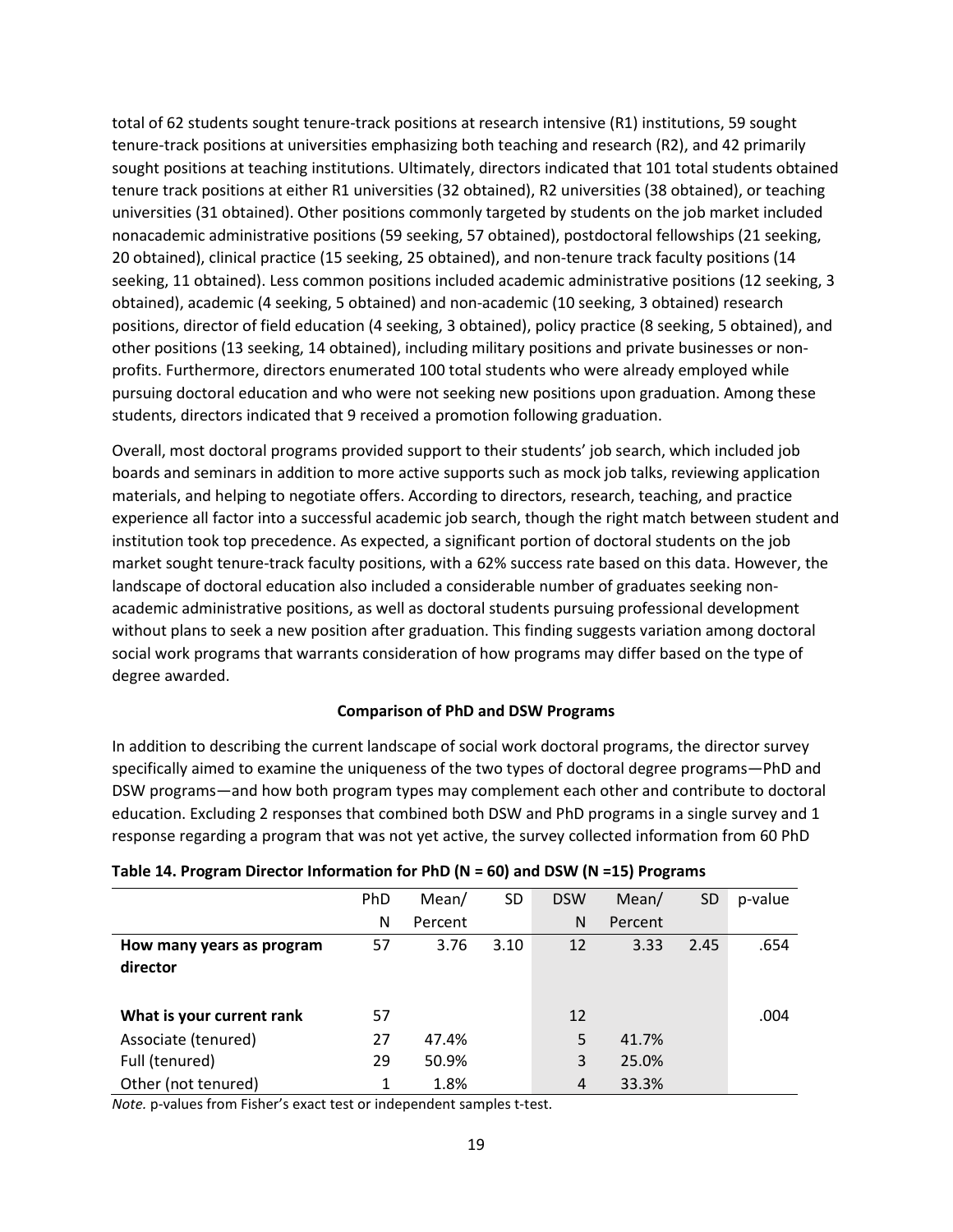#### **Table 15. Program Information by Program Type**

|                                                                   | PhD            | Mean/   | SD    | <b>DSW</b>       | Mean/   | SD     | p-     |
|-------------------------------------------------------------------|----------------|---------|-------|------------------|---------|--------|--------|
|                                                                   | ${\sf N}$      | Percent |       | ${\sf N}$        | Percent |        | value  |
| <b>Type of institution</b>                                        | 57             |         |       | 11               |         |        | .141   |
| Public research-intensive institution                             | 34             | 59.6%   |       | 3                | 27.3%   |        |        |
| Public teaching-focused institution                               | $\mathbf{1}$   | 1.8%    |       | $\mathbf{1}$     | 9.1%    |        |        |
| Public institution that emphasizes both<br>teaching and research  | 6              | 10.5%   |       | $\mathbf{1}$     | 9.1%    |        |        |
| Private research-intensive institution                            | 9              | 15.8%   |       | 3                | 27.3%   |        |        |
| Private teaching-focused institution                              | $\overline{2}$ | 3.5%    |       | $\mathbf{1}$     | 9.1%    |        |        |
| Private institution that emphasizes<br>both teaching and research | 5              | 8.8%    |       | $\overline{2}$   | 18.2%   |        |        |
| For profit or not-for-profit institution                          | 16             |         |       | 6                |         |        | .292   |
| For profit                                                        | $\overline{2}$ | 12.5%   |       | $\overline{2}$   | 33.3%   |        |        |
| Not for profit                                                    | 14             | 87.5%   |       | $\overline{4}$   | 66.7%   |        |        |
| Dual or joint degree options                                      | 60             |         |       | 15               |         |        | .700   |
| No                                                                | 39             | 65.0%   |       | 12               | 80.0%   |        |        |
| Yes, MSW/PhD or MSW/DSW                                           | 19             | 31.7%   |       | 3                | 20.0%   |        |        |
| Yes, dual degree with other discipline                            | $\overline{2}$ | 3.3%    |       | $\boldsymbol{0}$ | 0.0%    |        |        |
| <b>Method of instruction</b>                                      | 59             |         |       | 15               |         |        | < .001 |
| Only seated courses                                               | 51             | 86.4%   |       | $\overline{2}$   | 13.3%   |        |        |
| Mix of online, seated, and/or hybrid<br>courses                   | 6              | 10.2%   |       | 6                | 40.0%   |        |        |
| Only online courses (no hybrid)                                   | $\mathbf{1}$   | 1.7%    |       | $\overline{4}$   | 26.7%   |        |        |
| Other: Online with face-to-face<br>residencies                    | $\mathbf{1}$   | 1.7%    |       | 3                | 20.0%   |        |        |
| <b>Enrollment options</b>                                         | 46             |         |       | 10               |         |        | .008   |
| Full-time enrollment only                                         | 22             | 47.8%   |       | $\overline{4}$   | 40.0%   |        |        |
| Full- or part-time enrollment possible                            | 22             | 47.8%   |       | $\overline{2}$   | 20.0%   |        |        |
| Part-time enrollment only                                         | $\overline{2}$ | 4.3%    |       | 4                | 40.0%   |        |        |
| How many students currently enrolled                              | 43             | 31.28   | 18.64 | 5                | 101.40  | 144.03 | .338   |

*Note.* Directors of private institutions only were asked if their institution was for-profit or not-for-profit. p-values from Fisher's exact test or independent samples t-test.

programs and 15 DSW programs. For each domain of program, director, and student characteristics, director and student supports, curriculum, and job search, we separated the data by PhD and DSW program responses and conducted tests for statistical differences between the two program types.

#### *Director and Program Information by Program Type*

First, we compared PhD and DSW programs on the tenure and rank of their directors (see Table 14). There was no significant difference between the two groups regarding the length of time directors had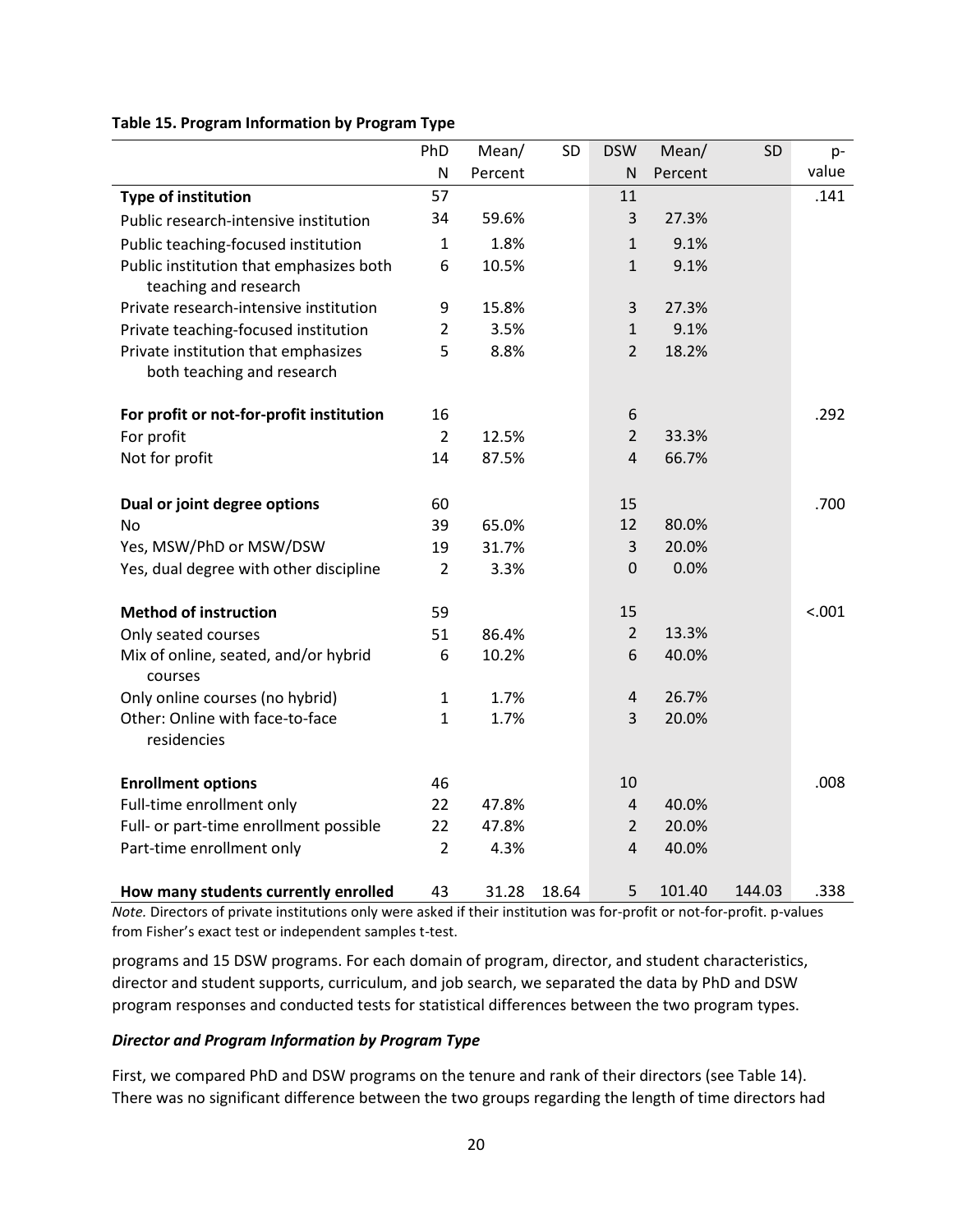been serving in their role (*p* = .654), with PhD directors (*M* = 3.76, *SD* = 3.10) and DSW directors (*M* = 3.33, *SD* = 2.45) both serving around 3 years at the time of the survey. However, there were significant differences regarding directors' current academic rank (*p* = .004), with only 1.8% of PhD faculty in untenured positions compared to 33% of DSW directors. Just over half of PhD directors were full professors (50.9%) compared to one quarter of DSW directors; 47.4% of PhD and 41.7% of DSW directors held the rank of associate professor.

Table 15 shows the institutional characteristics and program options of PhD and DSW programs. Regarding the institutions housing the doctoral programs, 71.9% of PhD programs and 45.5% of DSW programs indicated they were at public rather than private institutions. Among the 16 PhD programs and 6 DSW programs offered through private institutions, two PhD programs (12.5%) and two DSW programs (33.3%) indicated their institution was for profit (*p* = .292). Further, three quarters of PhD programs (75.4%) and just over half of DSW programs (54.5%) operated at research-intensive (R1) universities. However, the Fisher's Exact test did not achieve significance (*p* = .141) for differences between the groups on type of institution.

There were significant differences between PhD and DSW programs regarding program options and method of instruction. The majority of PhD programs offered only in-person, seated instruction (86.4%), with 6 programs offering a mix of in-person and online instruction (10.2%), and only two programs (3.4%) that provided fully online instruction or online courses with face-to-face residencies. In contrast, 46.7% of DSW programs offered online-only instruction with or without face-to-face residences, 40% offered a mix of in-person and online instruction, and only 13.3% offered only in-person, seated courses. Similarly, 40% of DSW programs offered only part-time enrollment compared to 4.3% of PhD programs offered only part-time, with the remaining programs full-time only (47.8% PhD, 40% DSW) or with both full- and part-time options (47.8% PhD, 20% DSW). PhD and DSW programs differed significantly on both

#### **Figure 3**



*Student Demographics by Program Type*

*Note.* Combined demographics across 34 PhD programs and 5 DSW programs that reported both total enrollment and percentage of students belonging to each demographic group (PhD Student N = 967; DSW Student N = 491).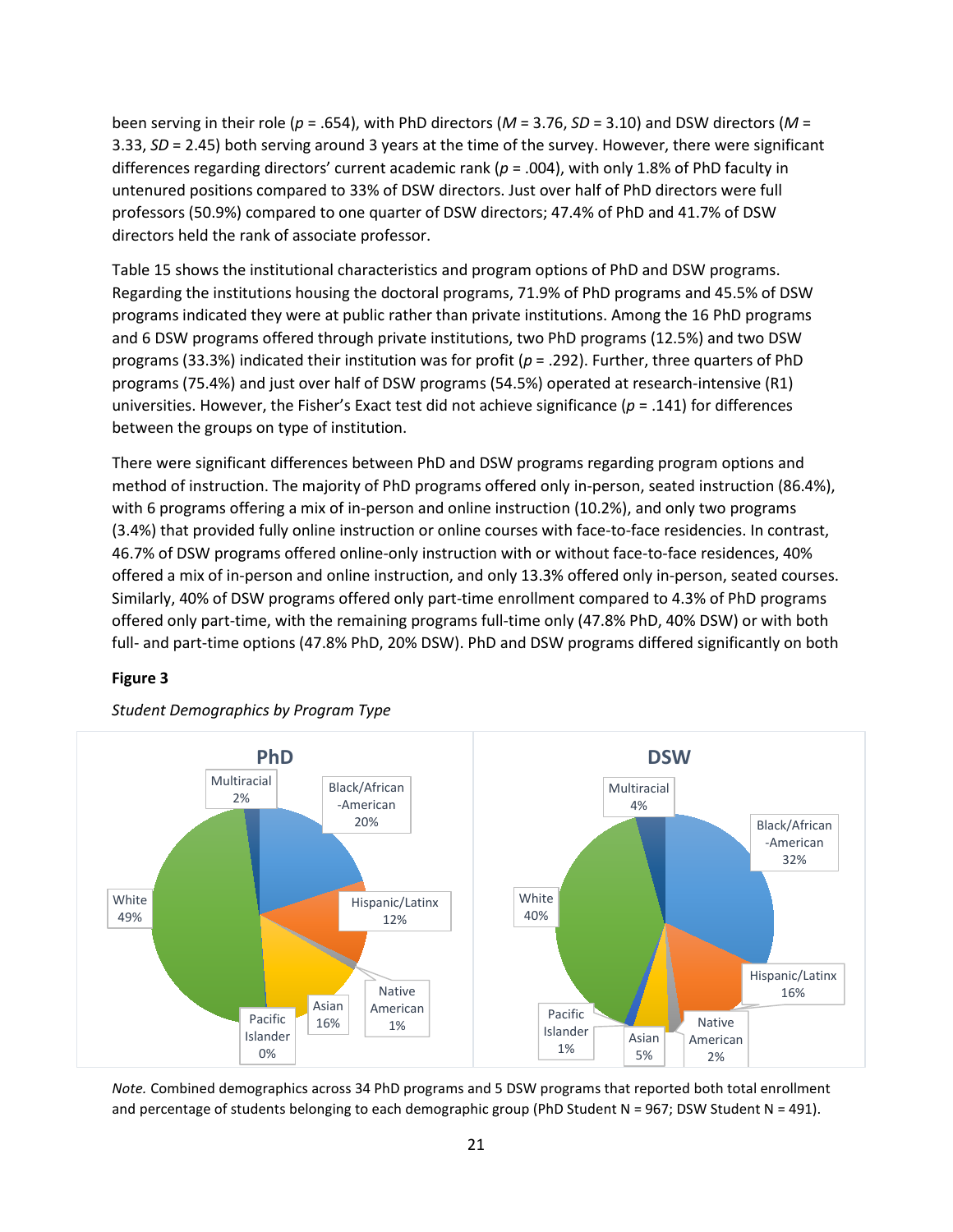|                                  | N              | Min.  | 25 <sup>th</sup> | 50 <sup>th</sup> | 75 <sup>th</sup> | Max.   |
|----------------------------------|----------------|-------|------------------|------------------|------------------|--------|
|                                  |                |       | percentile       | percentile       | percentile       |        |
| <b>PHD</b>                       |                |       |                  |                  |                  |        |
| % demographics in your program   |                |       |                  |                  |                  |        |
| Black/African-American           | 34             | 0.0%  | 10.0%            | 16.3%            | 22.5%            | 96.0%  |
| Hispanic/Latino/Latina           | 29             | 0.0%  | 5.3%             | 11.0%            | 17.3%            | 40.0%  |
| Native American/American Indian  | 24             | 0.0%  | 0.0%             | 0.0%             | 2.0%             | 10.0%  |
| Asian                            | 29             | 0.0%  | 10.0%            | 14.3%            | 23.6%            | 47.0%  |
| Pacific Islander/Native Hawaiian | 19             | 0.0%  | 0.0%             | 0.0%             | 0.0%             | 20.0%  |
| White                            | 32             | 30.0% | 41.3%            | 53.0%            | 66.7%            | 100.0% |
| Multiracial                      | 15             | 0.0%  | 2.5%             | 4.5%             | 8.0%             | 70.0%  |
| % of each group in your program  |                |       |                  |                  |                  |        |
| International students           | 30             | 0.0%  | 7.9%             | 16.0%            | 19.2%            | 33.0%  |
| LGBTQ+                           | 21             | 2.0%  | 6.3%             | 13.5%            | 20.0%            | 33.3%  |
| Low SES                          | 17             | 0.0%  | 20.0%            | 30.0%            | 45.0%            | 80.0%  |
| <b>DSW</b>                       |                |       |                  |                  |                  |        |
| % demographics in your program   |                |       |                  |                  |                  |        |
| Black/African-American           | 6              | 6.3%  | 16.6%            | 28.5%            | 34.7%            | 36.7%  |
| Hispanic/Latino/Latina           | 6              | 2.0%  | 2.5%             | 12.6%            | 18.2%            | 18.8%  |
| Native American/American Indian  | 3              | 2.0%  | 2.0%             | 2.6%             |                  | 5.0%   |
| Asian                            | $\overline{4}$ | 0.0%  | 0.5%             | 2.3%             | 5.9%             | 7.0%   |
| Pacific Islander/Native Hawaiian | $\overline{2}$ | 0.0%  | 0.0%             | 1.0%             |                  | 2.0%   |
| White                            | 5              | 31.0% | 37.0%            | 70.0%            | 77.5%            | 80.0%  |
| Multiracial                      | $\overline{2}$ | 6.0%  | 6.0%             | 6.1%             |                  | 6.1%   |
| % of each group in your program  |                |       |                  |                  |                  |        |
| International students           | $\overline{2}$ | 0.0%  | 0.0%             | 1.0%             |                  | 2.0%   |
| LGBTQ+                           | $\mathbf{1}$   | 16.0% | 16.0%            | 16.0%            | 16.0%            | 16.0%  |
| Low SES                          | $\overline{2}$ | 36.0% | 36.0%            | 43.0%            |                  | 50.0%  |

#### **Table 16. Student Characteristics by Program Type**

*Note.* Respondents were asked to give the percentage of students in their program belonging to each group. Percentages shown are individual programs' responses of the percentage of that group in their student enrollment, with the lowest, highest, and quartile percentages presented. The 50<sup>th</sup> percentile approximates the median demographics across all programs.

method of instruction (*p* < .001) and enrollment options (*p* = .008). However, dual degree options were uncommon at both types of programs, with 19 programs offering a MSW/PhD combined track (31.7%), 3 programs offering a MSW/DSW combined track (20%), and dual degrees with other disciplines rarely included at any program (3.3% PhD, 0% DSW, *p* = .700). Finally, 43 PhD programs responded with an average enrollment of 31.28 students (median = 30, *SD* = 18.64) and 5 DSW programs responded with an average of 101.4 students (median = 45, *SD* = 144.03), though the small number of DSW responses and presence of very large outliers precluded a finding of statistical difference in average enrollment (*p*  = .338).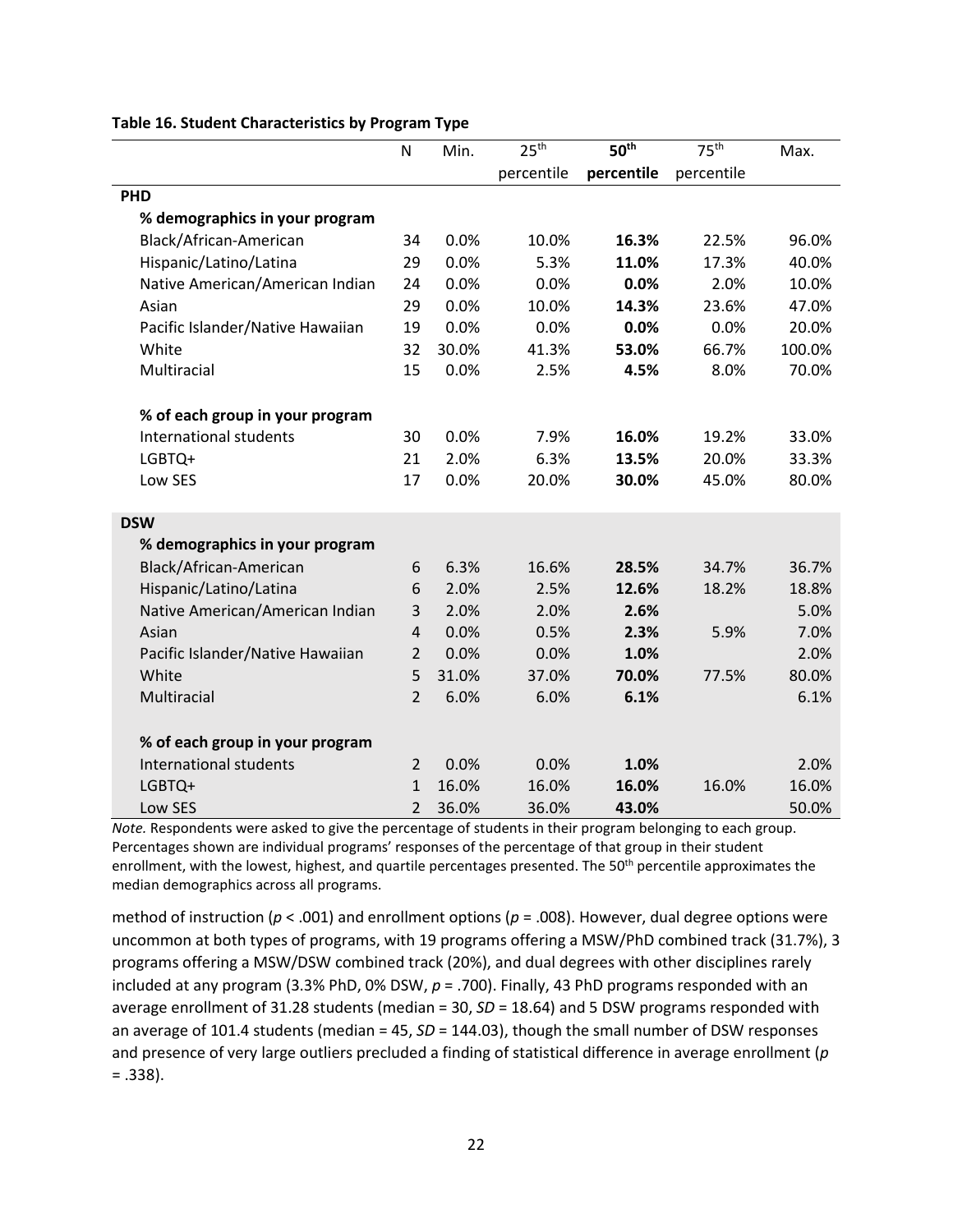#### *Student Demographics by Program Type*

The challenges posed by the small number of DSW responses and a very large outlier among the DSW programs also affected estimates of student demographics between PhD and DSW programs. Figure 3 shows the aggregate demographics based on programs providing both the percentage demographics of their program and their total enrollment, and appears to show slightly more diversity in DSW programs (40% White compared to 49% White in PhD programs). However, compiling the directors' responses based on percentage demographics alone (see Table 16) showed instead that the median DSW program (*n* = 5) had 70% White students compared to 53% White students at the median PhD program. These contrasting figures suggest both the influence of a large outlier among DSW programs and the limitation of findings based on a small number of responses from DSW programs. Though the figures presented represent the answers provided by the program directors who responded to these questions, they should be approached with caution.

However, a few demographic findings appear consistent across both the combined demographics and directors' responses of their percent demographics, which may suggest areas for further inquiry with more robust methods. In particular, Black/African-American students comprised an average of 20% and a median of 16% in PhD programs compared to an average of 32% and a median of 29% in DSW programs. Also, Asian students represented one sixth of PhD students (16%) but only 5% of DSW students based on directors' responses. Similarly, PhD directors reported that a median of 16% of their students were international students (0-33%) compared to only 1% among DSW programs (0-2%). The low number of responses precludes drawing any confident conclusions, but the responses suggest the possibility that DSW programs may have a greater proportion of Black/African-American students and fewer international and Asian students than PhD programs.

#### *Program Director Benefits and Support by Program Type*

Directors' responses regarding the benefits and supports associated with their position as director enabled comparison of the director support at PhD and DSW programs. In general, director benefits for PhD and DSW directors showed comparable findings (see Table 17), with a few areas where DSW directors were more likely to receive additional benefits beyond the benefits associated with their faculty position. Both PhD and DSW programs commonly provided course release to reduce directors' teaching duties, with 94.8% of PhD programs and 92.9% of DSW programs providing some reduction in teaching load and more than half of programs (53.4% PhD, 57.1% DSW) reducing the teaching load by at least half. Regarding summer salary, there was a significant difference (*p* = .018) between PhD and DSW programs. All DSW directors who responded to the question reported receiving summer salary due to their position as director, with half of the DSW directors reporting a full 3 months of summer salary. In contrast, 40% of PhD directors received no summer salary, with only 15% receiving salary over the entire summer. More than half of both PhD (52.2%) and DSW (57.1%) directors reported receiving a salary supplement associated with their role as director, with an average supplement of \$9,800 for PhD directors (*SD* = \$7,372) and \$8,852 for DSW directors (*SD* = \$6,136) that did not differ statistically (*p* = .786).

In addition to salary and course release, 17 PhD directors (30.9%) reported receiving an upgraded office space associated with the role of director in comparison to no DSW directors that reported increased office space, though this difference did not quite reach statistical significance (*p* = .086). The survey also asked directors about additional support through assistance from an administrative or research assistant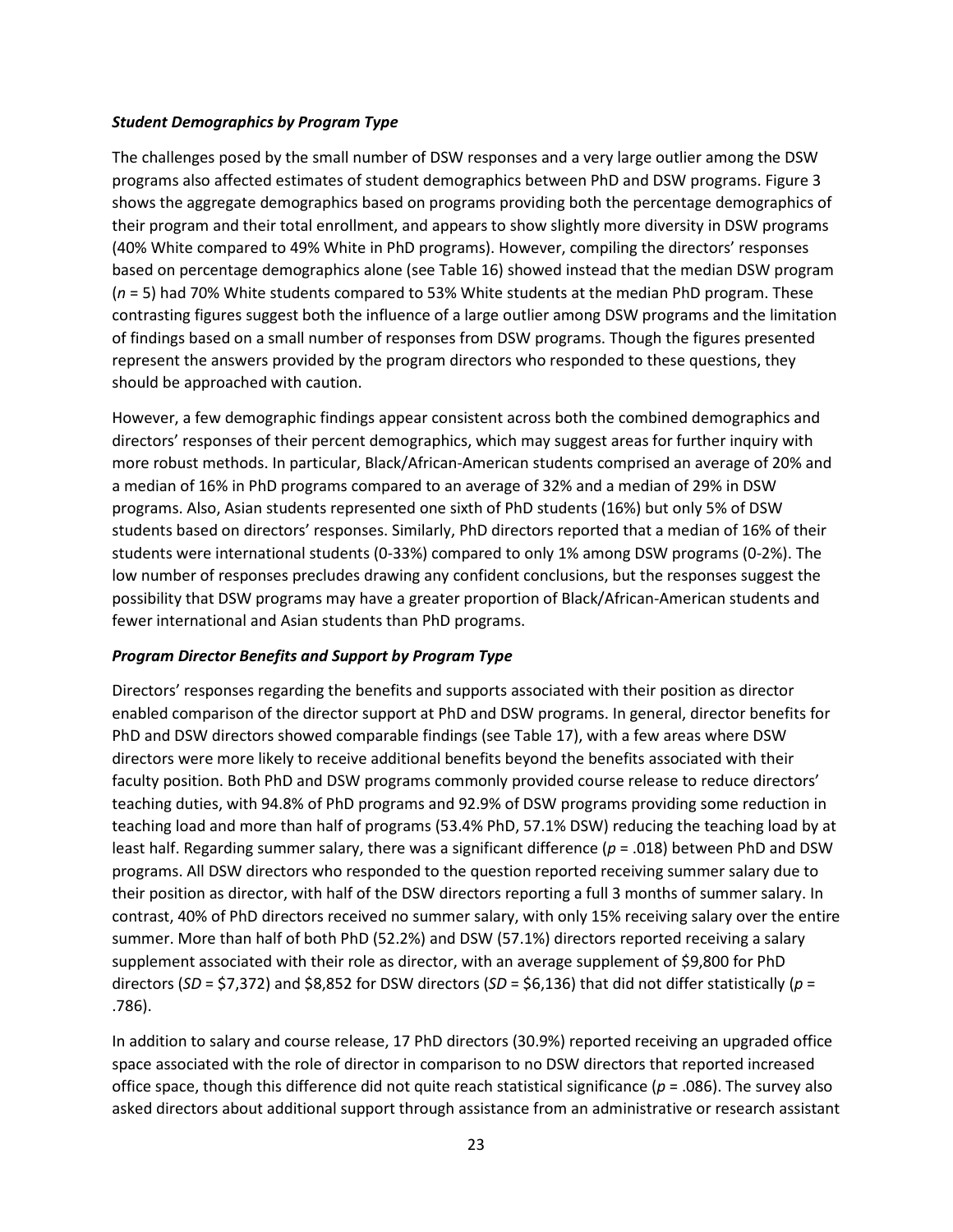## **Table 17. Director Benefits by Program Type**

|                                    | PhD            | Mean/   | SD      | <b>DSW</b>       | Mean/   | <b>SD</b> | p-value |
|------------------------------------|----------------|---------|---------|------------------|---------|-----------|---------|
|                                    | N              | Percent |         | N                | Percent |           |         |
| <b>Course Release</b>              | 58             |         |         | 14               |         |           | .484    |
| No                                 | 3              | 5.2%    |         | $\mathbf{1}$     | 7.1%    |           |         |
| Yes, reduced by <25%               | $\overline{7}$ | 12.1%   |         | $\mathbf{1}$     | 7.1%    |           |         |
| Yes, reduced by 25%                | 17             | 29.3%   |         | $\pmb{4}$        | 28.6%   |           |         |
| Yes, reduced by 50%                | 28             | 48.3%   |         | 6                | 42.9%   |           |         |
| Yes, reduced by 75%                | 3              | 5.2%    |         | $\mathbf{1}$     | 7.1%    |           |         |
| Yes, reduced by 100%               | 0              | 0.0%    |         | $\mathbf{1}$     | 7.1%    |           |         |
| <b>Summer Salary</b>               | 52             |         |         | 8                |         |           | .018    |
| No                                 | 21             | 40.4%   |         | $\pmb{0}$        | 0.0%    |           |         |
| Yes, <1 month                      | 5              | 9.6%    |         | $\boldsymbol{0}$ | 0.0%    |           |         |
| Yes, 1 month                       | 14             | 26.9%   |         | $\overline{2}$   | 25.0%   |           |         |
| Yes, 2 months                      | 4              | 7.7%    |         | $\overline{2}$   | 25.0%   |           |         |
| Yes 3 months                       | 8              | 15.4%   |         | $\sqrt{4}$       | 50.0%   |           |         |
| <b>Salary Supplement</b>           | 46             |         |         | $\overline{7}$   |         |           | 1.000   |
| No                                 | 22             | 47.8%   |         | $\mathsf{3}$     | 42.9%   |           |         |
| Yes                                | 24             | 52.2%   |         | $\sqrt{4}$       | 57.1%   |           |         |
|                                    |                |         |         |                  |         |           |         |
| <b>Salary Supplement Amount</b>    | 21             | \$9,800 | \$7,372 | 4                | \$8,852 | \$6,136   | .786    |
| Increased/upgraded office          | 48             |         |         | $\overline{7}$   |         |           | .086    |
| No                                 | 31             | 69.1%   |         | $\overline{7}$   | 100.0%  |           |         |
| Yes                                | 17             | 30.9%   |         | $\boldsymbol{0}$ | 0.0%    |           |         |
| <b>Administrative Support</b>      | 46             |         |         | $\overline{7}$   |         |           | .836    |
| No                                 | 10             | 21.7%   |         | $\overline{2}$   | 28.6%   |           |         |
| Yes, <20 hrs/week                  | 14             | 30.4%   |         | $\mathbf 1$      | 14.3%   |           |         |
| Yes, 20-29 hrs/week                | 9              | 19.6%   |         | $\overline{2}$   | 28.6%   |           |         |
| Yes, 30-39 hrs/week                | $\overline{2}$ | 4.3%    |         | $\pmb{0}$        | 0.0%    |           |         |
| Yes, 40 hrs/week (full-time)       | 11             | 23.9%   |         | $\overline{2}$   | 28.6%   |           |         |
| <b>Graduate Research Assistant</b> | 47             |         |         | $\overline{7}$   |         |           | .044    |
| No                                 | 39             | 83.0%   |         | 3                | 42.9%   |           |         |
| Yes, <10 hrs/week                  | 3              | 6.4%    |         | $\overline{2}$   | 28.6%   |           |         |
| Yes, 10-14 hrs/week                | 2              | 4.3%    |         | $\boldsymbol{0}$ | 0.0%    |           |         |
| Yes, 15-19 hrs/week                | $\mathbf{1}$   | 2.1%    |         | 0                | 0.0%    |           |         |
| Yes, 20+ hrs/week                  | $\overline{2}$ | 4.3%    |         | $\overline{2}$   | 28.6%   |           |         |

*Note.* p-values from Fisher's exact test or independent samples t-test.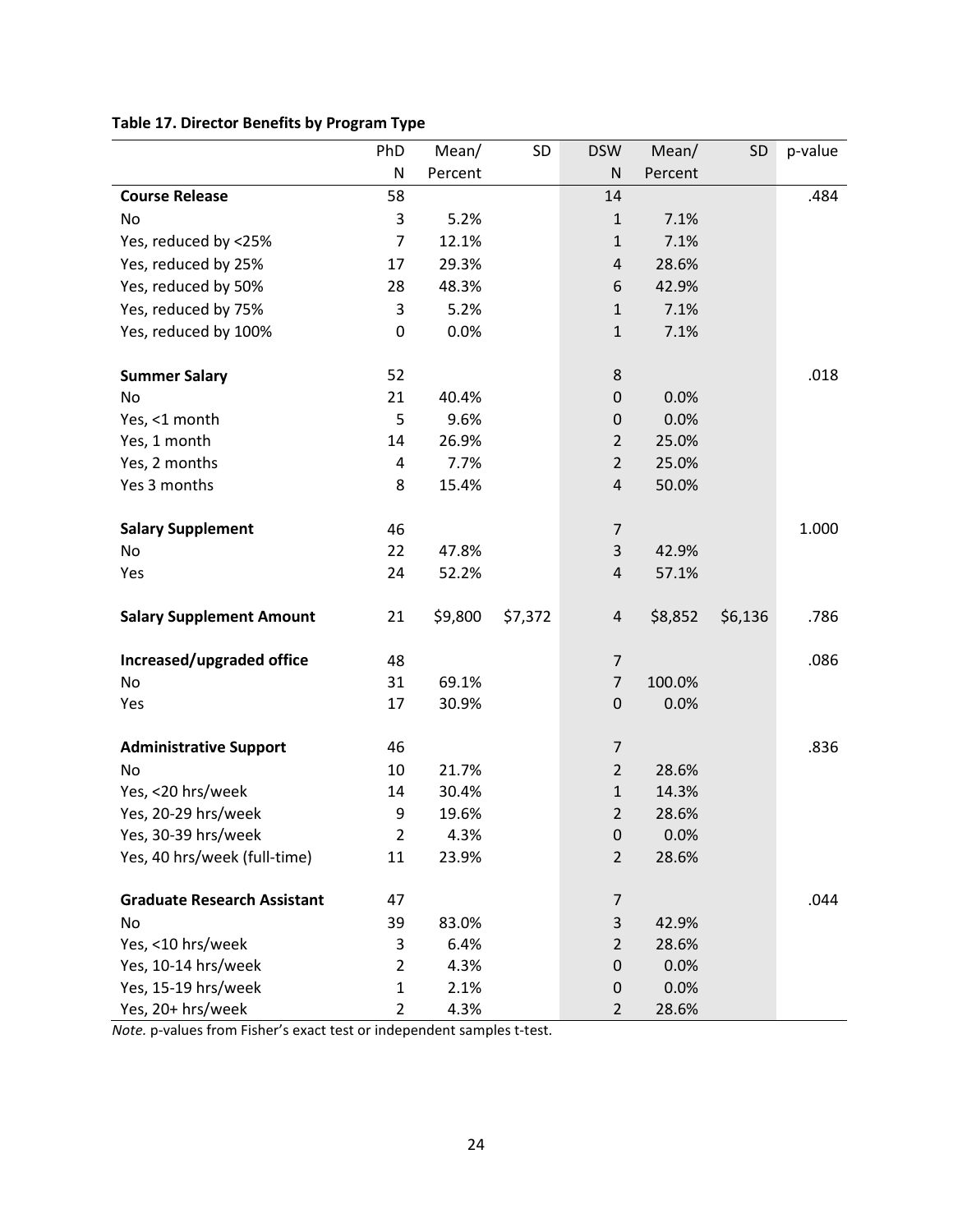|                                    | PhD            | Mean/    | <b>SD</b>  | <b>DSW</b>     | Mean/    | p-value |
|------------------------------------|----------------|----------|------------|----------------|----------|---------|
|                                    | N              | Percent  |            | N              | Percent  |         |
| <b>Research Funds</b>              | 47             |          |            | $\overline{7}$ |          | .346    |
| No.                                | 45             | 95.7%    |            | 6              | 85.7%    |         |
| Yes                                | $\overline{2}$ | 4.3%     |            | 1              | 14.3%    |         |
|                                    |                |          |            |                |          |         |
| <b>Research Fund Amount</b>        | 2              | \$15,000 | \$7,071.07 | 1              | \$10,000 |         |
|                                    |                |          |            |                |          |         |
| <b>Conference Travel Funds</b>     | 46             |          |            | 7              |          | .115    |
| No, no extra funds (even for GADE) | 4              | 8.7%     |            | 0              | 0.0%     |         |
| Yes, for GADE only                 | 24             | 52.2%    |            | 1              | 14.3%    |         |
| Yes, for GADE and other            | 16             | 34.8%    |            | 5              | 71.4%    |         |
| conference(s)                      |                |          |            |                |          |         |
| Yes, I receive a budget for        | $\overline{2}$ | 4.3%     |            | $\mathbf{1}$   | 14.3%    |         |
| conference travel (not specific    |                |          |            |                |          |         |
| to a certain conference)           |                |          |            |                |          |         |

#### **Table 18. Director Research and Travel Benefits by Program Type**

*Note.* p-values from Fisher's exact test

position. The majority of directors (78.3% PhD, 71.4% DSW) reported receiving at least some administrative support, with 11 PhD directors (23.9%) and 2 DSW directors (28.6%) indicating support from a full-time administrative position (*p* = .836). For GRA support, most PhD directors (83%) responded that there was no GRA support associated with their director position compared to only 42.9% of DSW directors reporting no GRA support; similarly, only 4.3% of PhD directors had at least 20 hours per week of GRA support compared to 28.6% of DSW directors (*p* = .044).

Finally, regarding research and travel benefits for program directors (see Table 18), there were no differences that achieved statistical significance. Only 2 PhD directors (4.3%) and 1 DSW director (14.3%) reported receiving research funds specifically associated with their position as director (*p* = .346), with average funds of \$15,000 for the PhD directors and \$10,000 for the DSW director. However, almost of all the directors (91.3% PhD, 100% DSW) reported receiving at least some conference travel funds associated with their director position. More than half of PhD directors (52.2%) received additional conference funds for the GADE conference only, whereas 71.4% of DSW directors who responded received funds for both GADE and additional conferences. With the low number of DSW responses (*n* = 7), the differences in conference travel funding did not achieve statistical significance ( $p = .115$ ).

In general, benefits for PhD and DSW directors were comparable or differences did not achieve significance due to the sample sizes, though statistically significantly differences favored DSW directors in terms of summer salary and GRA support associated with the director position. Since more PhD directors were already tenured faculty overall, however, it is possible that PhD directors had greater benefits already associated with their faculty position that did not require additional support upon taking the role of director.

#### *Student Support by Program Type*

DSW and PhD directors provided information regarding the funding and support provided to the doctoral students in their programs. Table 19 shows the funding and tuition support for students in both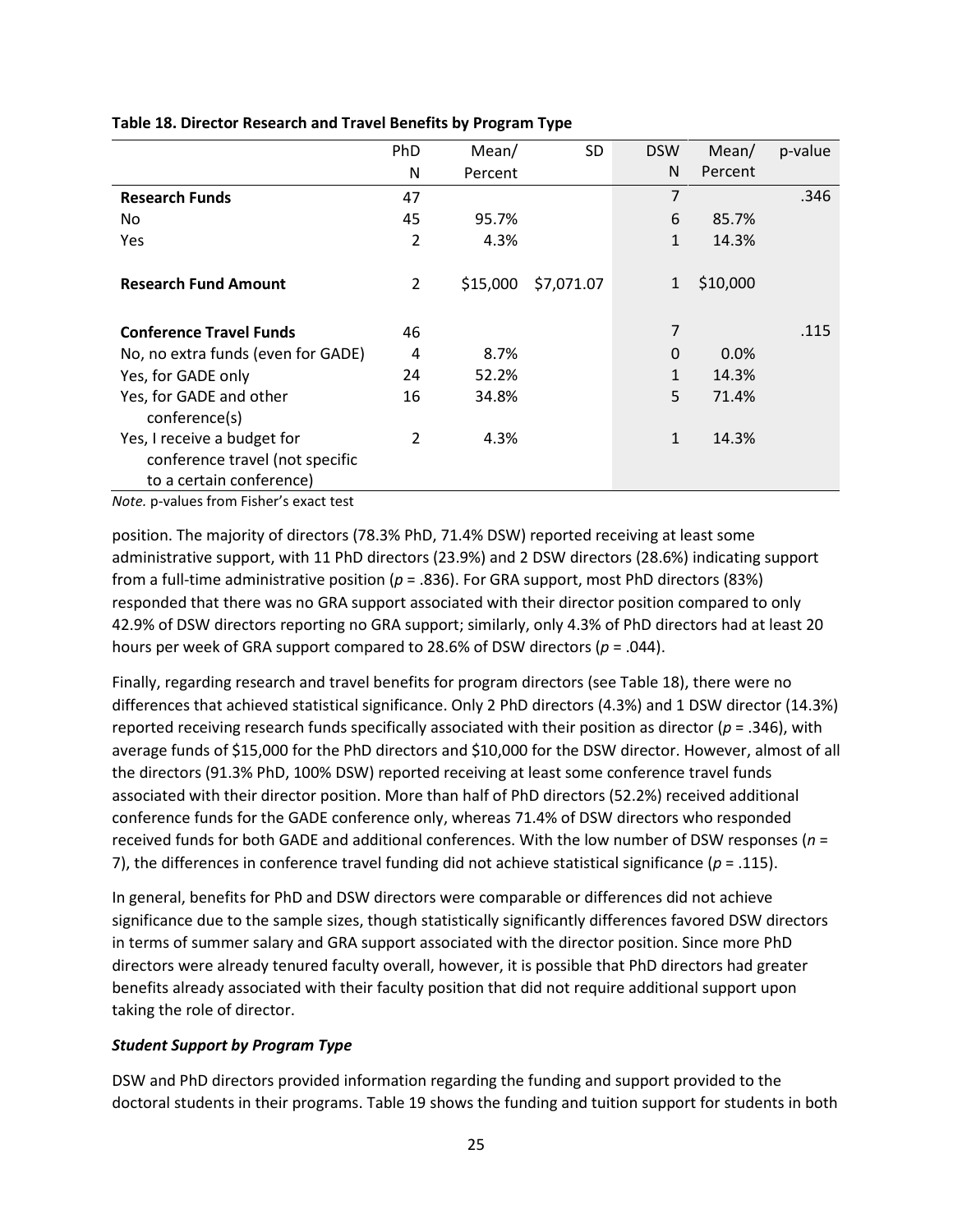## **Table 19. Student Support by Program Type**

|                                              | PhD          | Mean/    | SD      | <b>DSW</b>     | Mean/   | p-value |
|----------------------------------------------|--------------|----------|---------|----------------|---------|---------|
|                                              | N            | Percent  |         | N              | Percent |         |
| Offer any funding to incoming students       | 47           |          |         | $\overline{7}$ |         | .011    |
| No                                           | 5            | 10.6%    |         | 4              | 57.1%   |         |
| Yes                                          | 42           | 89.4%    |         | 3              | 42.9%   |         |
|                                              |              |          |         |                |         |         |
| <b>Identical funding package</b>             | 59           |          |         | 15             |         | .003    |
| No, each student gets a different offer      | 9            | 15.3%    |         | 3              | 20.0%   |         |
| Yes, usually (but occasional exceptions)     | 28           | 47.5%    |         | $\mathbf{1}$   | 6.7%    |         |
| Yes, all students get same offer             | 19           | 32.2%    |         | 3              | 20.0%   |         |
| No regular funding support offered           | 3            | 5.1%     |         | 8              | 53.3%   |         |
| <b>Guaranteed number of years of funding</b> | 51           |          |         | 10             |         | < .001  |
| No                                           | 8            | 15.7%    |         | 10             | 100.0%  |         |
| Yes                                          | 43           | 84.3%    |         | 0              | 0.0%    |         |
|                                              |              |          |         |                |         |         |
| How many years of guaranteed support         | 43           | 3.70     | 1.25    | N/A            | N/A     |         |
| <b>Tuition support</b>                       | 48           |          |         | 10             |         | < .001  |
| No                                           | 5            | 10.4%    |         | 5              | 50.0%   |         |
| Yes, but only partial or discounted          | 7            | 14.6%    |         | $\overline{2}$ | 20.0%   |         |
| Yes, full support only during coursework     | 3            | 6.3%     |         | 0              | 0.0%    |         |
| Yes, full support for entire enrollment      | 9            | 18.8%    |         | 0              | 0.0%    |         |
| Yes, full support for guaranteed number      |              |          |         |                |         |         |
| of years but not entire enrollment           | 22           | 45.8%    |         | 0              | 0.0%    |         |
| Other: Tuition support only if employed      |              |          |         |                |         |         |
| in role with program                         | $\mathbf{1}$ | 2.2%     |         | $\overline{2}$ | 20.0%   |         |
| Other (please specify)                       | $\mathbf{1}$ | 2.1%     |         | $\mathbf{1}$   | 10.0%   |         |
| <b>Annual stipend</b>                        | 42           |          |         | 9              |         | < .001  |
| No                                           | 13           | 31.0%    |         | 9              | 100.0%  |         |
| Yes                                          | 29           | 69.0%    |         | 0              | 0.0%    |         |
| Annual stipend - An amount of:               | 28           | \$21,448 | \$5,595 | N/A            | N/A     |         |
|                                              |              |          |         |                |         |         |
| <b>Student health insurance</b>              | 42           |          |         | 9              |         | .037    |
| No                                           | 7            | 16.7%    |         | 5              | 55.6%   |         |
| Optional coverage                            | $\mathbf{1}$ | 2.4%     |         | $\mathbf{1}$   | 11.1%   |         |
| Yes, complete coverage                       | 27           | 64.3%    |         | $\overline{2}$ | 22.2%   |         |
| Yes, partial coverage                        | 6            | 14.3%    |         | $\mathbf{1}$   | 11.1%   |         |
| % of partial coverage                        | 3            | 71.0%    | 18.52   | $\mathbf{1}$   | 75.0%   |         |

*Note.* p-values from Fisher's exact test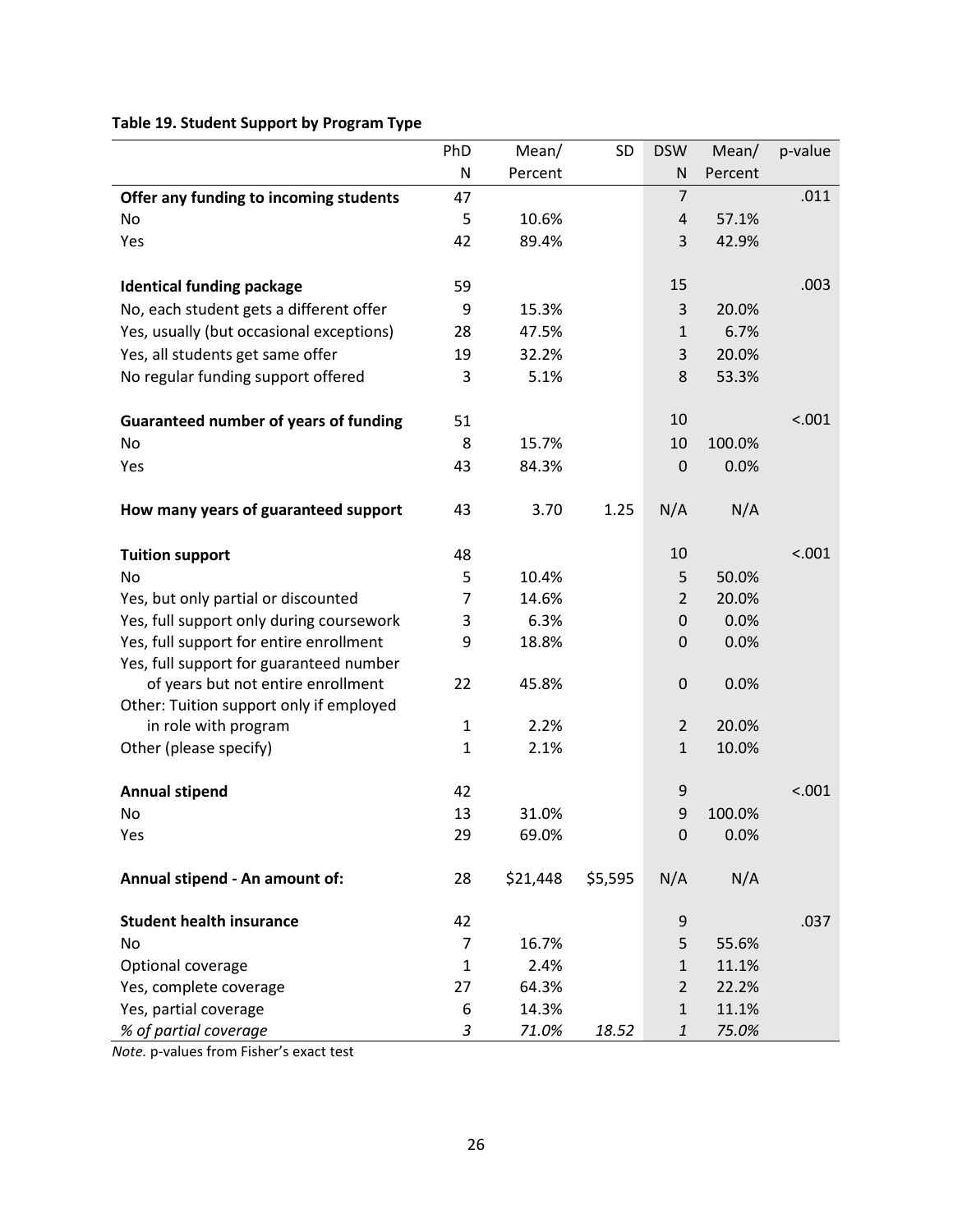|                                 | PhD            | Mean/    | <b>SD</b> | <b>DSW</b>                | Mean/      | SD  | p-value |
|---------------------------------|----------------|----------|-----------|---------------------------|------------|-----|---------|
|                                 | N              | Percent  |           | ${\sf N}$                 | Percent    |     |         |
| Non-research assistantship      | 40             |          |           | 9                         |            |     | .369    |
| No                              | 22             | 50.0%    |           | 8                         | 88.9%      |     |         |
| Yes, <11 hrs/week; 9-10 months  | 9              | 20.5%    |           | $\mathbf 0$               | 0.0%       |     |         |
| Yes, <11 hrs/week; 12 months    | $\mathbf{1}$   | 2.3%     |           | $\pmb{0}$                 | 0.0%       |     |         |
| Yes, 11-19 hrs/week; 9-10 mos.  | $\mathbf{1}$   | 2.3%     |           | $\mathbf 0$               | 0.0%       |     |         |
| Yes, 11/19 hrs/week; 12 months  | 0              | 0.0%     |           | 0                         | 0.0%       |     |         |
| Yes, 20 hrs/week; 9-10 months   | 6              | 13.3%    |           | 0                         | 0.0%       |     |         |
| Yes, 20 hrs/week; 12 months     | $\pmb{0}$      | 0.0%     |           | $\boldsymbol{0}$          | 0.0%       |     |         |
| Other                           | 1              | 2.1%     |           | $\mathbf{1}$              | 11.1%      |     |         |
| Research-oriented assistantship | 44             |          |           | 9                         |            |     | < .001  |
| <b>No</b>                       | 6              | 13.6%    |           | 9                         | 100.0%     |     |         |
| Yes, <11 hrs/week; 9-10 months  | 6              | 13.6%    |           | $\pmb{0}$                 | 0.0%       |     |         |
| Yes, <11 hrs/week; 12 months    | $\overline{2}$ | 3.8%     |           | $\mathbf 0$               | 0.0%       |     |         |
| Yes, 11-19 hrs/week; 9-10 mos.  | 5              | 9.4%     |           | $\mathbf 0$               | 0.0%       |     |         |
| Yes, 11/19 hrs/week; 12 months  | $\pmb{0}$      | 0.0%     |           | $\mathbf 0$               | 0.0%       |     |         |
| Yes, 20 hrs/week; 9-10 months   | 22             | 50.0%    |           | $\pmb{0}$                 | 0.0%       |     |         |
| Yes, 20 hrs/week; 12 months     | $\mathbf{1}$   | 2.3%     |           | $\mathbf 0$               | 0.0%       |     |         |
| Other                           | $\overline{2}$ | 4.5%     |           | $\mathbf 0$               | 0.0%       |     |         |
| <b>Conference travel funds</b>  | 40             |          |           | 10                        |            |     | .001    |
| <b>No</b>                       | 6              | 15.0%    |           | 7                         | 70.0%      |     |         |
| Yes                             | 34             | 85.0%    |           | 3                         | 30.0%      |     |         |
| Limits on conference funding    |                |          |           |                           |            |     |         |
| Maximum annual amount           | 23             | 67.6%    |           | $\mathbf{1}$              | 33.3%      |     |         |
| Annual amount of                | 22             | \$836.36 | \$424.60  | $\ensuremath{\mathbf{1}}$ | \$1,000.00 | N/A |         |
| Maximum amount per trip         | 7              | 20.6%    |           | $\mathbf 1$               | 33.3%      |     |         |
| Amount per trip of              | $\overline{7}$ | \$864.29 | \$424.97  | $\boldsymbol{1}$          | \$1,000.00 | N/A |         |
| Limit on number of trips        | 8              | 23.5%    |           | $\mathbf{1}$              | 33.3%      |     |         |
| Number of trips                 | 7              | 1.43     | 0.535     | $\mathbf{1}$              | 1.00       | N/A |         |
| No limit on conference travel   | $\mathbf{1}$   | 2.9%     |           | $\mathbf{1}$              | 33.3%      |     |         |
| funds (all eligible trips       |                |          |           |                           |            |     |         |
| reimbursed in full)             |                |          |           |                           |            |     |         |

#### **Table 20. Student Assistantships and Conference Travel Support by Program Type**

*Note.* p-values from Fisher's exact test

types of programs. Across all domains, PhD programs provided significantly more support to their students than DSW programs. For incoming students, 89.4% of PhD programs provided some form of funding to incoming students compared to 42.9% of DSW programs (*p* = .011). When asked to describe the funding packages offered to an incoming cohort, 8 DSW (53.3%) programs indicated they provide no regular funding to students, with 3 programs offering each student a different offer (20%) and 4 programs usually or always providing the same offer to all students (26.7%). For PhD programs, only 3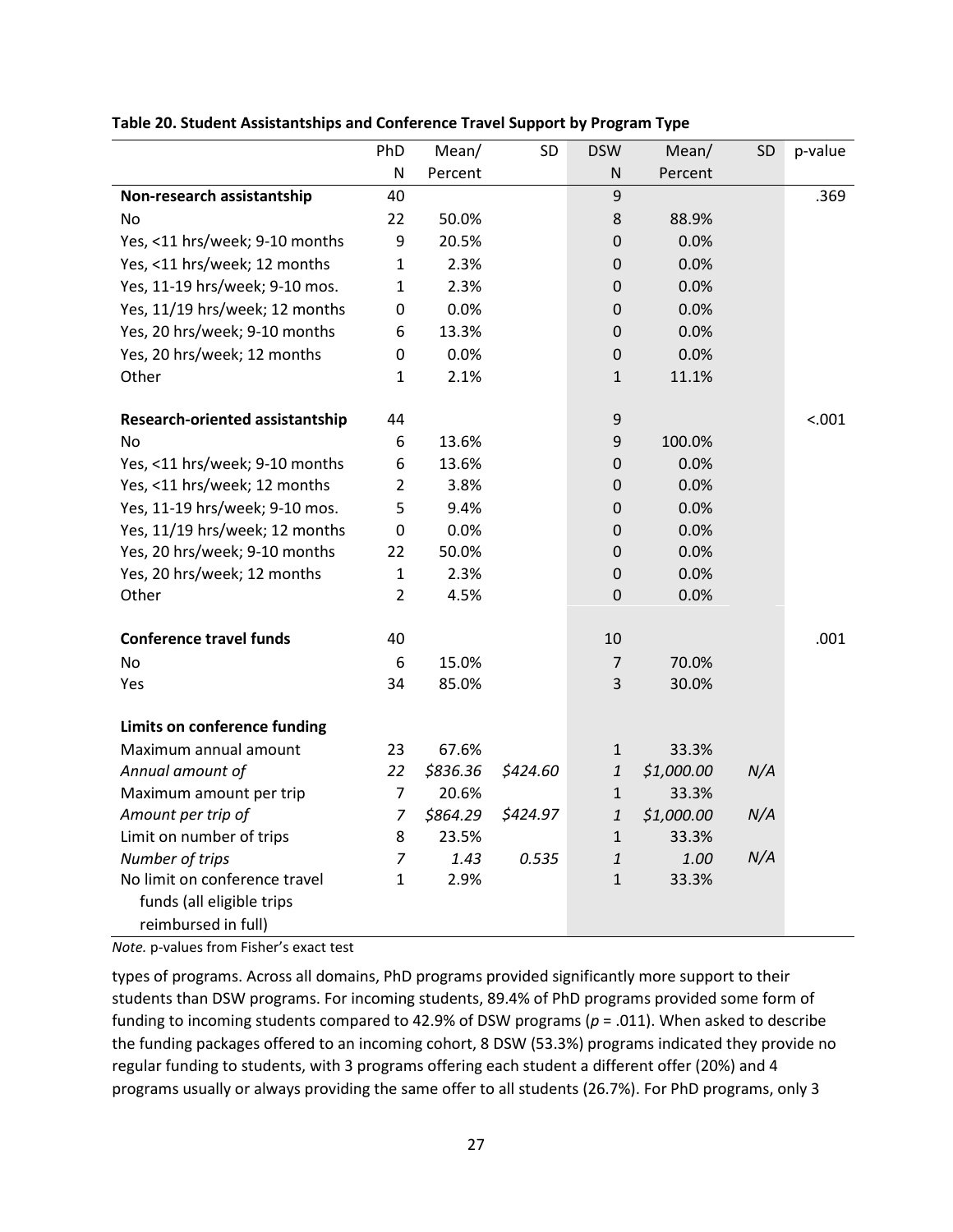programs offered no regular funding support (5.1%), with 9 programs providing different offers to each student (15.3%) and 47 generally providing identical packages to all students in the cohort (79.7%). The funding packages differed significantly by program type (*p* = .003), and while 84.3% of PhD programs provided a guaranteed number of years of support (*M* = 3.70 years, *SD* = 1.25 years), 0% of DSW programs had guaranteed years of support (*p* < .001). Likewise, 69% of PhD programs provided students with an annual stipend averaging \$21,448 (*SD* = \$5,595), whereas 0 DSW programs provided students with an annual stipend (*p* < .001). There were also significant differences in tuition support (*p* < .001) and student health insurance (*p* = .037) between PhD and DSW programs. Thirty-four PhD programs (70.8%) provided full tuition support for at least part of a student's enrollment compared to 0 DSW programs, 7 PhD (14.6%) and 2 DSW (20%) programs provided discounted tuition, and 5 PhD (10.4%) and 5 DSW (50%) programs had no tuition support for students. Similarly, 64% of PhD programs and 22% of DSW programs provided complete health coverage for students, 17% of PhD programs and 22% of DSW programs provided partial or optional coverage, and 7 PhD (16.7%) and 5 DSW (55.6%) programs offered no health coverage for students.

Regarding student assistantships (see Table 20), neither PhD nor DSW programs commonly offered nonresearch oriented assistantships (*p* = .369), with 50% of PhD and 89% of DSW programs not offering these assistantships, and only 6 PhD programs (13.3%) offering them at 20 or more hours per week. However, research assistantships were offered at all but 6 PhD programs (13.6%), with 52.3% of PhD programs offering 20 hour per week GRA positions and 29.5% offering GRA positions at less than 20 hours per week. There were no DSW programs offering research oriented-assistantships (*p* < .001). Finally, most PhD programs (85%) provided conference travel funds for their students, compared to only 30% of DSW programs (*p* = .001).

|                                                                                                | PhD |       | <b>DSW</b>   | Pct.  | p-     |
|------------------------------------------------------------------------------------------------|-----|-------|--------------|-------|--------|
|                                                                                                | N   | Pct.  | N            |       | value  |
| Other forms of support (not university-wide)                                                   | 59  |       | 15           |       |        |
| Research/dissertation grants                                                                   | 28  | 47.5% | 1            | 6.7%  | .004   |
| Summer funding                                                                                 | 21  | 35.6% | 0            | 0.0%  | .006   |
| Individual work/office space                                                                   | 9   | 15.3% | 0            | 0.0%  | .107   |
| Shared work/office space                                                                       | 44  | 74.6% | $\mathbf{1}$ | 6.7%  | < .001 |
| Statistical or grant consultation                                                              | 30  | 50.8% | 4            | 26.7% | .093   |
| Laptop or computer                                                                             | 14  | 23.7% | $\mathbf{1}$ | 6.7%  | .142   |
| Analysis software                                                                              | 40  | 67.8% | 5            | 33.3% | .015   |
| Awards                                                                                         | 27  | 45.8% | 3            | 20.0% | .070   |
| Other: Encourage students to apply to for external<br>or university-wide funding opportunities | 3   | 5.1%  | $\Omega$     | 0.0%  |        |
| Other (please specify): funding for pilot studies,                                             |     |       |              |       |        |
| training, or consultation; teaching                                                            |     |       |              |       |        |
| opportunities; moving expenses; writing                                                        |     |       |              |       |        |
| support; tuition for summer study                                                              | 4   | 6.8%  | 1            | 6.7%  |        |

#### **Table 21. Other Forms of Student Support by Program Type**

*Note.* Program directors were asked to select all forms of additional support applicable to their program, excluding support from the institution rather than the program. Percentages are based on affirmative answers divided by the 59 PhD respondents and 15 DSW respondents that reached this point in the survey. p-values from z-test.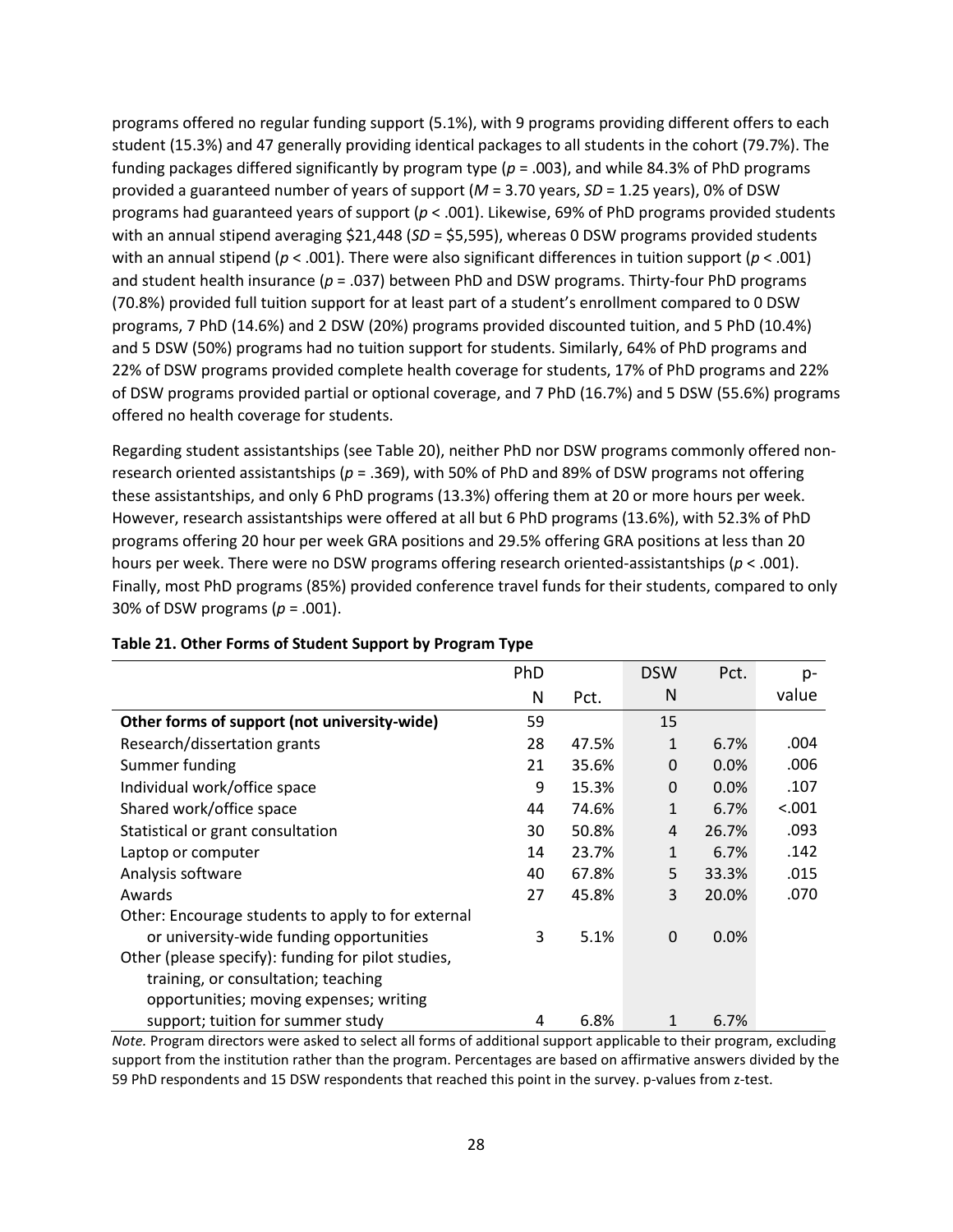Table 21 shows directors' responses regarding a variety of additional forms of support provided to students. Significantly more PhD than DSW programs offered students research or dissertation grants (47.5% to 6.7%, *p* = .004), summer funding (35.6% to 0%, *p* = .006), a shared work or office space (74.6% to 6.7%, *p* < .001), and analysis software (67.8% to 33.3%, *p* = .004). All other types of support individual office space for students, statistical or grant consultation, a laptop or computer, awards, and various other supports—were offered by a higher percentage of PhD than DSW programs, but the differences were not statistically significant (*p* = .07 to .142). Overall, student support differed markedly between PhD and DSW programs, with PhD programs providing significantly more support to students across all areas.

#### *Curriculum and Program Requirements by Program Type*

The survey elicited information from both groups of program directors regarding their students' goals for pursuing a doctorate in social work, the focus of their doctoral curriculum, and the courses and graduation requirements of their programs.

**Student Goals by Program Type.** We asked program directors to rate the importance of goals their students may have when entering their program (see Table 22), from 1 "Not at all important" to 5 "Extremely important." PhD and DSW directors rated comparable importance regarding students' goals of educating the next generation of social workers (PhD M = 4.35, SD = .78, DSW M = 4.42, SD = 1.00; *p* = .806) and developing social work leaders in academic settings (PhD M = 4.04, SD = 1.10, DSW M = 3.58, SD = 1.38; *p* = .221). In addition, both PhD and DSW students joined doctoral education with the goal of contributing to knowledge development, dissemination, and application, although students in PhD

|                                                                   | PhD | Mean | <b>SD</b> | <b>DSW</b> | Mean | <b>SD</b> | $p-$   |
|-------------------------------------------------------------------|-----|------|-----------|------------|------|-----------|--------|
|                                                                   | N   |      |           | N          |      |           | value  |
| Importance of goals students may have when                        |     |      |           |            |      |           |        |
| they enroll in the program                                        |     |      |           |            |      |           |        |
| Contribute to knowledge development,                              | 53  | 4.72 | 0.77      | 12         | 3.67 | 0.99      | < .001 |
| dissemination, and application in social<br>work through research |     |      |           |            |      |           |        |
| Contribute to knowledge development,                              | 49  | 3.18 | 1.41      | 12         | 4.67 | 0.49      | < .001 |
| dissemination, and application in social                          |     |      |           |            |      |           |        |
| work through advancing specialized social                         |     |      |           |            |      |           |        |
| work practice at micro, mezzo and macro                           |     |      |           |            |      |           |        |
| levels                                                            |     |      |           |            |      |           |        |
| Advance clinical expertise                                        | 44  | 1.80 | 1.07      | 12         | 3.33 | 1.44      | < .001 |
| Contribute to educating the next generation of                    | 54  | 4.35 | 0.78      | 12         | 4.42 | 1.00      | .806   |
| social work professionals                                         |     |      |           |            |      |           |        |
| Contribute to developing leaders in social work                   | 54  | 4.04 | 1.10      | 12         | 3.58 | 1.38      | .221   |
| at academic institutions                                          |     |      |           |            |      |           |        |
| Contribute to developing leaders in social work                   | 53  | 3.19 | 1.21      | 12         | 4.42 | 0.67      | .001   |
| at non-academic institutions and agencies                         |     |      |           |            |      |           |        |

#### **Table 22. Students' Goals when Enrolling in Program by Program Type**

*Note.* Program directors were asked to rate the importance of goals students may have when they enroll in their program, from 1 "Not at all important", 2 "Slightly important", 3 "Moderately important", 4 "Very important", to 5 "Extremely important." p-values from independent samples t-test.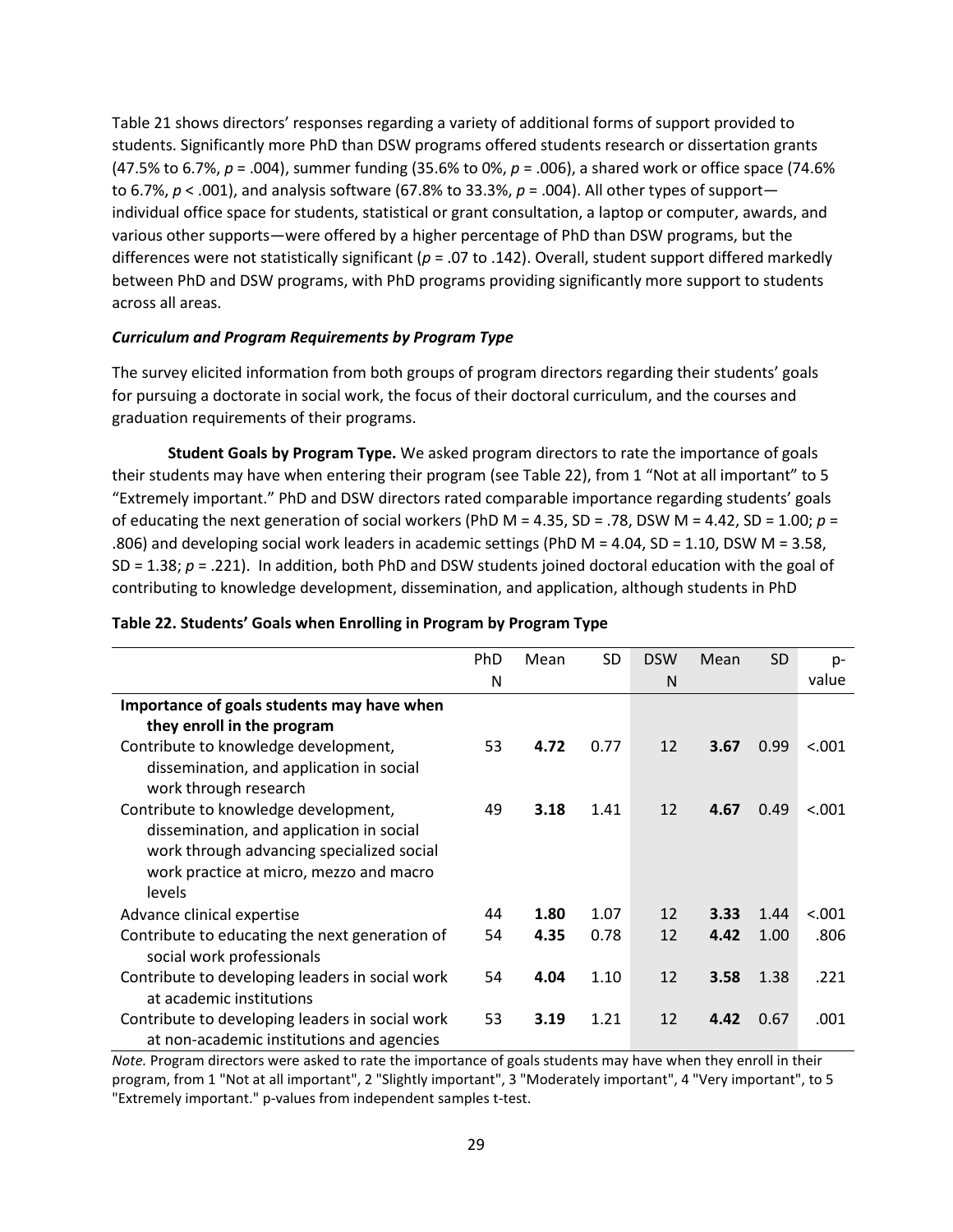programs place greater importance than DSW students on the goal of making their contributions through research (PhD *M* = 4.72, *SD* = .77, DSW *M* = 3.67, *SD* = .99; *p* < .001) while DSW students place greater importance on making their contributions through advancing specialized practice at micro, mezzo, and macro levels (PhD *M* = 3.18, *SD* = 1.41, DSW *M* = 4.67, *SD* = .49; *p* < .001). In addition, DSW students place greater importance than PhD students on advancing clinical expertise (PhD *M* = 1.80, *SD* = 1.07, DSW *M* = 3.33, *SD* = 1.44; *p* < .001), and developing social work leaders in non-academic settings (PhD *M* = 3.19, *SD* = 1.21, DSW *M* = 4.42, *SD* = .67; *p* = .001). Though moderately important on average

|                                                 |                      | <b>SD</b>                    |                      | Mean          |                                    | p-                         |
|-------------------------------------------------|----------------------|------------------------------|----------------------|---------------|------------------------------------|----------------------------|
| N                                               |                      |                              | N                    |               |                                    | value                      |
|                                                 |                      |                              |                      |               |                                    |                            |
|                                                 |                      |                              |                      |               |                                    |                            |
| 51                                              | 0.98                 | 0.76                         | 12                   | 1.00          | 1.21                               | .943                       |
| 52                                              | 1.85                 | 1.42                         | 12                   | 1.42          | 0.79                               | .317                       |
| 48                                              | 2.98                 | 2.37                         | 11                   | 4.09          | 2.51                               | .170                       |
|                                                 |                      |                              |                      |               |                                    |                            |
| 51                                              | 2.08                 | 1.41                         | 11                   | 1.18          | 0.60                               | .002                       |
| 52                                              | 2.56                 | 0.83                         | 9                    | 0.89          | 0.60                               | < .001                     |
| 51                                              | 1.31                 | 0.58                         | 10                   | 1.80          | 1.03                               | .179                       |
| 38                                              | 0.92                 | 0.78                         | 9                    | 1.00          | 1.23                               | .810                       |
| 36                                              | 0.78                 | 0.49                         | 10                   | 1.00          | 1.16                               | .566                       |
| 43                                              | 0.95                 | 0.79                         | 8                    | 1.00          | 1.31                               | .925                       |
|                                                 |                      |                              |                      |               |                                    |                            |
| 39                                              | 0.23                 | 0.58                         | 9                    | 3.00          | 2.29                               | .007                       |
| -Mezzo, e.g., administration, management,<br>40 | 0.18                 | 0.39                         | 10                   | 2.30          | 1.83                               | .005                       |
|                                                 |                      |                              |                      |               |                                    |                            |
| 41                                              | 0.49                 | 0.75                         | 9                    | 0.67          | 0.71                               | .514                       |
| 47                                              | 0.96                 | 0.62                         | 9                    | 1.56          | 1.13                               | .157                       |
| 38                                              | 0.50                 | 0.76                         | 11                   | 2.09          | 2.17                               | .036                       |
| 47                                              | 1.13                 | 1.38                         | 11                   | 0.82          | 0.98                               | .485                       |
|                                                 |                      |                              |                      |               |                                    |                            |
| 36                                              | 1.78                 | 2.89                         | 8                    | 2.88          | 3.76                               | .363                       |
|                                                 |                      |                              |                      |               |                                    |                            |
|                                                 |                      |                              |                      |               |                                    | .426                       |
|                                                 |                      |                              |                      |               |                                    |                            |
|                                                 |                      |                              |                      |               |                                    |                            |
| electives; community engaged/socially just      |                      |                              |                      |               |                                    |                            |
|                                                 |                      |                              |                      |               |                                    |                            |
|                                                 |                      |                              |                      |               |                                    |                            |
|                                                 |                      |                              |                      |               |                                    |                            |
|                                                 |                      |                              |                      |               |                                    | < .001                     |
|                                                 | PhD<br>38<br>9<br>48 | Mean<br>2.89<br>1.67<br>9.23 | 2.18<br>1.12<br>9.33 | 12<br>3<br>12 | <b>DSW</b><br>2.33<br>0.67<br>0.00 | SD<br>1.88<br>0.58<br>0.00 |

#### **Table 23. Curriculum by Program Type**

*Note.* Program directors were asked to provide the number of courses their curriculum offers that contribute to each area, selecting only the primary area of focus of the course. Credit hours are semester hours, generally three per course. p-values from independent samples t-test.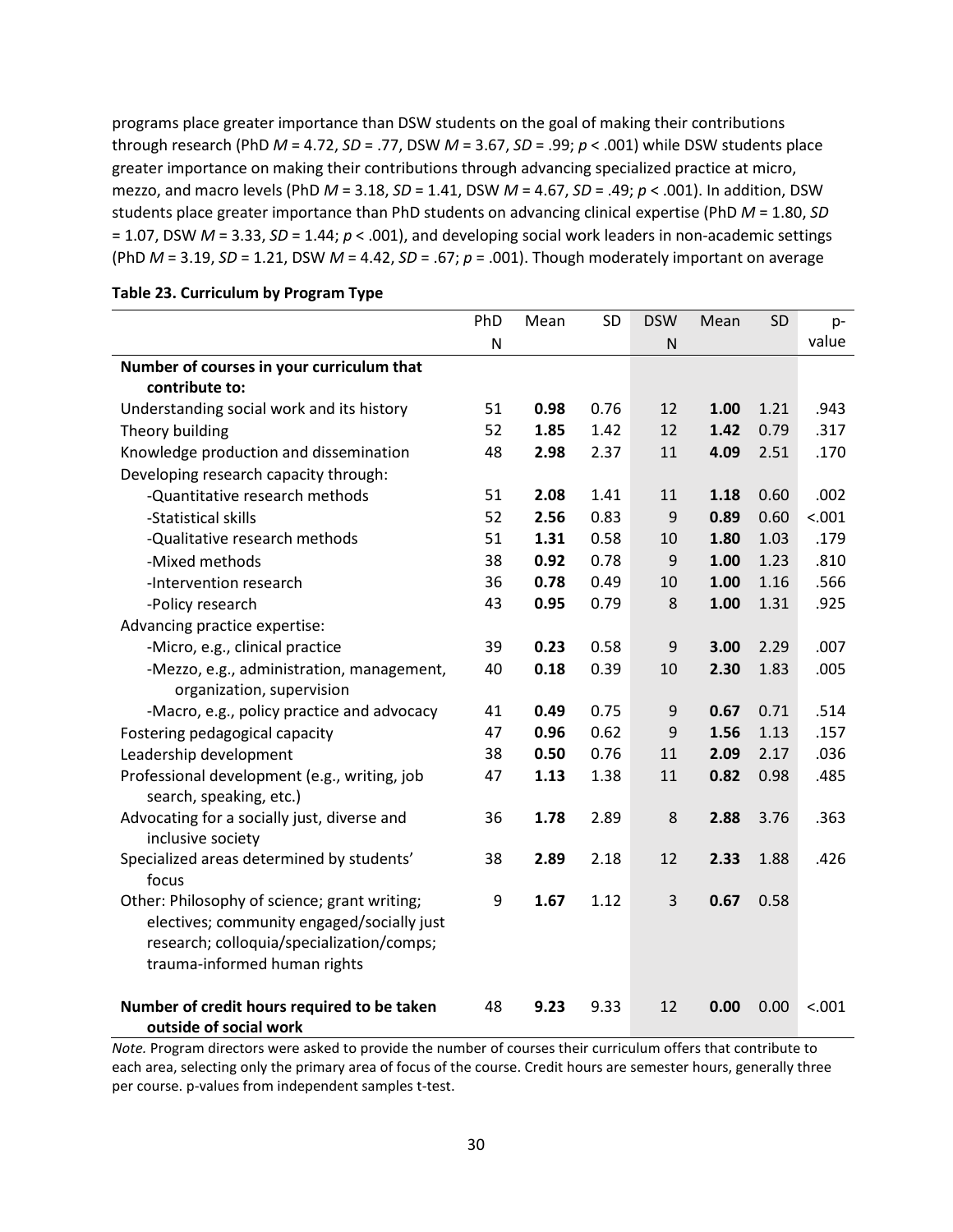for DSW programs, advancing clinical expertise ranked as the least important goal across both PhD and DSW programs.

**Doctoral Curriculum by Program Type.** The director survey asked program directors to provide the number of courses primarily contributing to a number of topic areas in social work, in addition to an open-ended question asking directors to describe the focus of their curriculum. Table 23 shows the average number of courses in each area in PhD and DSW programs. Knowledge production and dissemination comprised the highest mean number of courses in both PhD (*M* = 2.98, *SD* = 2.37) and DSW ( $M = 4.09$ ,  $SD = 2.51$ ) programs, with no significant difference based on program type ( $p = .17$ ). Foundational courses also showed non-significant differences for understanding social work and its history (PhD *M* = .98, *SD* = .76, DSW *M* = 1.00, *SD* = 1.21; *p* = .943), theory building (PhD *M* = 1.85, *SD* = 1.42, DSW *M* = 1.42, *SD* = .79; *p* = .317), and advocating for a socially just society (PhD *M* = 1.78, *SD* = 2.89, DSW *M* = 2.88, *SD* = 3.76; *p* = .363). In terms of developing research capacity, PhD programs included significantly more courses on quantitative research methods (PhD *M* = 2.08, *SD* = 1.41, DSW *M*  = 1.18, *SD* = .60; *p* = .002) and statistical skills (PhD *M* = 2.56, *SD* = .83, DSW *M* = .89, *SD* = .60; *p* < .001), with no significant difference in the number of courses on qualitative research methods (PhD *M* = 1.31, *SD* = .58, DSW *M* = 1.80, *SD* = 1.03; *p* = .179). Both PhD and DSW programs included roughly one course each in mixed methods, intervention research, and policy research.

For advancing practice expertise, DSW programs reported significantly more courses on average than PhD programs in both micro practice (PhD *M* = .23, *SD* = .58, DSW *M* = 3.00, *SD* = 2.29; *p* = .007) and mezzo practice (PhD *M* = .18, *SD* = .39, DSW *M* = 2.30, *SD* = 1.83; *p* = .005), but there was no significant difference for macro practice (PhD *M* = .49, *SD* = .75, DSW *M* = .67, *SD* = .71; *p* = .514). DSW programs also showed a greater number of courses on leadership development (PhD *M* = .50, *SD* = .76, DSW *M* = 2.09, *SD* = 2.17; *p* = .036), with no significant differences for professional development (PhD *M* = 1.13, *SD* = 1.38, DSW *M* = .82, *SD* = .98; *p* = .485), pedagogy (PhD *M* = .96, *SD* = .62, DSW *M* = 1.56, *SD* = 1.13; *p* = .157), and students' specialization areas (PhD *M* = 2.89, *SD* = 2.18, DSW *M* = 2.33, *SD* = 1.88; *p* = .426). Finally, PhD programs reported that students were required to take an average of 9.23 credit hours (*SD* = 9.33) outside the social work department, compared to zero hours outside social work in DSW programs (*p* < .001).

Additionally, the survey included an open-ended question for program directors to provide a description of the focus of their doctoral curriculum. We conducted qualitative analysis of these responses and compiled a code list of the major themes in the director responses (see Table 24). We then quantized this data by calculating the proportion of PhD and DSW programs including each theme in their response, with z-tests indicating if the differences were statistically significant. Teaching was a common theme among both PhD (40.4%) and DSW programs (50.0%), and about one fifth of all programs described specialized areas of focus in their curriculum (PhD 23.1%, DSW 21.4%; p = .894). Among PhD programs, research (84.6%) represented the most frequent theme by a wide margin, and was statistically significantly more common (*p* < .001) than for DSW programs (35.7%). In contrast, DSW programs were more likely than PhD programs to mention leadership (PhD 17.3%, DSW 71.4%; *p* < .001), clinical practice (PhD 1.9%, DSW 71.4%; *p* < .001), administration and organizations (PhD 1.9%, DSW 14.3%; *p* = .049), and use of technology in social work (PhD 0%, DSW 14.3%; *p* = .006). Eleven PhD programs cited policy (21.4%) as a focus of their curriculum compared to no DSW programs (*p* = .059), and 21% of DSW programs mentioned innovation compared to 5.8% of PhD programs (*p* = .070), though these differences did not quite reach statistical significance. A focus on theory appeared in 30.8% of PhD and 14.3% of DSW descriptions (*p* = .219), and statistics (PhD 13.5%, DSW 0%; *p* = .147), interdisciplinary focus (PhD 15.4%, DSW 0%; *p* = .116), and the history of social work (PhD 5.8%, DSW 0%;  $p <$  .358) appeared in PhD but not DSW descriptions but did not achieve statistical significance. A number of emerging issues—complex problems, translational and implementation research, intervention and the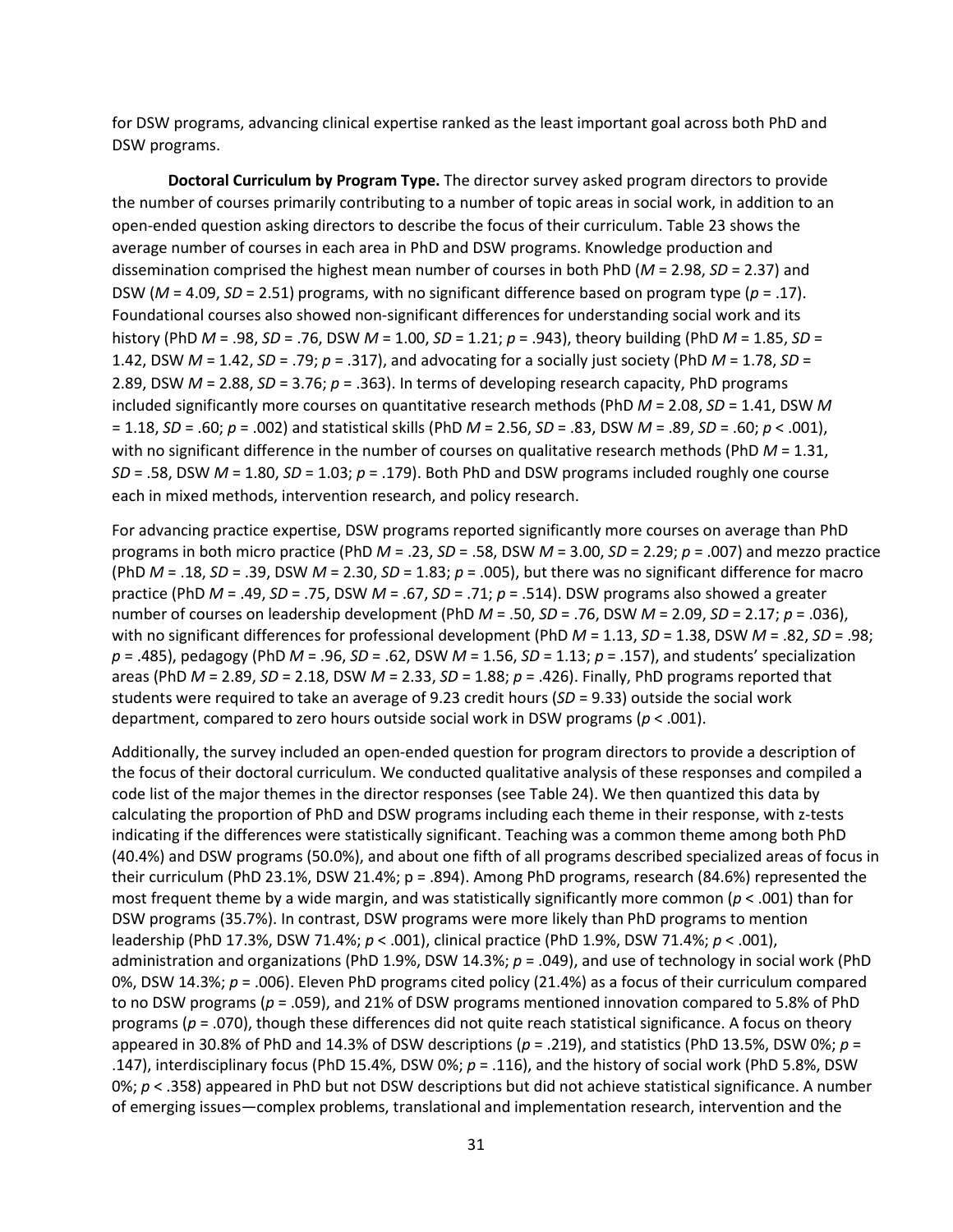|                                                 | PhD | Pct.  | <b>DSW</b>     | Pct.  | p-     |
|-------------------------------------------------|-----|-------|----------------|-------|--------|
|                                                 | N   |       | N              |       | value  |
| What is the focus of the doctoral curriculum in |     |       |                |       |        |
| your program?                                   | 52  |       | 14             |       |        |
| Research                                        | 44  | 84.6% | 5              | 35.7% | < .001 |
| Teaching                                        | 21  | 40.4% | $\overline{7}$ | 50.0% | .516   |
| Leadership                                      | 9   | 17.3% | 10             | 71.4% | < .001 |
| Theory                                          | 16  | 30.8% | $\overline{2}$ | 14.3% | .219   |
| Specialized areas of focus                      | 12  | 23.1% | 3              | 21.4% | .897   |
| Clinical/practice                               | 1   | 1.9%  | 10             | 71.4% | < .001 |
| Social justice/human rights/social work values  | 10  | 19.2% | 1              | 7.1%  | .280   |
| Policy                                          | 11  | 21.2% | $\mathbf 0$    | 0.0%  | .059   |
| Interdisciplinary                               | 8   | 15.4% | $\mathbf 0$    | 0.0%  | .116   |
| <b>Statistics</b>                               | 7   | 13.5% | $\mathbf 0$    | 0.0%  | .147   |
| Innovation                                      | 3   | 5.8%  | 3              | 21.4% | .070   |
| Solve complex problems/Grand Challenges         | 5   | 9.6%  | 1              | 7.1%  | .772   |
| Administration/organizations                    | 1   | 1.9%  | $\overline{2}$ | 14.3% | .049   |
| Implementation/translational research           | 2   | 3.8%  | $\overline{2}$ | 14.3% | .147   |
| Intervention design/research                    | 3   | 5.8%  | 1              | 7.1%  | .849   |
| <b>Global issues</b>                            | 3   | 5.8%  | 1              | 7.1%  | .849   |
| History of social work                          | 3   | 5.8%  | $\mathbf 0$    | 0.0%  | .358   |
| Use of technology                               | 0   | 0.0%  | 2              | 14.3% | .006   |
| Research to practice gap                        | 1   | 1.9%  | 1              | 7.1%  | .313   |

#### **Table 24. Focus of Doctoral Curriculum — Qualitative Themes by Program Type**

*Note.* Program directors were asked an open-ended question to describe the focus of their doctoral curriculum. Data show the occurrence of each qualitative theme and proportion of responses including that theme out of the 52 PhD and 14 DSW responses. p-values from z-test of the two proportions.

research to practice gap, and global issues—appeared infrequently across both types of programs with no significant differences based on program type.

**Program Requirements by Program Type.** The director survey included several questions regarding the requirements for achieving candidacy status and graduating from social work doctoral programs. Table 25 shows the candidacy and graduation requirements for PhD and DSW programs. Across all domains, PhD and DSW program directors differed significantly in their responses. For candidacy, 71.4% of PhD programs included a comprehensive exam or candidacy exam compared to only 26.7% of DSW programs (*p* = .002), 35.7% of PhD and no DSW programs included a qualifying examination (*p* = .006), and no PhD programs and 3 DSW programs reported no additional requirement for reaching candidacy status other than completing coursework ( $p = .001$ ). Five PhD (8.9%) and 3 DSW (20.0%) programs required a dissertation proposal or prospectus to reach candidacy, with 6 PhD and 2 DSW programs writing in various additional requirements—a specialization plan, capstone proposal, comprehensive/qualifying essay, prelims, and submission of a first-author manuscript. PhD and DSW programs also differed significantly regarding the expected timeline for students to enter candidacy (*p* < .001), with 54.5% of DSW programs expecting students to enter candidacy by the second year in the program and 89.8% of PhD programs not expecting candidacy until the third year or later.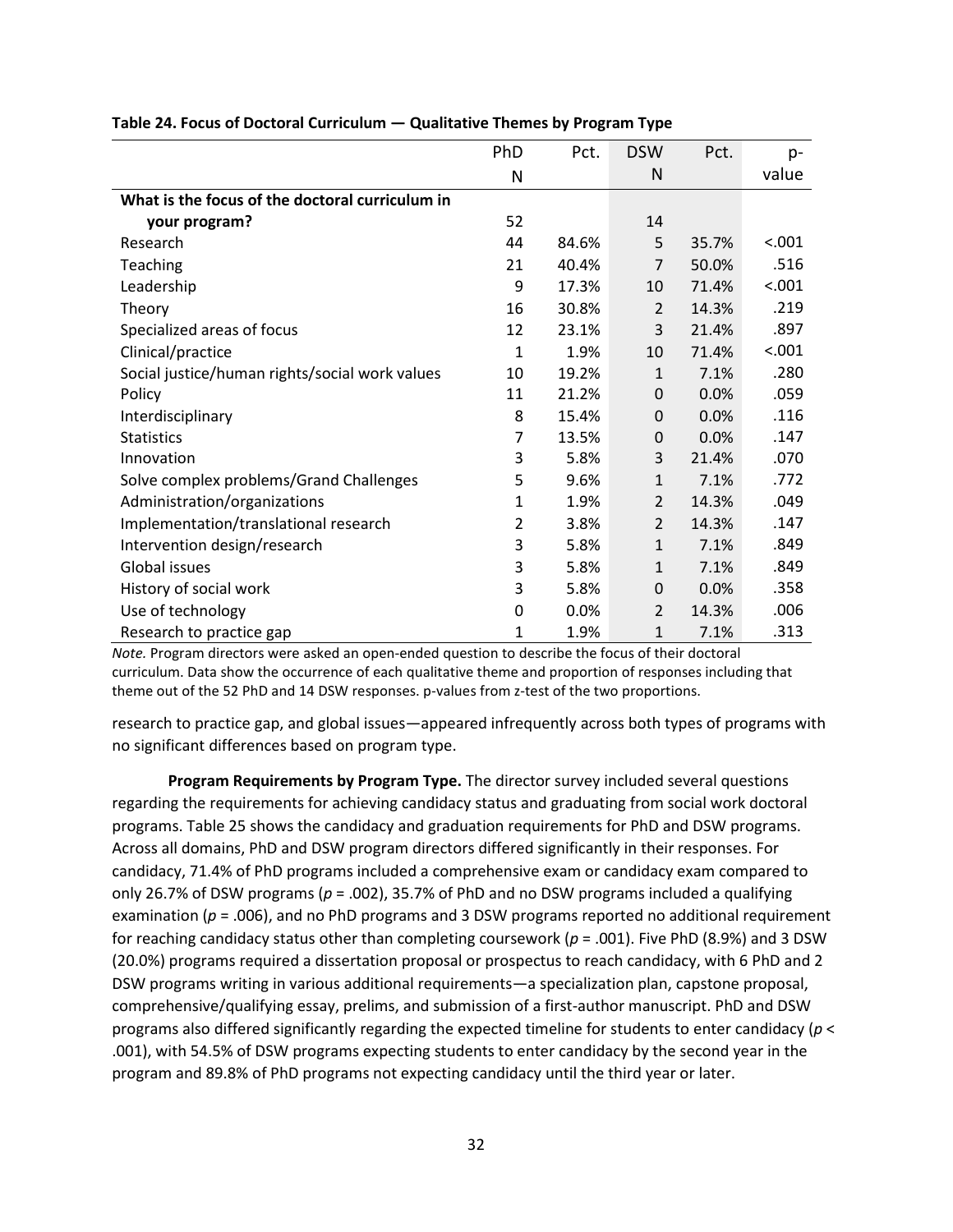PhD and DSW programs also reported different graduation requirements for their students. The traditional dissertation was the most common option offered at PhD programs (78.6%) but was only offered at 20% of DSW programs (*p* < .001). Similarly, the three-paper or multiple manuscripts style dissertation appeared at over half of PhD programs (55.4%) but only 13.3% of DSW programs (*p* = .004). In contrast, the capstone project represented the most common option reported by DSW programs

| PhD            | Pct.                  | <b>DSW</b>                     | Pct.                                       | p-                              |
|----------------|-----------------------|--------------------------------|--------------------------------------------|---------------------------------|
| N              |                       | N                              |                                            | value                           |
| 56             |                       | 15                             |                                            |                                 |
| 20             | 35.7%                 | 0                              | 0.0%                                       | .006                            |
| 40             | 71.4%                 | $\overline{4}$                 | 26.7%                                      | .002                            |
| 0              | 0.0%                  | $\mathsf 3$                    | 20.0%                                      | .001                            |
| 5              | 8.9%                  | 3                              | 20.0%                                      |                                 |
| 6              | 10.7%                 | $\overline{2}$                 | 13.3%                                      |                                 |
|                |                       |                                |                                            |                                 |
|                |                       |                                |                                            |                                 |
|                |                       |                                |                                            |                                 |
|                |                       |                                |                                            |                                 |
|                |                       |                                |                                            |                                 |
| 49             |                       | 11                             |                                            | < .001                          |
| $\overline{0}$ | 0.0%                  | $\mathbf{1}$                   | 9.1%                                       |                                 |
| $\overline{4}$ | 8.2%                  | 5                              | 45.5%                                      |                                 |
| $\mathbf{1}$   | 2.0%                  | 3                              | 27.3%                                      |                                 |
| 34             | 69.4%                 | $\overline{2}$                 | 18.2%                                      |                                 |
| 5              | 10.2%                 | $\mathbf 0$                    | 0.0%                                       |                                 |
| 5              | 10.2%                 | 0                              | 0.0%                                       |                                 |
|                |                       |                                |                                            |                                 |
| 56             |                       | 15                             |                                            |                                 |
| 44             | 78.6%                 | 3                              | 20.0%                                      | < .001                          |
| 31             | 55.4%                 | $\overline{2}$                 | 13.3%                                      | .004                            |
|                |                       |                                |                                            |                                 |
|                |                       |                                |                                            | .006                            |
| $\mathbf{1}$   |                       | $\overline{7}$                 |                                            | < .001                          |
|                |                       |                                |                                            | < .001                          |
|                |                       |                                |                                            |                                 |
|                |                       |                                |                                            |                                 |
|                |                       |                                |                                            |                                 |
| 0              | 0.0%                  | 17                             | 10.4%                                      |                                 |
| 0              | 0.0%                  | 127                            | 77.9%                                      |                                 |
|                | 0<br>189<br>134<br>55 | 0.0%<br>1.8%<br>70.9%<br>29.1% | $\overline{2}$<br>163<br>19<br>$\mathbf 0$ | 13.3%<br>46.7%<br>11.7%<br>0.0% |

| Table 25. Candidacy and Graduation Requirements by Program Type |  |
|-----------------------------------------------------------------|--|
|-----------------------------------------------------------------|--|

*Note.* Program directors were asked to select all the candidacy and graduation requirements applicable to their program; with percentages based on directors of 56 PhD programs and 15 DSW programs who reached this point in the survey. Total graduates to select each graduation requirement was based on the sum of students selecting each requirement across all programs of each program type, divided by the total number of students for whom data was provided. p-values from Fisher's exact test or z-test.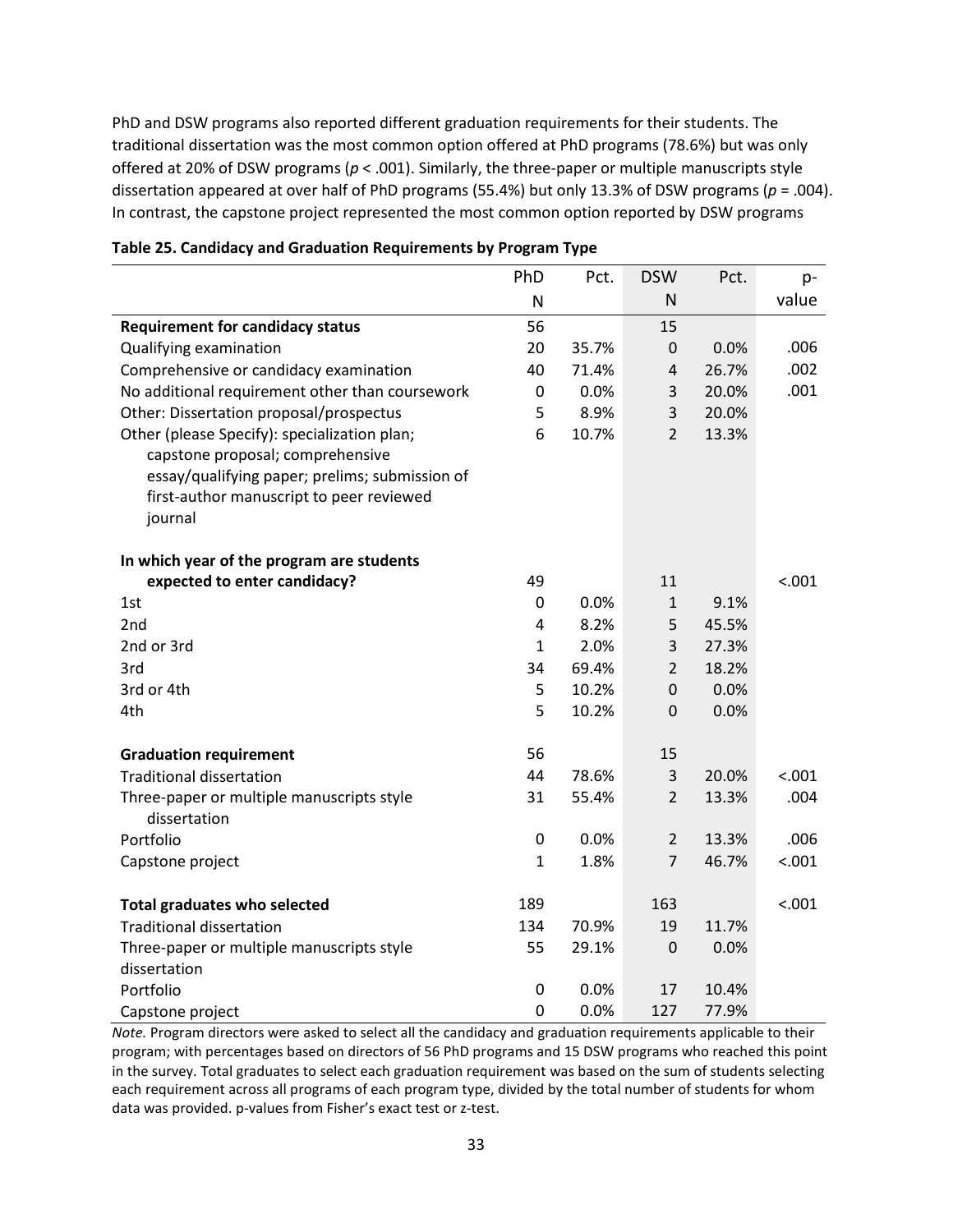(46.7%) but only one PhD program (1.8%) offered a capstone project (*p* < .001). The portfolio option also appeared at 2 DSW programs (13.3%) but no PhD programs (*p* = .006). Finally, we asked program directors to provide the number of graduates in the 2018-2019 class who selected each graduation option their program offered. From the responses provided, all PhD graduates had completed either the traditional dissertation (70.9%) or multiple manuscript dissertation (29.1%), whereas only 11.7% of DSW graduates completed a traditional dissertation and none completed a three-paper dissertation. Among the DSW program directors who replied to the question, 77.9% of students completed the capstone project and 10.4% had completed a portfolio*.* The requirements completed by graduating students differed significantly by program type (*p* < .001).

Overall, both PhD and DSW programs reported that educating the next generation of social workers represented an important goal of their students and part of the focus of their curriculum. While there are similarities in the curriculum focus regarding foundational courses for understanding social work and its history, theory building, and advocating for a socially just society, PhD and DSW programs are also distinct and unique in their curriculum focus, program design and graduation requirements. In general, PhD programs reported more focus on research, quantitative methods, and interdisciplinary education. Compared to PhD programs, DSW programs exhibited greater emphasis on clinical expertise, leadership and administration in non-academic settings, and advancing social work practice at multiple levels of intervention. Regarding program requirements, PhD programs reported common traditional requirements such as candidacy examinations and dissertations, with DSW programs including alternative options such as portfolios and capstone projects. The findings show important differences between PhD and DSW doctoral education in both focus and program design.

#### *Student Job Search by Program Type*

To better understand the career aspirations and job search process of PhD and DSW students, we analyzed survey responses regarding students' job search by their type of program. Table 26 provides an overview of students on the job market, job search supports, and the factors contributing to a successful academic job search for both PhD and DSW graduates. On average, PhD programs reported 4.32 graduates (*SD* = 2.24) in 2018-2019 with 4.04 students (*SD* = 2.74) on the job market. In comparison, DSW programs responded with an average of 18.44 graduates (*SD* = 20.18) and 12.1 students (*SD* = 20.65) on the job market, though these figures were highly skewed by large outliers that prevented a finding of statistical significance between the two types of programs.

Regarding job search support, 5 DSW programs (33.3%) did not provide any formal supports to their students on the job market compared to zero PhD programs with no formal job search support (*p* < .001). Sharing job postings with students represented the most common job search support, with 89% of PhD programs and 53% of DSW programs sharing postings (*p* = .001). PhD programs reported significantly more job search supports in all areas, including job search seminars (PhD 75%, DSW 46.7%; *p* = .035), mock job talks/interviews (PhD 75%, DSW 33.3%; *p* = .002) and reviewing students' application materials (PhD 80.4%, DSW 26.7%; *p* < .001), which were offered by at least three quarters of PhD programs and less than half of DSW programs. Negotiating job offers (PhD 71.4%, DSW 20%; *p* < .001) and promotional materials on students (PhD 55.4%, DSW 6.7%; *p* < .001) were the least common job search supports for both PhD and DSW programs, but still occurred in more than half of PhD programs.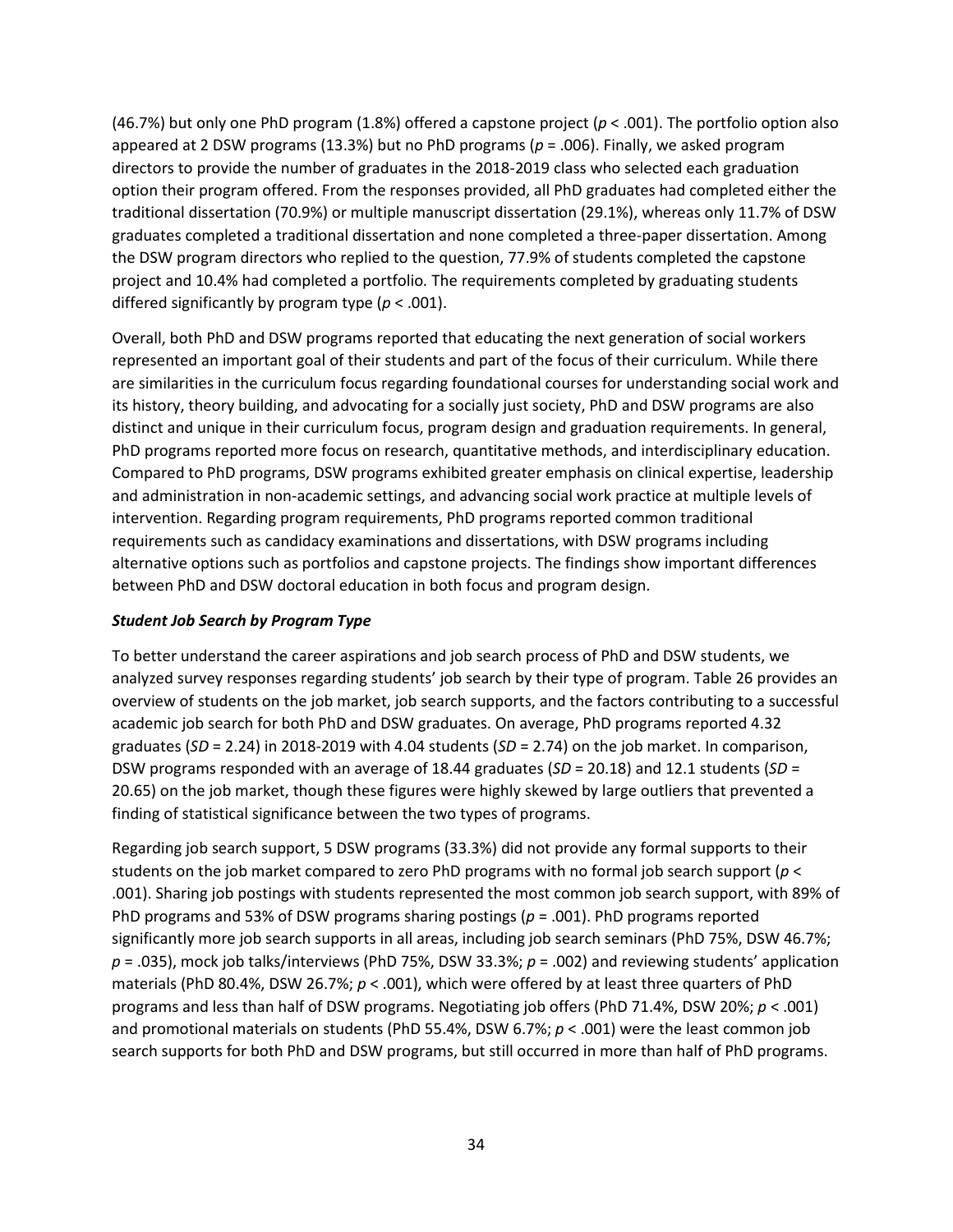| Table 26. Students' Job Search by Program Type |  |  |
|------------------------------------------------|--|--|
|------------------------------------------------|--|--|

|                                           | PhD         | Mean/   | SD   | <b>DSW</b>     | Mean/   | SD    | p-value |
|-------------------------------------------|-------------|---------|------|----------------|---------|-------|---------|
|                                           | N           | Percent |      | N              | Percent |       |         |
| How many students graduated from          | 44          | 4.32    | 2.24 | 9              | 18.44   | 20.18 | .069    |
| your program in 2018-2019?                |             |         |      |                |         |       |         |
|                                           |             |         |      |                |         |       |         |
| Total number of students on job market    | 46          | 4.04    | 2.74 | 10             | 12.10   | 20.65 | .249    |
| in 2018-2019 academic year                |             |         |      |                |         |       |         |
| Job search support for students           | 56          |         |      | 15             |         |       |         |
| Seminar and/or workshop related to the    | 42          | 75.0%   |      | $\overline{7}$ | 46.7%   |       | .035    |
| job search                                |             |         |      |                |         |       |         |
| Mock job talks or interviews              | 42          | 75.0%   |      | 5              | 33.3%   |       | .002    |
| Sharing job postings with students on the | 50          | 89.3%   |      | 8              | 53.3%   |       | .001    |
| job market                                |             |         |      |                |         |       |         |
| Review students' application materials    | 45          | 80.4%   |      | $\overline{4}$ | 26.7%   |       | < .001  |
| Helping students negotiate job offers     | 40          | 71.4%   |      | 3              | 20.0%   |       | < .001  |
| Promotional materials advertising our     | 31          | 55.4%   |      | $\mathbf{1}$   | 6.7%    |       | < .001  |
| students                                  |             |         |      |                |         |       |         |
| We do not provide formal support to our   | $\mathbf 0$ | 0.0%    |      | 5              | 33.3%   |       | < .001  |
| students on the job market                |             |         |      |                |         |       |         |
| Importance of factors for an academic     |             |         |      |                |         |       |         |
| job search                                |             |         |      |                |         |       |         |
| Research productivity                     | 36          | 4.39    | 0.93 | 8              | 2.00    | 0.54  | < .001  |
| <b>External funding</b>                   | 36          | 3.06    | 0.89 | $\overline{4}$ | 1.75    | 0.50  | .007    |
| Practice experience                       | 36          | 3.56    | 1.05 | 10             | 4.80    | 0.42  | .001    |
| <b>Teaching experience</b>                | 36          | 3.94    | 0.92 | 10             | 3.80    | 1.03  | .672    |
| Good match between student and            | 36          | 4.33    | 0.99 | 9              | 4.11    | 0.93  | .544    |
| institution                               |             |         |      |                |         |       |         |
| Focused research agenda                   | 36          | 4.19    | 0.89 | $\overline{7}$ | 1.86    | 1.22  | < .001  |

*Note.* Program directors were asked to select all types of job search support their program provides to students, with percentages based on 56 PhD program directors and 15 DSW program directors who reached this point in the survey. For factors related to their students' academic job search, program directors were asked to rate each factor in terms of its importance for a successful job search, from 1 "Not at all important", 2 "Slightly important", 3 "Moderately important", 4 "Very important", to 5 "Extremely important." p-values from independent samples ttest or z-test.

Program directors also rated the importance of various factors in an academic job search for graduates, from 1 "Not at all important" to 5 "Extremely important." Directors' responses portray both similarities and differences in the academic job search process of PhD and DSW students. PhD directors placed significantly higher importance on students' research productivity (PhD *M* = 4.39, DSW *M* = 2.00; *p* < .001) and having a focused research agenda (PhD *M* = 4.19, DSW *M* = 1.86; *p* < .001), which rated as very important for PhD students but only slightly important for DSW students. Though external funding ranked last in importance for both types of programs, it still rated significantly higher among PhD job seekers (PhD *M* = 3.06, DSW *M* = 1.75; *p* = .007). In contrast, DSW directors rated practice experience as the most important factor (*M* = 4.80, *SD* = .42), with PhD directors (*M* = 3.56, *SD* = 1.05) rating only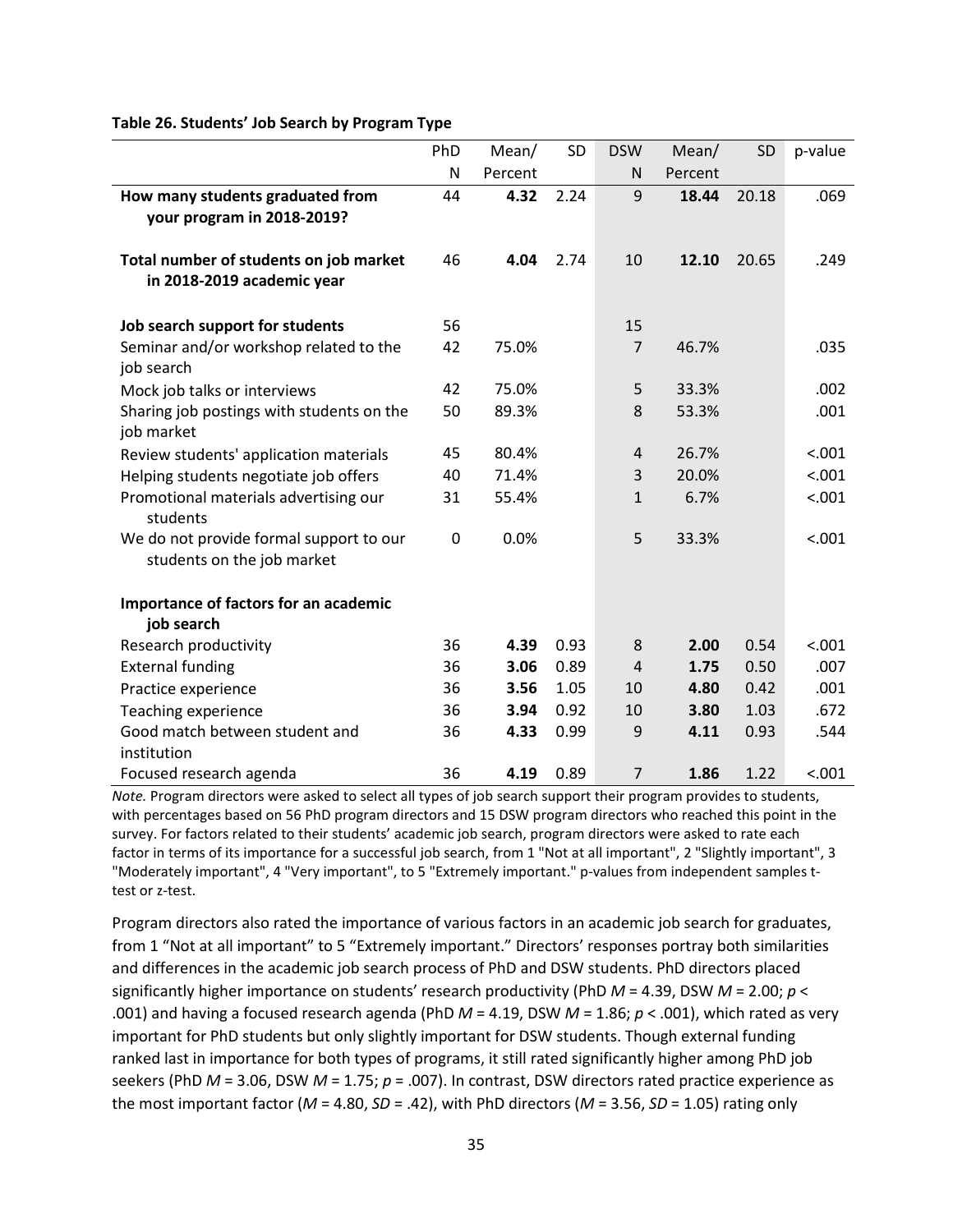moderate importance (*p* = .001). Both types of program placed high importance on teaching experience (PhD  $M = 3.94$ , DSW  $M = 3.80$ ;  $p = .672$ ) and a good match between student and institution (PhD  $M =$ 4.33, DSW *M* = 4.11; *p* = .544) in the academic job search.

We also asked program directors to provide the number of their students seeking different types of positions in 2018-2019, selecting each student's primary preference in their job search. Figure 4 shows the primary positions sought by both PhD and DSW graduates. Based on the responses of directors who provided job search data on their graduating students, more than half of PhD graduates sought tenuretrack faculty positions at R1/research intensive (*n* = 62) or R2/research and teaching (*n* = 51) institutions, with far fewer DSW graduates seeking R2 tenure-track positions ( $n = 8$ ) and none primarily seeking a R1 tenure-track position. Similarly, directors reported only PhD students seeking academic and nonacademic research positions and post-doctoral fellowships. In contrast, more than half of DSW students either sought nonacademic administrative positions (*n* = 53) or were currently employed and not seeking a new position (*n* = 80). More DSW than PhD graduates were reportedly seeking clinical practice positions (PhD *n* = 2, DSW *n* = 13), non-tenured faculty positions (PhD *n* = 2, DSW *n* = 12), academic administrative positions (PhD *n* = 3, DSW *n* = 9), and other positions (PhD *n* = 3, DSW *n* = 10) such as military social work and starting private businesses and non-profits. Roughly the same number of PhD and DSW graduates were reportedly seeking tenure-track positions at teaching universities (PhD *n* = 19,

#### **Figure 4**



#### *Students' Primary Position Sought by Program Type*

*Note.* Program directors were asked to provide the number of their students on the job market in 2018-2019 who were seeking each type of position as their primary preferred position. Numbers shown are the sum total of students seeking each position across all programs of each type.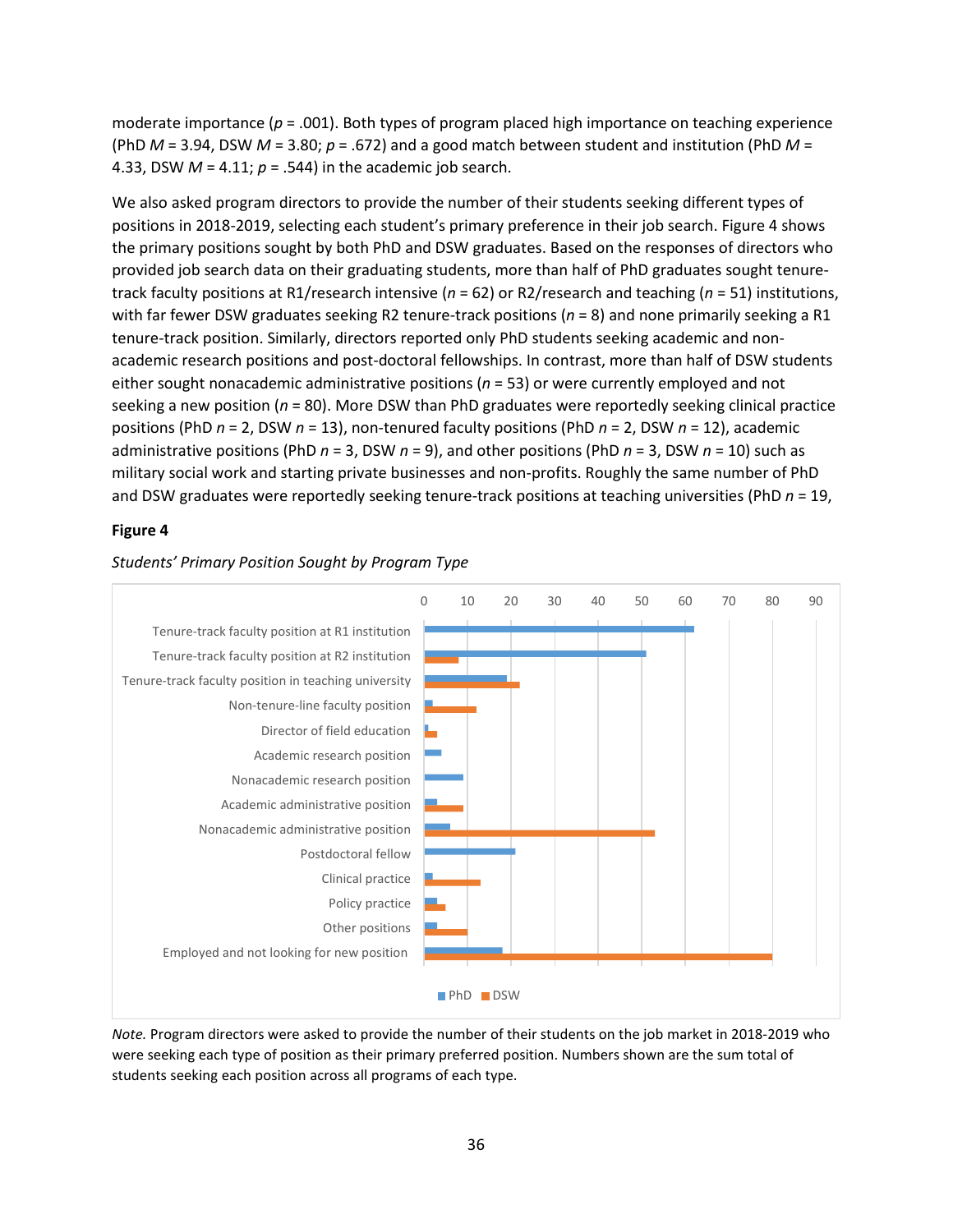#### **Figure 5**



#### *Positions Obtained by PhD and DSW Graduates*

*Note.* Program directors were asked to provide the number of their students on the job market in 2018-2019 who obtained each type of position. Numbers shown are the sum total of students obtaining each position across all programs of each type.

DSW *n* = 22), policy practice (PhD *n* = 3, DSW *n* = 5), and director of field education (PhD *n* = 1, DSW *n* = 3) positions.

Figure 5 shows the positions actually obtained by the 2018-2019 graduates, as reported by the program directors who responded to the question. For the most part, positions obtained closely matched the positions sought, with a few exceptions. In particular, more students had sought tenure-track faculty positions than actually obtained them, and PhD students appeared to have an advantage in the academic job market: 87 of the 98 students successful in attaining tenure-track positions were PhD students (88.8%), including 98.5% of students at R1 and R2 institutions. Similarly, all students who obtained postdoctoral fellowships, academic administrative positions, and academic and non-academic research positions graduated from PhD programs. In contrast, directors reported only DSW graduates obtaining policy practice positions and DSW graduates outnumbered PhD graduates in non-tenured faculty positions (PhD *n* = 4, DSW *n* = 7) and clinical practice (PhD *n* = 3, DSW *n* = 22). As with positions sought, more than half of DSW graduates with job placement data available had obtained nonacademic administrative positions (*n* = 53) or remained in their current position (*n* = 52), though 4 PhD students and 5 DSW students reportedly not looking for a new position did receive promotions upon graduation.

Overall, the job search data provided by program directors portrayed differences in the job search process for PhD and DSW students. More PhD programs actively support their students' job search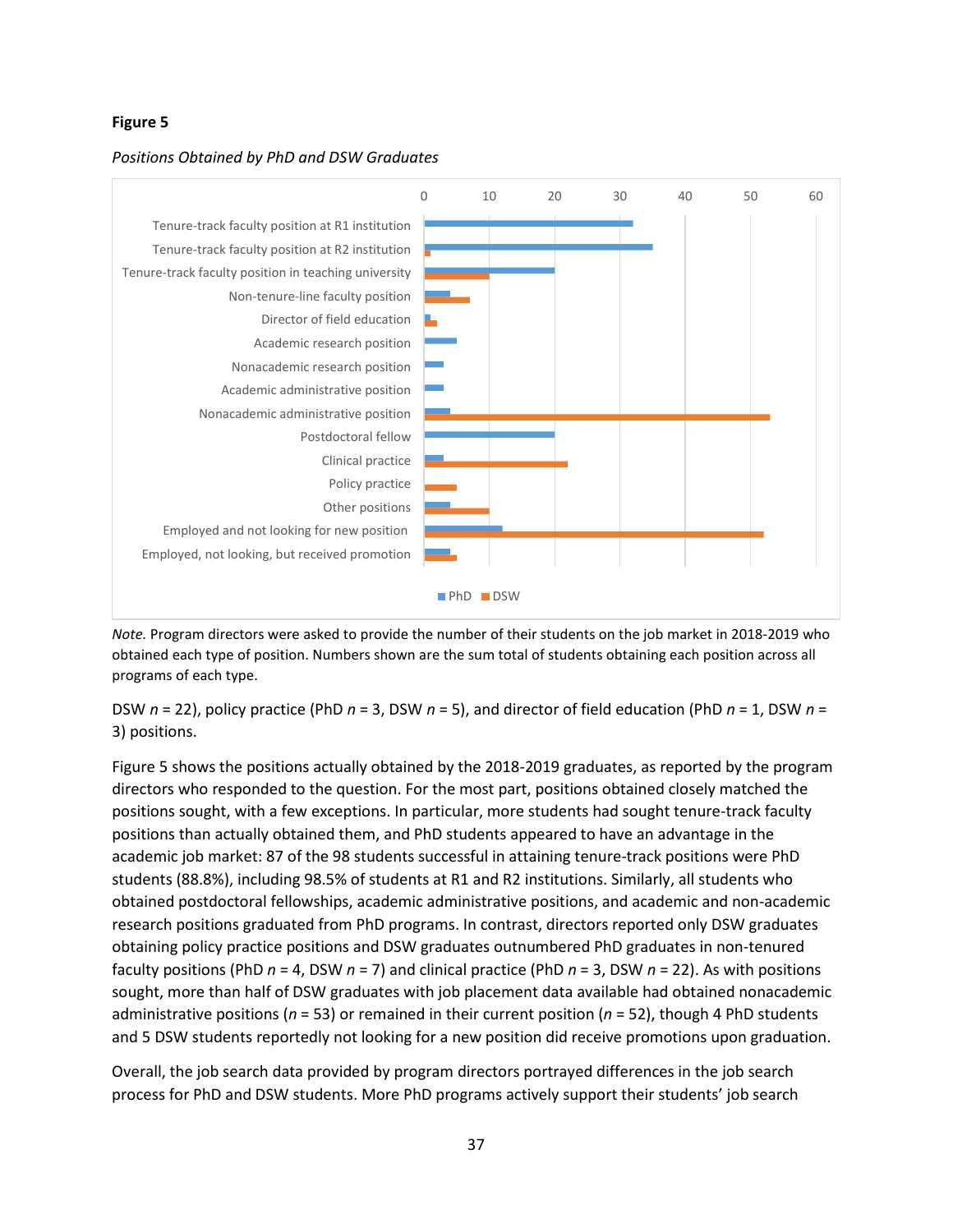process, which is likely more feasible with only about 4 students on the job market each year. PhD programs and their graduates tended to emphasize research in their positions sought and the experience needed for an academic job search, with DSW programs and graduates placing greater emphasis on practice experience and nonacademic positions, especially non-academic administrative positions. In most areas, PhD and DSW job seekers tended to pursue different types of positions, though there did appear to be competition between PhD and DSW graduates for tenure-track positions at teaching universities, with PhD graduates showing an advantage in obtaining positions. Based on directors' responses indicating a large number of DSW graduates are not seeking new positions after graduation, further inquiry is warranted into students' goals and career aspirations when pursuing DSW education.

#### **Discussion**

Findings of the 2020 GADE Director Survey provide useful information on the current landscape of doctoral education pertaining to: characteristics of programs, directors and students; support and resources provided to program directors and students; curriculum focus and design; and, students' job search support, aspirations and outcomes.

#### **Director and Student Characteristics**

Regarding directors' backgrounds, PhD and DSW program directors had comparable length of time serving in their role with more than 40% of directors of both program types at the rank of associate professor. However, significantly more PhD program directors were tenured and held the rank of full professor. In general, benefits for PhD and DSW directors were comparable although significantly more DSW directors received summer salary and GRA support associated with the director position.

Regarding student demographics, a few demographic findings appear consistent across both the combined demographics and directors' responses of their percent demographics. In particular, Black/African-American students comprised an average of 20% and a median of 16% in PhD programs compared to an average of 32% and a median of 29% in DSW programs. Also, Asian students represented 16% of PhD students but only 5% of DSW students based on directors' responses. Similarly, PhD directors reported that a median of 16% of their students were international students compared to only 1% among DSW programs. The low number of responses and presence of large outliers precludes drawing any confident conclusions, but the findings suggest the possibility that DSW programs may have a greater proportion of Black/African-American students and fewer international and Asian students than PhD programs.

#### **Program Characteristics**

PhD and DSW programs are distinct from each other in their method of instruction, program options and program size. The majority (86.4%) of PhD programs offered only in-person, seated instruction and almost half (46.7%) of DSW programs offered online-only instruction. While 47.8% of PhD programs and 40% of DSW programs and were full-time only programs, 40% of DSW programs were part-time only programs compared to only 4.3% of PhD programs that were part-time only. Also, dual degree options in terms of a MSW/PhD combined track (31.7%) and a MSW/DSW combined track (20%) were available for both program types. However, the program sizes appeared to differ between the two program types, with 43 PhD programs reporting a median enrollment of 30 students and 5 DSW programs reporting a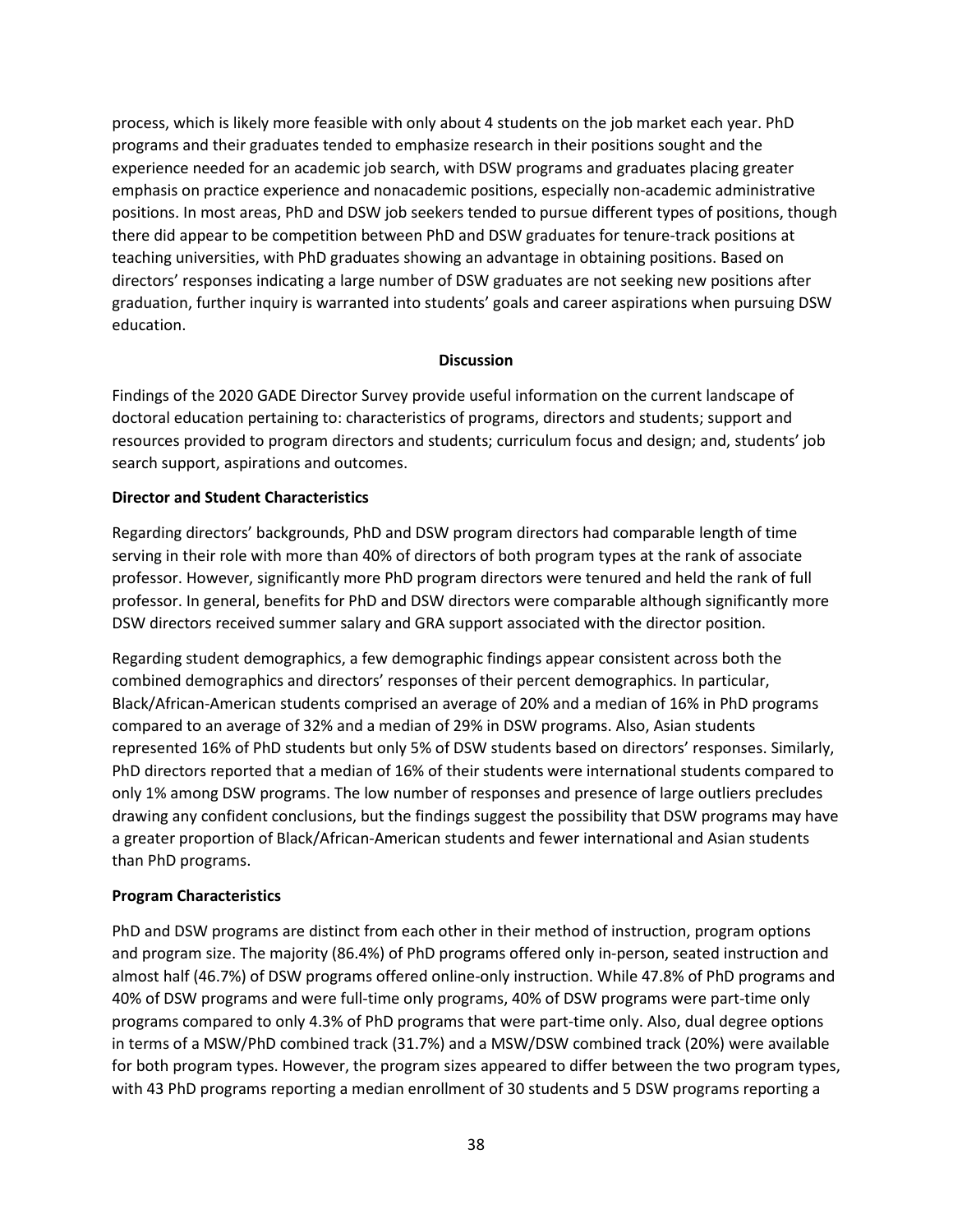median of 45 students. In addition, there was large variation in program size especially among DSW programs, with PhD enrollment ranging from 3 to 93 students and DSW enrollment ranging from 16 to 358 students.

#### **Support to Students**

In terms of support to doctoral students, PhD programs provided more support across all domains compared to DSW programs. Almost 90% of PhD programs provided funding to students with 84.3% offering guaranteed years of support with an average annual stipend of \$21,448. While 42.9% of DSW programs offered funding support to students, no DSW programs offered guaranteed years of support nor an annual stipend. DSW programs reported providing funding through tuition support, health insurance, non-research assistantships, conference travel, laptops and software.

#### **Curriculum Goals and Focus**

Based on directors' reports, both PhD and DSW students entered their programs with the goals of educating the next generation of social workers and developing social work leaders in academic settings. However, there were also unique goals for students joining the two types of programs. Both PhD and DSW students entered doctoral education with the goal of contributing to knowledge development and dissemination, although PhD students aimed to make this contribution primarily through research while DSW students aimed to make contributions through advancing specialized practice at micro, mezzo, and macro levels, advancing clinical expertise and developing social work leaders in non-academic settings.

Doctoral curricula of PhD and DSW programs were organized in a way that was consistent with their students' main goals. Both PhD and DSW programs offered courses related to understanding social work and its history, theory building, and advocating for a socially just society. Also, both PhD and DSW programs included roughly one course each in mixed methods, intervention research, and policy research. However, PhD programs offered significantly more courses in developing research capacity in terms of quantitative research methods and statistics, which was consistent with their students' goals to contribute to knowledge development through research. On the other hand, DSW programs offered significantly more courses than PhD programs in leadership development and micro and mezzo practice, which was also consistent with DSW students' top goals. Notably, there was no difference in the number of courses offered by PhD or DSW programs on qualitative research methods, pedagogy, or macro practice. In addition, PhD curriculum design included an interdisciplinary focus, which was not apparent in DSW curriculum design.

Directors' qualitative responses regarding their program's curriculum focus closely matched their students' goals and course offerings. Regarding curriculum focus, both PhD and DSW programs reported a focus on teaching and educating the next generation of social workers, as well as a focus on understanding social work and its history, theory building, and advocating for a socially just society. PhD and DSW programs also are distinct and unique in their curriculum focus, program design and graduation requirements. In general, PhD programs reported more focus on research, quantitative methods, and interdisciplinary education. Compared to PhD programs, DSW programs exhibited greater emphasis on clinical expertise, leadership and administration in non-academic settings, and advancing social work practice at multiple levels of intervention. A number of emerging issues—complex problems, translational and implementation research, intervention and the research to practice gap, and global issues—appeared infrequently across both types of programs with no significant differences based on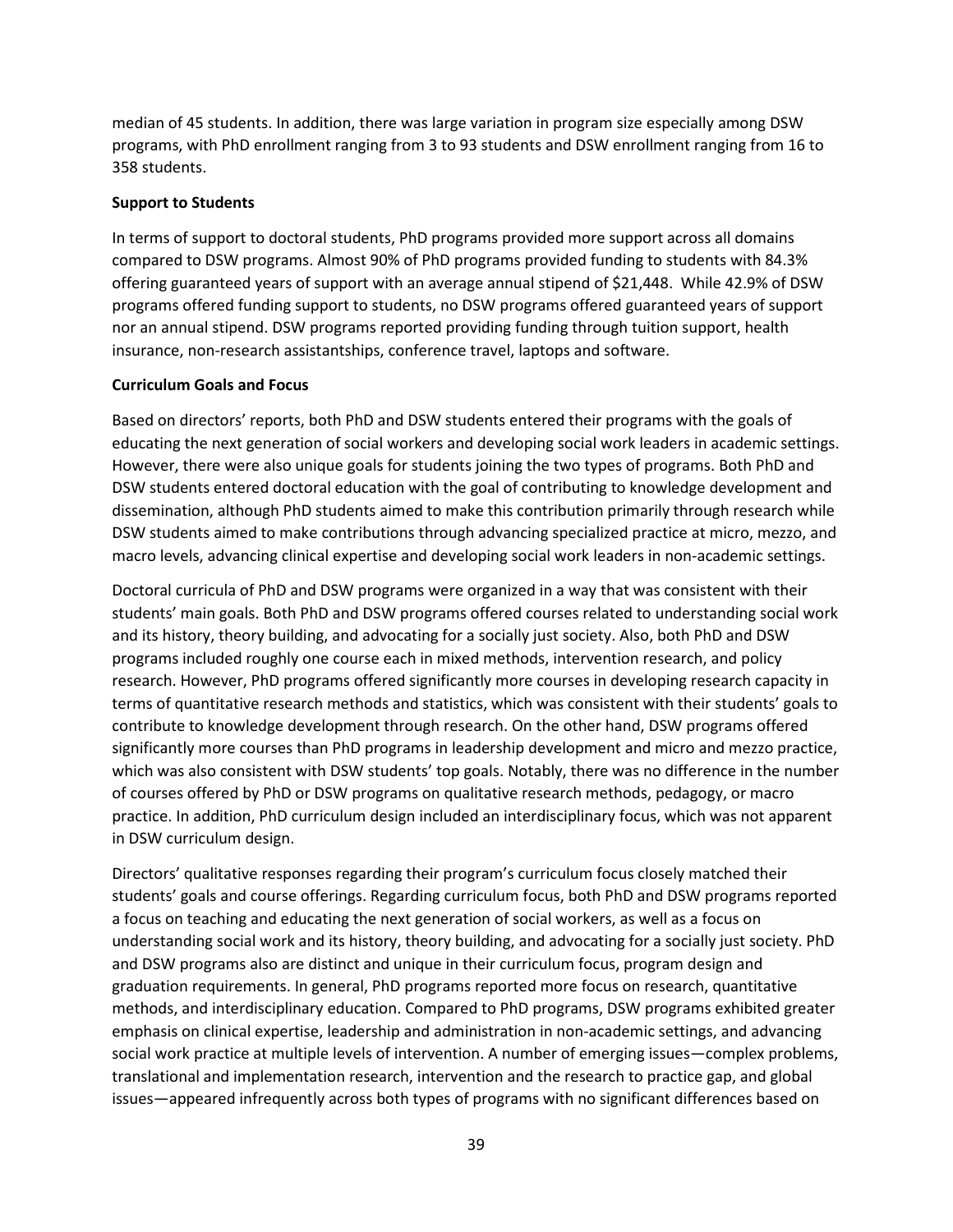program type. Regarding program requirements, PhD programs reported common traditional requirements such as candidacy examinations and dissertations, with DSW programs including alternative options such as portfolios and capstone projects.

#### **Job Search Support and Outcomes**

Overall, the job search data provided by program directors portrayed differences in the job search process for PhD and DSW students. More PhD programs actively support their students' job search process, which is likely more feasible with only about 4 students on the job market each year. PhD programs and their graduates tended to emphasize research in their positions sought and the experience needed for an academic job search, with DSW programs and graduates placing greater emphasis on practice experience and nonacademic positions, especially non-academic administrative positions. In most areas, PhD and DSW job seekers tended to pursue different types of positions, though there did appear to be competition between PhD and DSW graduates for tenure-track positions at teaching universities, with PhD graduates showing an advantage in obtaining positions. Based on directors' responses indicating a large number of DSW graduates are not seeking new positions after graduation, further inquiry is warranted into students' goals and career aspirations when pursuing DSW education.

Limitations of the survey need to be acknowledged. First, data was entirely based on doctoral program directors' self-report, including their perception of students' educational goals, aspirations for jobs and job placement outcomes. As such, there might be recall errors or perception biases. However, program directors are tasked with the responsibility of managing doctoral programs and thus represent one of the more reliable sources of data for the topics of this survey. Second, while the response rate for both PhD and DSW program directors were high overall, especially for DSW programs, directors did not uniformly provide answers for all questions. Overall, the survey received more responses on questions regarding characteristics of programs, directors, and students, support and resources provided to program directors and students, and curriculum focus and design, and fewer responses on students' job search support, aspirations and outcomes. In addition to a low response rate especially among DSW programs, responses for numerical questions regarding student enrollment, graduates and job seekers were influenced by the presence of very large outliers that skewed program means and prevented apparent differences from achieving statistical significance. As such, some of the findings will need to be interpreted with caution.

#### **Conclusion**

The changing landscape of doctoral education includes a growing number of DSW programs, the recent accreditation standards for professional practice doctorate (DSW) programs, and an evolving job market for graduates of both PhD and DSW programs. As such, it will be important for the social work educational community to understand the overall landscape of doctoral education as well as the unique and potentially complementary contributions of PhD and DSW programs. The findings of the survey demonstrate useful information regarding similarities as well as uniqueness of both program types. There are clear similarities between the two types of programs especially in their dedication to educating the next generation of social work professionals and contributing to knowledge building and dissemination. However, these two program types are also distinct in their intended contributions to social work. PhD programs exhibit a clear focus on contributing to knowledge development and dissemination through building the research capacities of the social work discipline, including